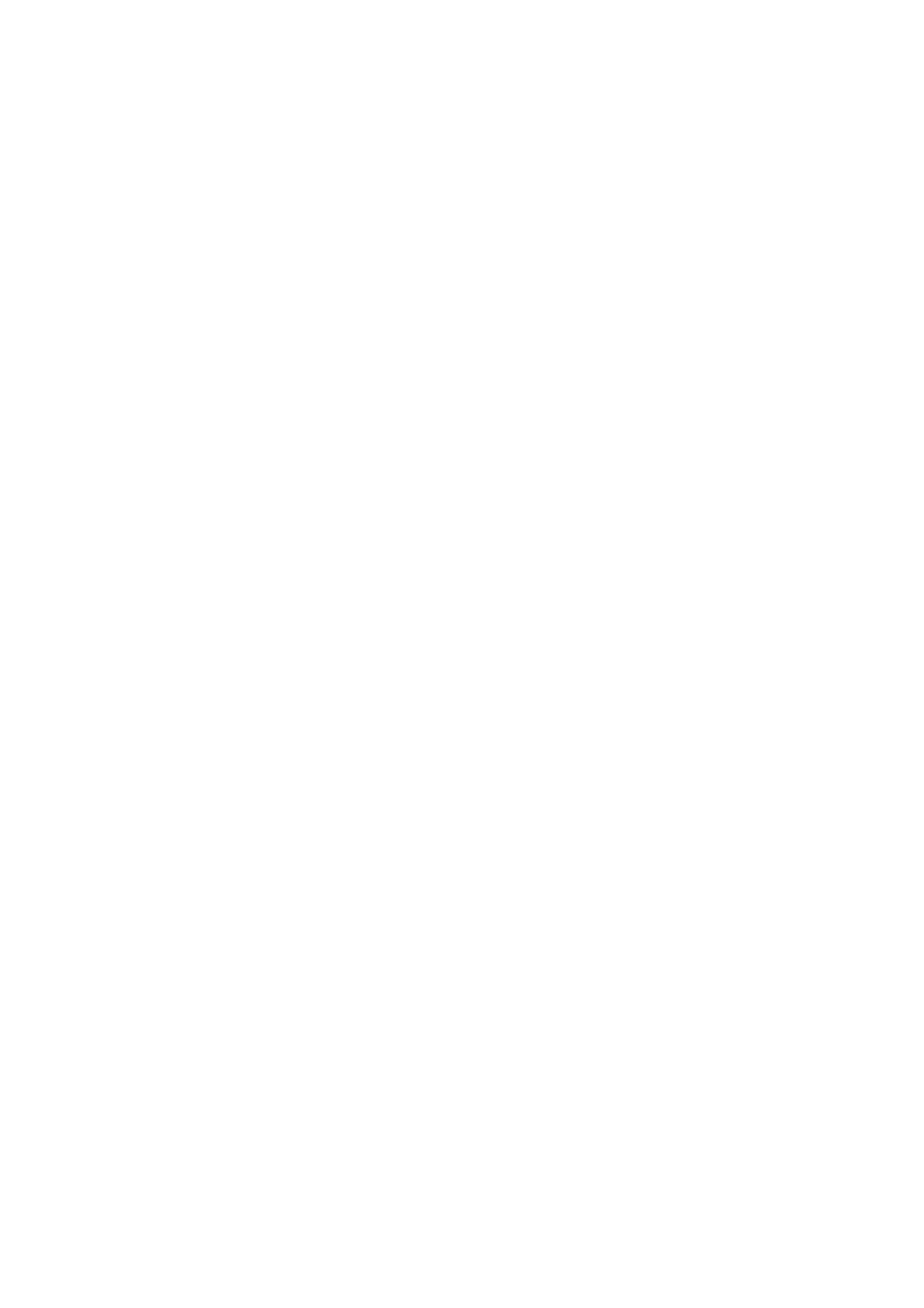# **STRUCTURES OF EDUCATION AND TRAINING SYSTEMS IN EUROPE**

# **ITALY 2009/10**

#### **Prepared by**

Italian EURYDICE Unit Agenzia Nazionale per lo Sviluppo dell'Autonomia Scolastica (ex-Indire) Via Magliabechi 1 50122 Firenze

#### **with the support of**

Istituto per lo sviluppo della formazione professionale dei lavoratori ISFOL Member of the CEDEFOP Documentary Network Via G.B. Morgagni 33 00195 Roma **Authors:** Valeria Scalmato (First and second level initial vocational training), Roberto Angotti (Continuing education and training)

If you wish to obtain more details on education systems in Europe, please consult the EURYBASE database [\(http://www.eurydice.org](http://www.eurydice.org/)), the Cedefop database [\(http://www.cedefop.europa.eu/etv/Information\\_resources/NationalVet/Thematic/](http://www.cedefop.europa.eu/etv/Information_resources/NationalVet/Thematic/)) and the website of the European Training Foundation [\(http://www.etf.europa.eu/](http://www.etf.europa.eu/))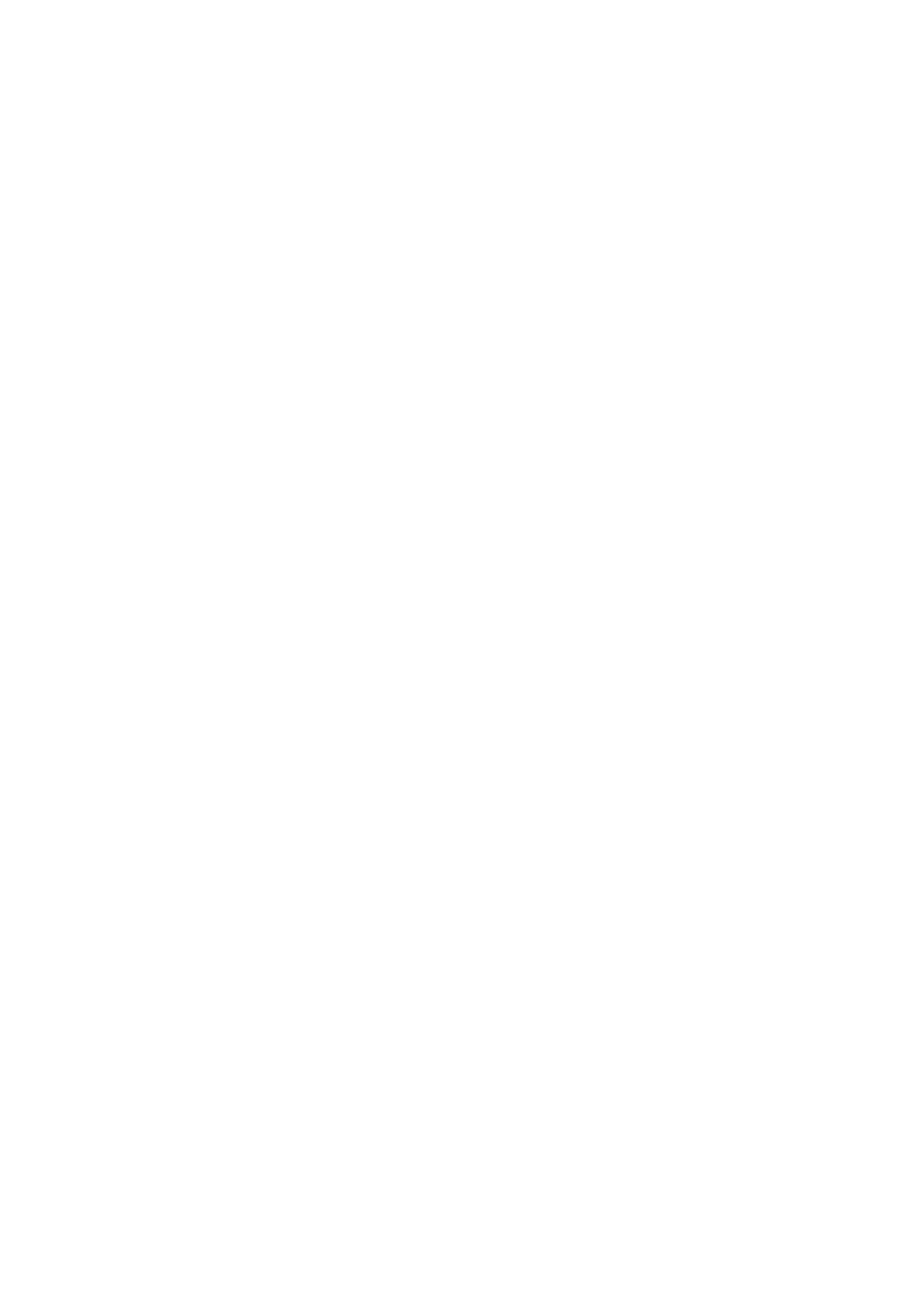# **TABLE OF CONTENTS**

|       | 1. Initial education and training: organisation, funding and quality assurance 7 |  |
|-------|----------------------------------------------------------------------------------|--|
| 1.1   |                                                                                  |  |
| 1.2   |                                                                                  |  |
| 1.3   |                                                                                  |  |
| 1.4   |                                                                                  |  |
|       |                                                                                  |  |
| 2.1   |                                                                                  |  |
| 2.2   |                                                                                  |  |
| 2.3   |                                                                                  |  |
| 2.4   |                                                                                  |  |
| 2.5   |                                                                                  |  |
| 2.6   |                                                                                  |  |
|       |                                                                                  |  |
| 3.1   |                                                                                  |  |
| 3.2   |                                                                                  |  |
| 3.3   |                                                                                  |  |
| 3.4   |                                                                                  |  |
| 3.5   |                                                                                  |  |
| 3.6   |                                                                                  |  |
| 3.7   |                                                                                  |  |
|       |                                                                                  |  |
| 4.1   |                                                                                  |  |
| 4.1.1 |                                                                                  |  |
| 4.1.2 |                                                                                  |  |
| 4.1.3 |                                                                                  |  |
| 4.1.4 |                                                                                  |  |
| 4.1.5 |                                                                                  |  |
| 4.1.6 |                                                                                  |  |
| 4.1.7 |                                                                                  |  |
| 4.2   |                                                                                  |  |
| 4.2.1 |                                                                                  |  |
| 4.2.2 |                                                                                  |  |
| 4.2.3 |                                                                                  |  |
| 4.2.4 |                                                                                  |  |
| 4.2.5 |                                                                                  |  |
| 4.2.6 |                                                                                  |  |
| 4.2.7 |                                                                                  |  |
|       |                                                                                  |  |
| 5.1   |                                                                                  |  |
| 5.1.1 |                                                                                  |  |
| 5.1.2 |                                                                                  |  |
| 5.1.3 |                                                                                  |  |
| 5.1.4 |                                                                                  |  |
| 5.1.5 |                                                                                  |  |
| 5.1.6 |                                                                                  |  |
| 5.1.7 |                                                                                  |  |
| 5.2   |                                                                                  |  |
| 5.2.1 |                                                                                  |  |
| 5.2.2 |                                                                                  |  |
| 5.2.3 |                                                                                  |  |
| 5.2.4 |                                                                                  |  |
| 5.2.5 |                                                                                  |  |
| 5.2.6 |                                                                                  |  |
| 5.2.7 |                                                                                  |  |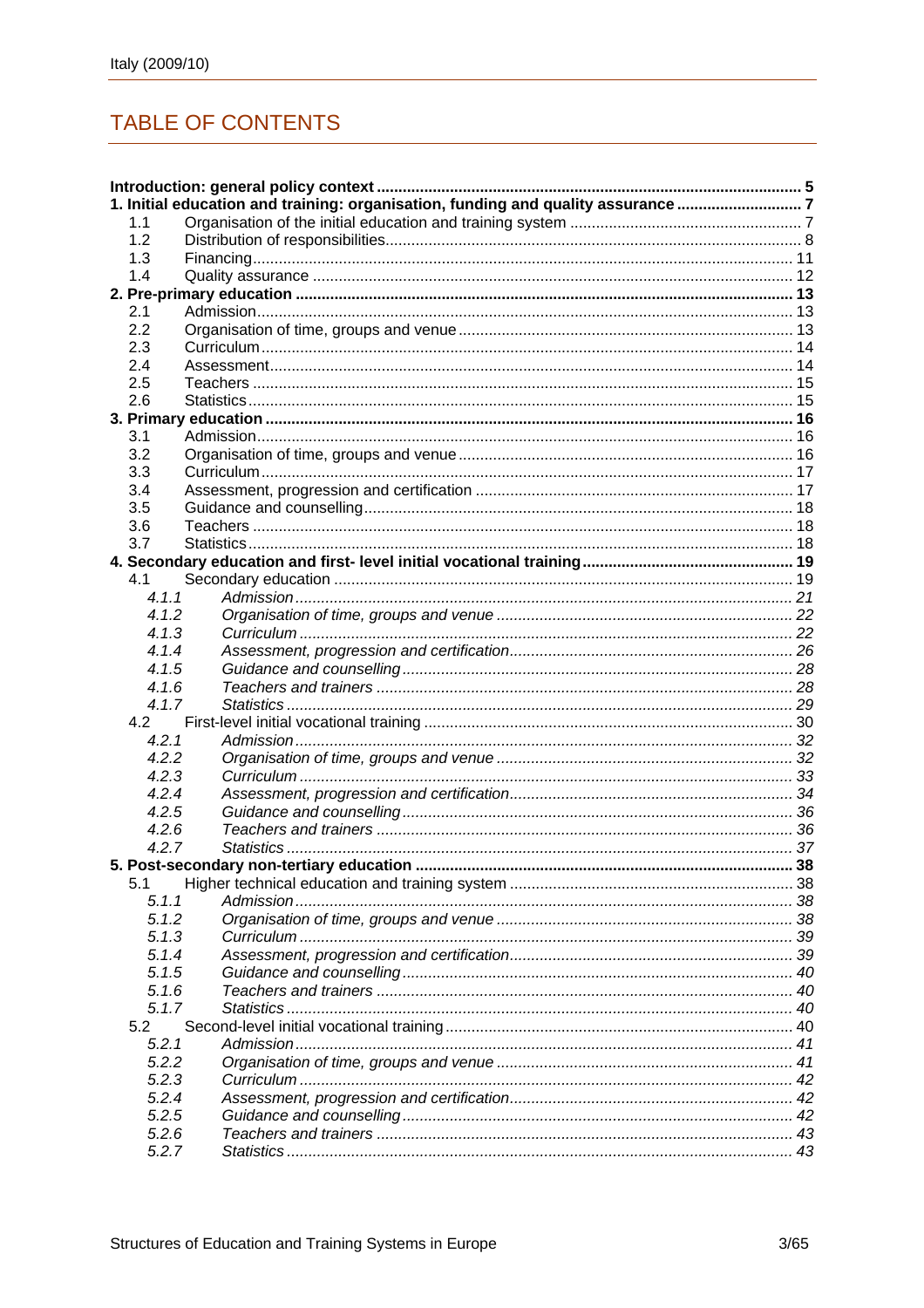| 6.1   |            |  |
|-------|------------|--|
| 6.2   |            |  |
| 6.3   |            |  |
| 6.4   |            |  |
| 6.5   |            |  |
| 6.6   |            |  |
| 6.7   |            |  |
|       |            |  |
| 7.1   |            |  |
| 7.1.1 |            |  |
| 7.1.2 |            |  |
| 7.1.3 |            |  |
| 7.1.4 |            |  |
| 7.1.5 |            |  |
| 7.16  |            |  |
| 7.1.7 |            |  |
| 7.1.8 | Statistics |  |
| 7.2   |            |  |
| 7.2.1 |            |  |
| 7.2.2 |            |  |
| 7.2.3 |            |  |
| 7.2.4 |            |  |
| 7.2.5 |            |  |
| 7.2.6 |            |  |
| 7.2.7 |            |  |
| 7.2.8 |            |  |
|       |            |  |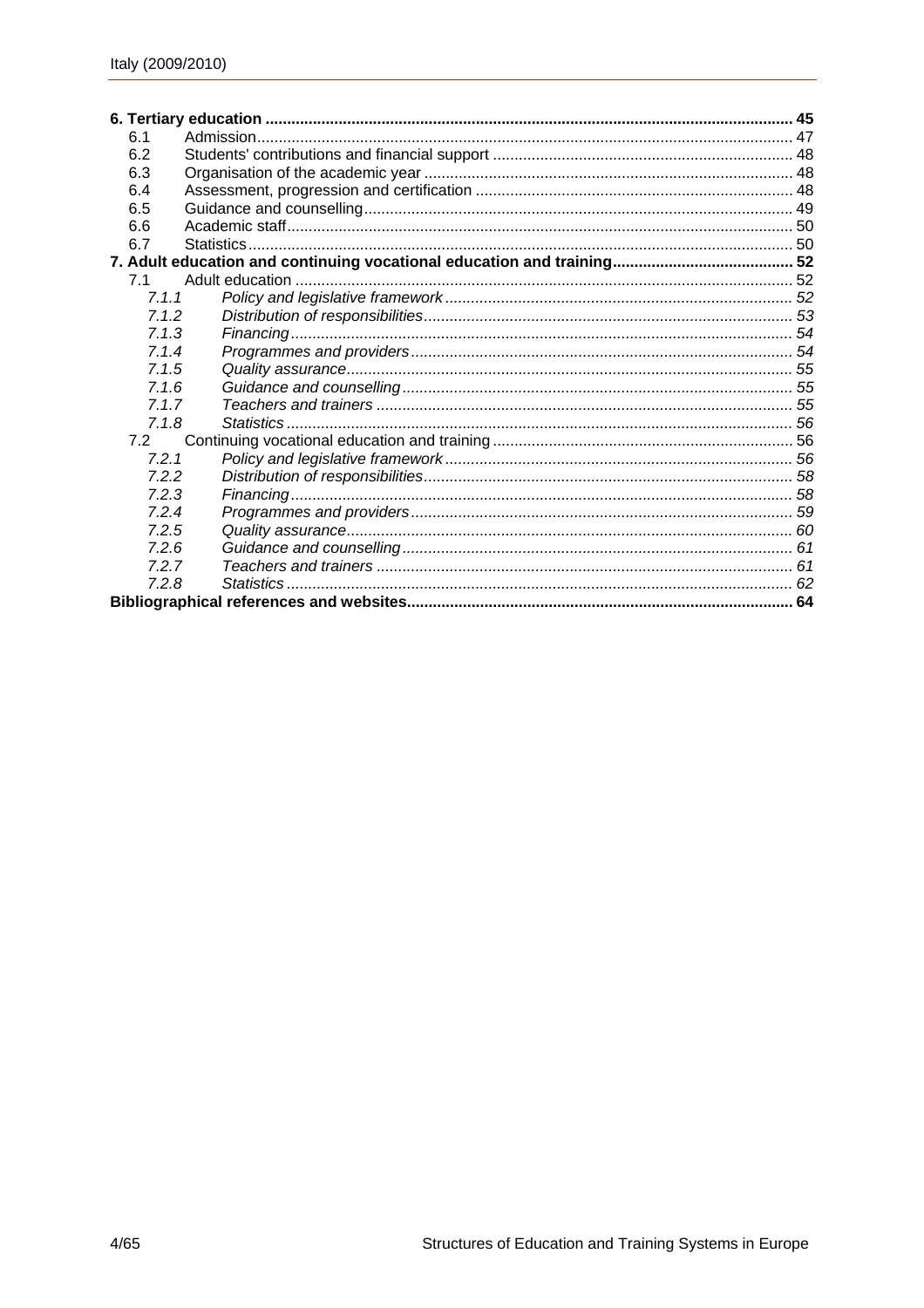# <span id="page-6-0"></span>INTRODUCTION: GENERAL POLICY CONTEXT

Italy is a Parliamentary Republic headed by a President and a Parliament consisting of the Chamber of Deputies and the Senate, which exercise legislative power. In general, supreme legislative power is exercised by the Parliament. However, in exceptional cases, the Government may also exercise legislative power, issuing legislative decrees and decree-laws, following delegation from the Parliament or in cases of necessity or emergency. Executive power is in the hands of the Government.

For administrative purposes, Italy is divided into 20 autonomous territorial areas, known as Regions. Each of these has its own legislative, administrative and financial powers (legislative powers are conferred on the Regional Council, while the Regional Commission is the executive body). The regions are divided into provinces, each of which consists of a number of municipalities, each with their own main town or provincial capital. At both provincial and municipal levels, administration is in the hands of elected councils. The Regions may also legislate on certain matters specified by the Constitution. They may define the regulations which relate to national laws, and may delegate administrative authority to lesser local bodies. Local administrations are responsible for all questions concerning the organisation of services within their competence area.

Italian is the official language, although in some areas (Valle d'Aosta, Trentino-Alto Adige, Friuli Venezia Giulia) the use of local languages is officially authorised for official documents and for education. These areas have a special form of autonomy and are known as 'Special-Status Regions'.

The most widespread religion in Italy is Roman Catholicism although it is not a State religion.

As of the latest census carried out on 31 December 2008, the population of Italy was 60 045 068. The country covers an area of 301 336 square kilometres.

The basic principles relating to education are laid down in the Italian Constitution of 1948 and include: freedom of education; the State's duty to provide a network of educational establishments of every type and level, open to all without distinction; the right of private individuals to set up schools at no cost to the State; the right to education and basic vocational training for those unable to work and the disabled (Articles 34 and 33 of the Constitution). The application of the basic principles of the Constitution has inspired all subsequent legislation, which has particularly insisted on compulsory schooling, teacher training, allowing pupils to develop their full potential, integration of the disabled, vocational training and autonomy for educational establishments.

The main legislation which presently governs the Italian educational system is listed below:

- Consolidation Act of 16 April 1994 includes all main rules in force concerning public education; however, laws and decrees later approved have introduced several relevant changes, and therefore a revision of the document is expected;
- Law no. 59 of 15 March 1997 and following Decree no. 275 of 8 March 1999 which, starting from school year 2000/01, have provided schools with didactic, organizational and research autonomy;
- Law no. 53 of 28 March 2003 for the reform of the education and training system; it redefined and broadened the concept of compulsory schooling and compulsory training, introducing the 'right-duty' to education and training for at least 12 years from the age of 6 years. This 'rightduty' is fulfilled within the education system or until the pupil obtains a qualification within the vocational education and training system by the age of 18 years;
- Law no. 296 of 27 December 2006 (Financial law 2007) which establishes, amongst others and starting from the 2007/08 school year, the extension of compulsory education to ten years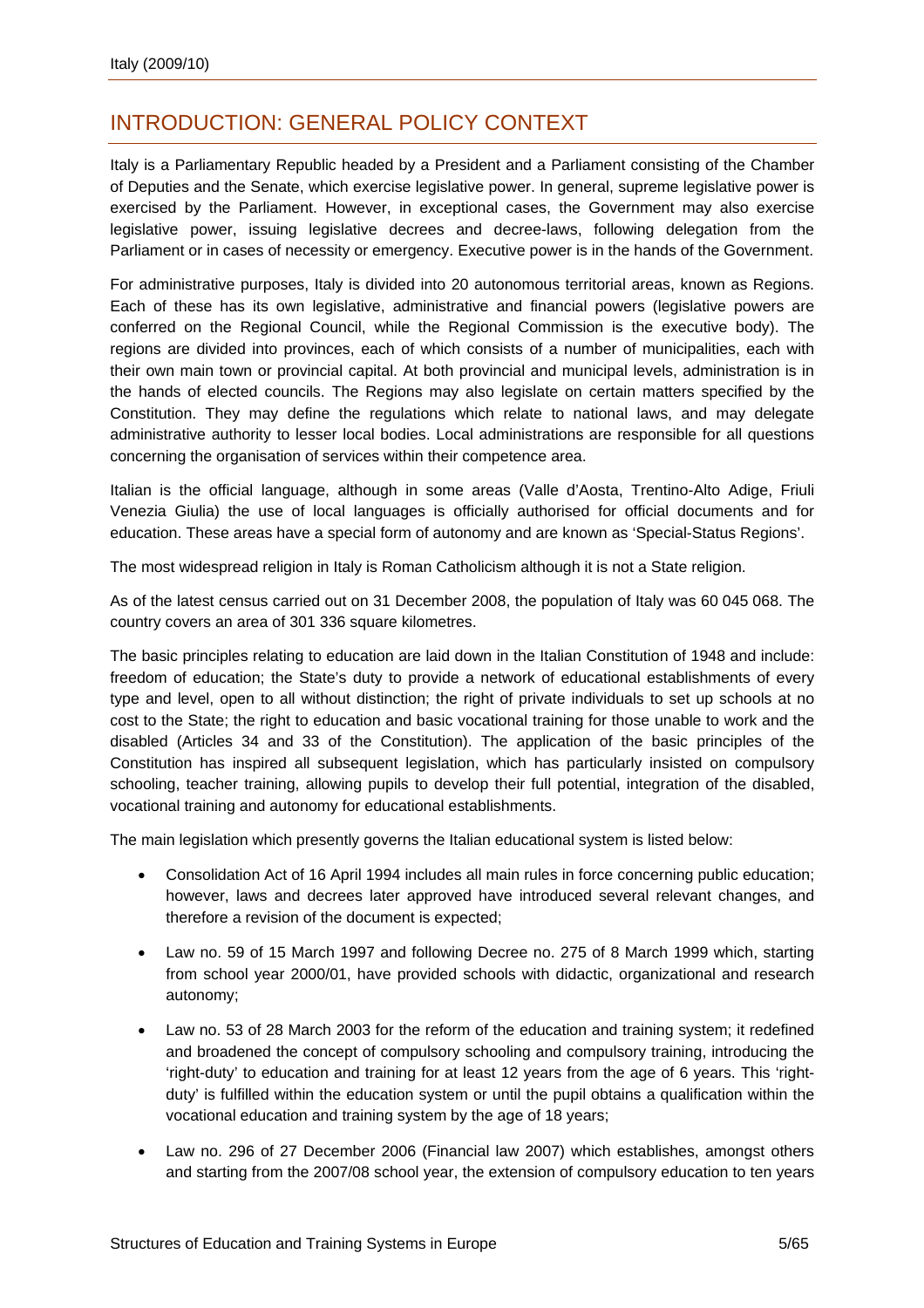to be fulfilled by pupils either at school or through three-year vocational courses falling under the responsibility of the Regions, and extension to 16 years of age for access to the labour market;

- Law no. 1 of 1st January 2007 introducing a new procedure for the state exams organised at the end of upper secondary school level;
- Law no. 40 of 2 April 2007 which provides for the postponement of the reform of the second cycle in school year 2009/10;
- Law no. 133 of 6 August 2008 providing for a range of interventions which will be implemented from school year 2009/10, aimed at revising the organisation and the didactic of the school system; and the full implementation of the three-year vocational education and training pathways for the fulfilment of compulsory education;
- Law no. 169 of 30 October 2008 containing urgent measures on education and university;
- DPR no. 17 of 20 January 2009: the Ministry of Education and the Ministry of University and Research has again been reorganized to come under one Ministry called Ministry of Education, University and Research (*Ministero dell'Istruzione, dell'Università e della Ricerca* – MIUR).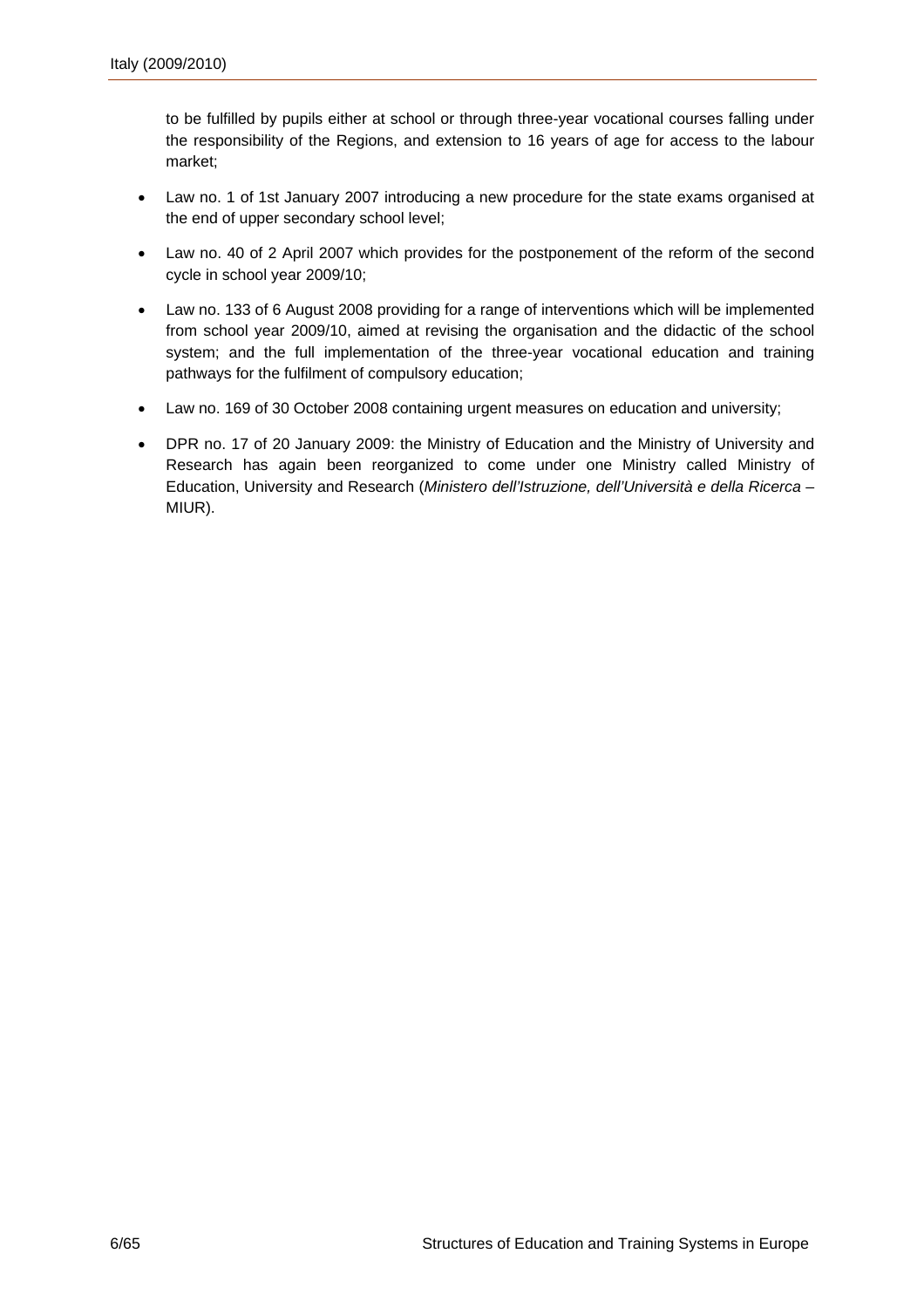# <span id="page-8-0"></span>1. INITIAL EDUCATION AND TRAINING: ORGANISATION, FUNDING AND QUALITY ASSURANCE

### **1.1 Organisation of the initial education and training system**



The education system includes the following at present:

- *Scuola dell'infanzia* (non-compulsory) for children between 3 and 6 years of age, lasting 3 years;
- first cycle of education (length: 8 years), organised in primary education for children between 6 and 11 years of age, which lasts 5 years, and lower secondary school for children between 11 and 14 years of age, lasting 3 years;
- second cycle of education consisting of two different pathways: the first is upper secondary school, which falls under the responsibility of the State, lasts 5 years and is addressed to students from 15 to 19 years of age. This level of education is provided by *licei*, technical institutes, art institutes and vocational institutes. Vocational and art institutes also offer threeyear courses. The second pathway is initial vocational training (three-year courses) for students who have completed the first cycle of education and is organised by the Regions;
- post-secondary non-tertiary education, within the higher technical education and training system (*Istruzione e Formazione Tecnica Superiore* – IFTS), offers higher technical education and training pathways and courses provided by Higher Technical Institutes (*Istituti Tecnici*  Superiori – ITS);
- higher education sector consisting of university and non-university higher education. The higher education system is divided into State and non-State establishments.

Education is compulsory for 10 years (up to 16 years of age). It includes the first cycle of education and the first two years of the second cycle of education (upper secondary education). The last two years of compulsory education can be accomplished either at upper secondary schools or within the three-year vocational training courses run by the Regions. Compulsory education can be fulfilled both in state and *paritarie* schools. In addition, everyone has the 'right/duty' *(diritto/dovere)* to education and training for at least 12 years (in the school system) or up to the obtainment of a three-year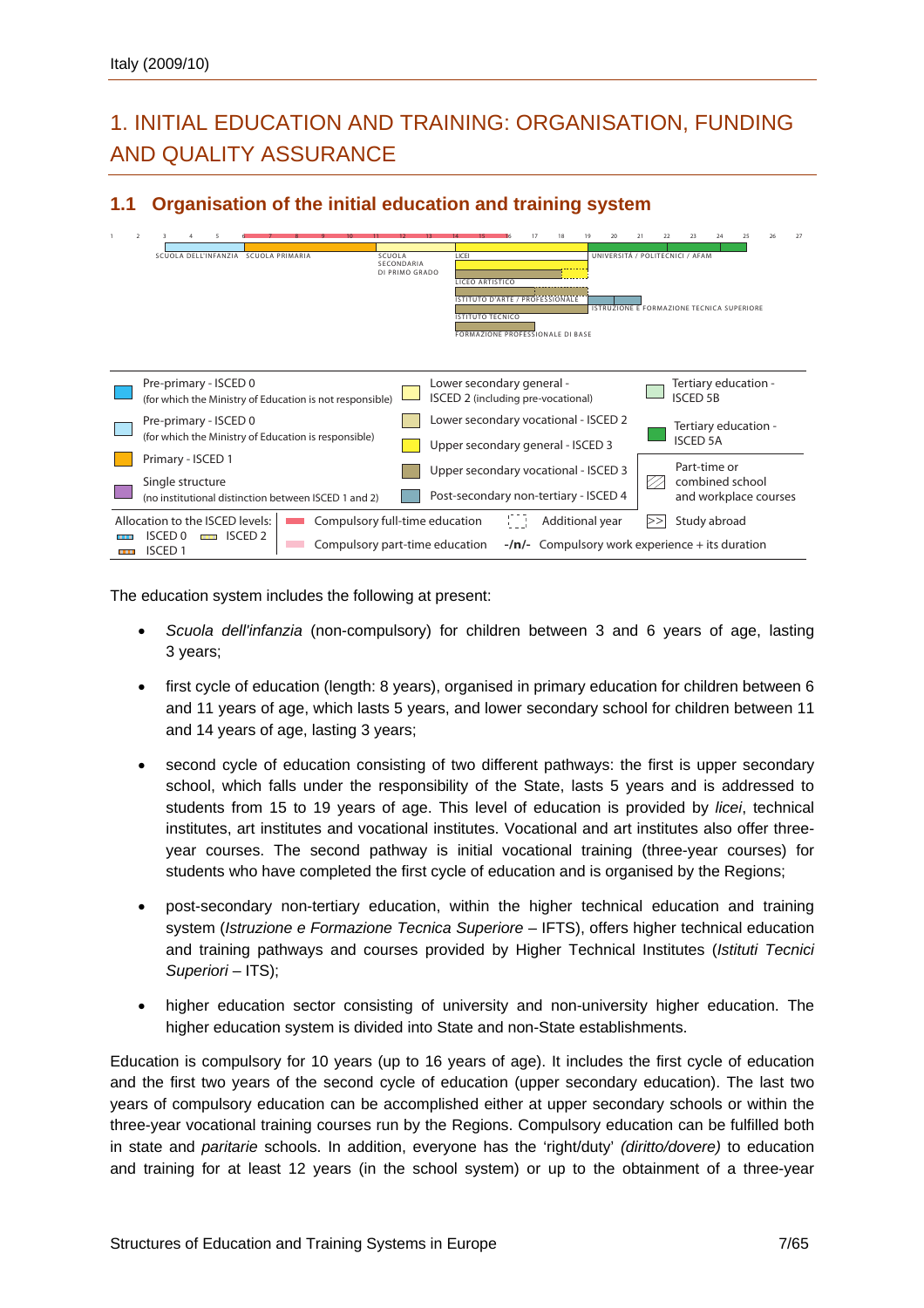<span id="page-9-0"></span>vocational qualification (either at school or in the initial vocational training system) before reaching 18 years of age (law 53/2003).

#### **Non-State education**

Article 33 of the Italian Constitution states that legal bodies and private individuals may set up schools and educational establishments without contribution from the State The Law no. 27 of 3 February 2006 stipulates that non-state schools can be classified as two types of school, *scuole paritarie* (i.e. schools that requested and obtained equality and became part of the national education system) and *scuole non paritarie* (i.e. schools that cannot issue either intermediate or final qualifications with legal value).

As regards non-State higher education, there are three types of establishments:

- 1. Institutions within the arts sector managed by local bodies or purely private subjects;
- 2. Colleges that train linguistic mediators (i.e. for interpreters and translators);
- 3. Universities and other higher education establishments.

### **1.2 Distribution of responsibilities**

After the session of the new government in May 2008, in particular with DPR no. 17 of 20 January 2009, the Ministry of Education, and the Ministry of University and Research have been restructured to form one Ministry called the Ministry of Education, University and Research (see Introduction).

The Italian public administration has been a highly centralised organisation for a long time; Law no. 59 of 15 March 1997 granted Regions, Provinces, Communes and Mountain Communities all the roles and administrative tasks currently performed by the state bodies, apart from those linked to matters expressly reserved to the State.

The consequent delegated provisions have granted schools from the school year 2000/01 a wide autonomy for teaching methods, organisation, research, experimentation and development. Autonomy of schools is exercised within a general framework set by the MIUR to guarantee the coherence of the education system.

At the higher education level, based on the regulation on university autonomy no. 509 of 3 November 1999 (for the implementation of Law 127/1997), all universities and university-level establishments are autonomous bodies, as regards both their administrative and financial management, as well as teaching methods and scientific research.

In implementation of the Labour Agreement of 1996, Law no. 196 of 1997 was issued, which launched an in depth process of renewal and re-qualification of the vocational training system. This process then came together in the Reform of clause V of the Constitution of 2001, which conferred exclusive legislative power over vocational training on the Regions.

Finally, as part of the drive to redesign training provision, art. 69 of the Law no. 144 of 17 May 1999 created the system of higher technical education and training (IFTS) within the system of integrated advanced training (FIS). The aim of this system is to widen the scope of the training courses intended for young people and adults (employed or unemployed). Based on the above-mentioned provisions, Regions plan the institution of IFTS courses in order to assure integration among educational systems, on the basis of guidelines defined by a National Committee and approved by the Unified Conference.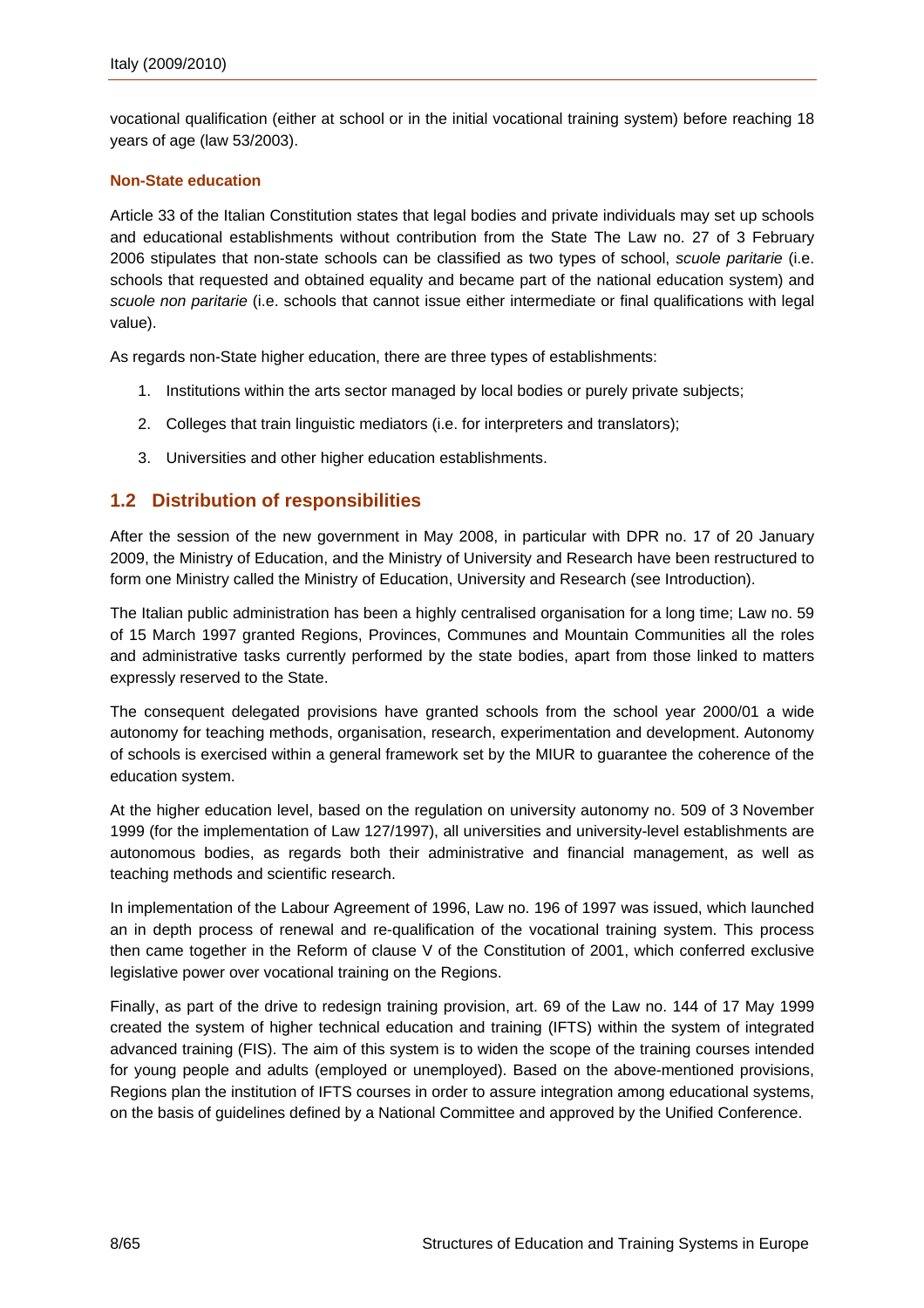#### **General administration at national level**

The general administration at national level, as far as education is concerned, is entrusted to the Ministry of Education, University and Research (MIUR):

- a) As regards school education, the Ministry carries out its own functions in the following areas: the general organisation of school education; school organisation and timetabling; the legal status of the staff; the definition of the criteria and parameters for the organisation of the school network; the determination of the financial resources to be borne by the State budget and school staffing; the assessment of the school system; the identification of the training objectives and standards in the field of higher education, etc.
- b) As regards higher education and research, the Ministry is vested with functions in the following areas: the scheduling of interventions on the university system and of the research bodies; orientation and coordination; general rules and financing; in both the university and non university sector (the system of high artistic and musical training – AFAM) monitoring and assessment; European harmonisation and the international integration of the university system and the AFAM system; rationalisation of the conditions for admission to university education and the AFAM sector; assessment of and support for research, etc.

#### **General administration at local level**

The local administration is currently subdivided into two levels: provincial and municipal, with various responsibilities for school subjects and levels.

The Provincial School Office (former *Centro Servizi Amministrativi* – CSA: Administrative Services Centre) is designed simply as an internal wing of the *Uffici Scolastici Regionali* – USR (Regional School Offices). It therefore has no operational autonomy of its own, since, as a provincial administrative body, it is merely the body responsible for public education at Provincial level. There are no Ministry of Education, University and Research (MIUR) peripheral offices at commune level.

The organisation of the MIUR provides for a 'peripheral' organisation made up of the regional school offices (general management level). They are autonomous centres of administrative responsibility exercising residual state functions, not transferred to the Regions and schools, as well as the functions involved in relationships with the Regions and local bodies, University and training agencies.

The Regional Administration Departments *(Assessorati)* deal with education and training issues at regional level.

Furthermore, the Education Office of the Regional authorities is responsible for planning the integrated educational offer which includes general education and vocational training; school network planning, based on provincial plans; school calendar determination; funds destined to non-state schools. It is also responsible for vocational training.

The regional competences therefore include the initiatives geared towards ensuring initial integration, including higher education technical-vocational training, advanced training, vocational retraining, continuing training, etc.

The main responsibilities of the Regions concerning education and vocational training can be delegated to Provinces and Communes on the basis of a trend which reserves functions of guidance, planning and monitoring to the Regions. As a result, this gives them fewer and fewer managing functions.

There is no administration for higher education at the regional level.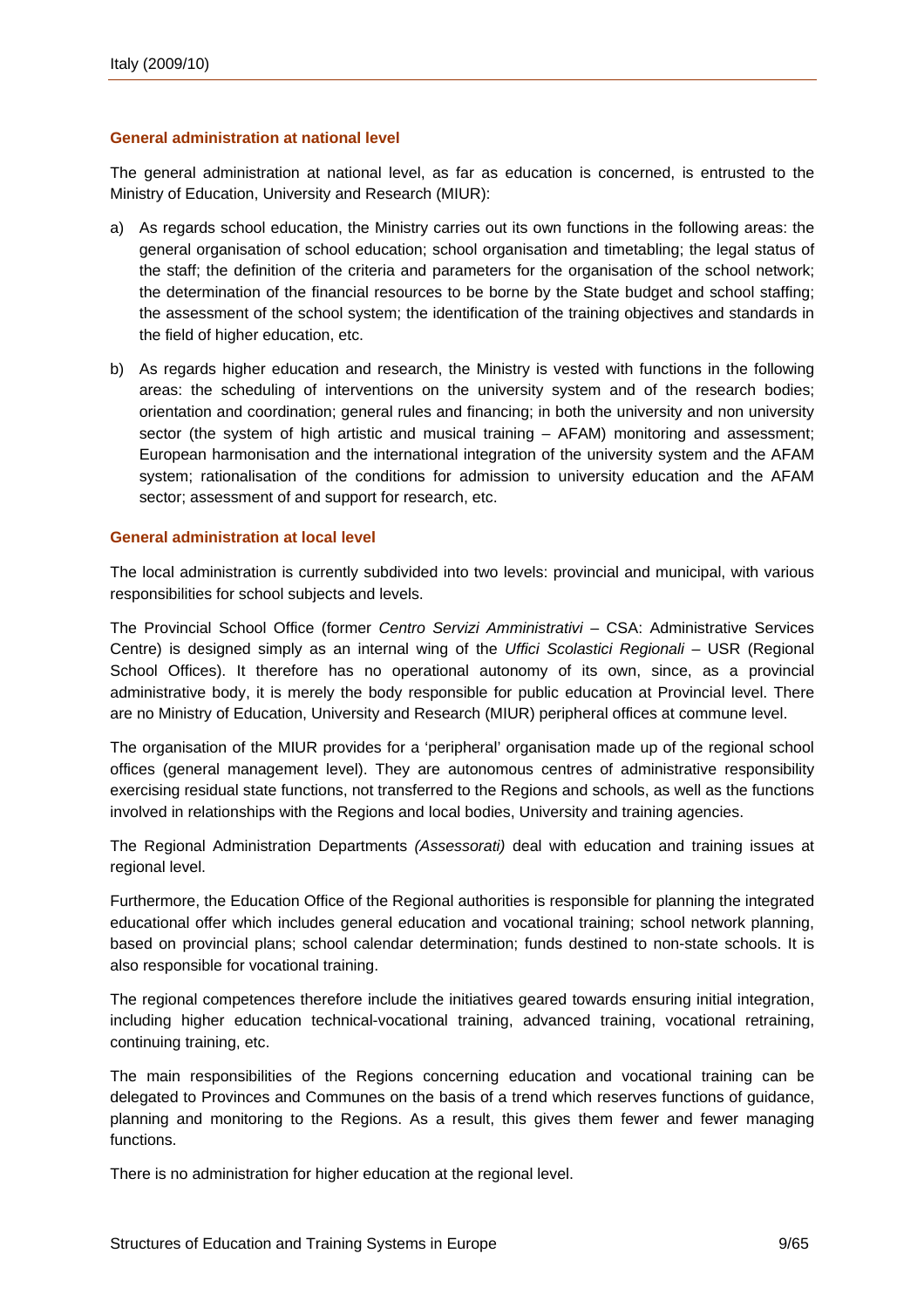#### **Administration and management at local level**

In each school, the management and administration functions are vested in the *Consiglio di circolo* (for pre-school establishments and primary schools) or in the *Consiglio di istituto* (for secondary schools) and in the *Dirigente scolastico*.

The *Consiglio di circolo* and the *Consiglio di istituto* are responsible for questions relating to the budget and the organisation and planning of school activities. As part of this autonomy, each educational establishment draws up the *Piano dell'Offerta Formativa* (POF), which is the basic document that defines the school's cultural identity and plans for the future. This document is drawn up by the *Collegio dei docenti* (Teachers' Committee). and is approved by the *Consiglio di circolo* or by the *Consiglio di istituto*.

The *Dirigente scolastico* handles the management of the school. He is its legal representative, and he is responsible for the management of the school's financial and material resources and for the results of the service. The *Dirigente* has independent powers of management, coordination and use of the resources, and to this end he has the power to promote actions aimed at quaranteeing the quality of the training processes.

Starting from school year 2000/01 the person in charge of administrative matters was given the title *Direttore dei servizi generali e amministrativi* (Director of general and administrative services). This Director has operational autonomy to oversee, within the framework of the guidelines issued by the *Dirigente* of the school and the set objectives, the administrative services and the general education services, to which end he coordinates the personnel concerned.

The *Collegio dei docenti* (Teachers' Committee) formulates teaching and educational plans for each school year, and in particular the *Piano dell'Offerta Formativa*. This Committee periodically reviews the overall teaching activity to ensure that it conforms to the planned objectives, proposing improvements where necessary.

The *Consiglio di intersezione* (for pre-primary schools), the *Consiglio di interclasse* (for primary schools) and the *Consiglio di classe* (for secondary schools) formulate educational and teaching plans for the class, assess class teaching and discipline, organise innovation remedial and support initiatives, and carry out the periodic and final assessment of pupils.

Universities are legally represented by the Rector who is chosen by the professors from among their own ranks. The Rector carries out the decisions taken by the *Senato Accademico* (Academic Senate), a collegiate body with decision-making responsibilities as regards educational and scientific matters and questions of general interest, and by the *Consiglio di Amministrazione* (Administration Council), the board responsible for the administrative, economic and financial management of the university.

Each university is divided into a number of faculties which carry out administrative and scientific and educational activities. The *Consiglio di Facoltà* (Faculty Council) plans and coordinates teaching activities.

The Departments promote research activities. They have their own structures and enjoy financial and managerial autonomy. The *Consiglio di Dipartimento* (Department Council) takes decisions regarding research and teaching activities.

#### **Advisory and consultative bodies**

The National Education Council *(Consiglio Nazionale della Pubblica Istruzione)* is an advisory body of the Ministry at central level (DPR 416/1974), that assists the Minister in the planning and reviewing of school policy.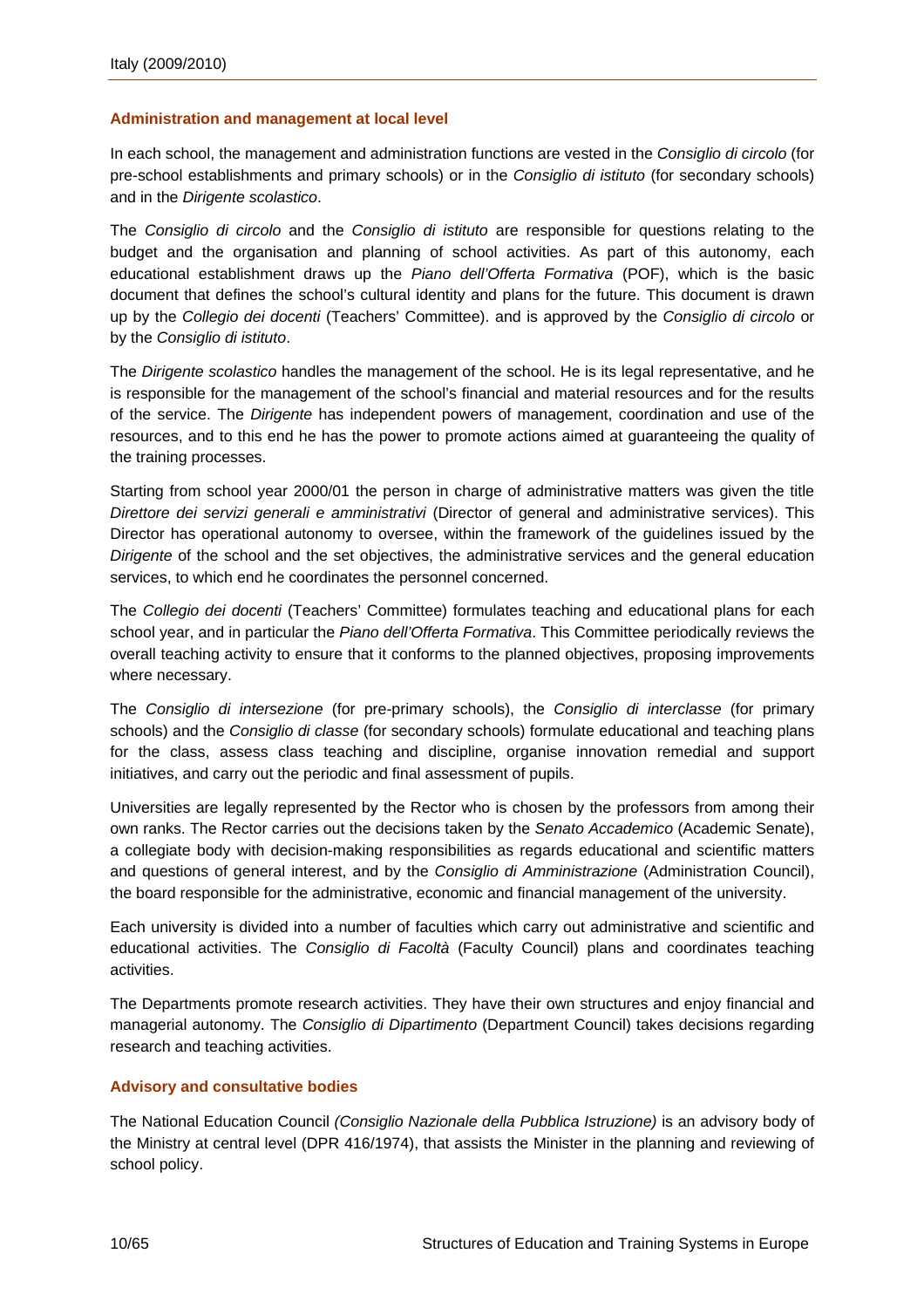<span id="page-12-0"></span>Furthermore, always at central level, work the National Institute for the Evaluation of the Education System (*Istituto nazionale per la valutazione del sistema di istruzione* – INVALSI) and the National Agency for the Development of School Autonomy *(Agenzia nazionale per lo sviluppo dell'autonomia scolastica)*. The Agency was established by the financial law 2007, to replace the INDIRE (National Institute of Documentation for the Innovation and Research in Education) and IRREs (Regional Institutes for Educational Research) which have been suppressed by the same law.

As for three-year vocational education and training courses, falling under the responsibilities of the Regions, the Institute for the development of professional training of workers (*Istituto per lo sviluppo della formazione professionale dei lavoratori* – Isfol) is the reference body for research and monitoring activities, policies and guidance to Regions.

The main advisory body for university education is the National University Council (*Consiglio Universitario Nazionale* – CUN), in which the representatives of the various categories of university staff and students participate. It issues opinions and proposals on the university programme, on the approval of university teaching rulings and on the recruitment of professors and researchers.

The Standing Conference of the Rectors of Italian Universities (*Conferenza dei Rettori delle Università Italiane* – CRUI) is the consultative body that promotes better organisation of teaching and scientific research.

Students also have a participatory body: the National Council of University Students (*Consiglio Nazionale degli Studenti Universitari* – CNSU), which has powers of consultation and proposal in matters of general interest for the university.

### **1.3 Financing**

Although Law no. 59 of 15 March 1997 grants schools autonomy in regards to teaching methodology, organisation, research, experimentation and development, it does not give schools financial autonomy. Therefore, as stipulated in art. 21 of the aforementioned law, the essential financial appropriation is made up of the allocation by the State of funds for administrative and didactic functioning, which is subdivided into an ordinary allocation and an equalising allocation. This appropriation is granted without any other commitment as to use, other than the requirement to give priority to the education, training and guidance characteristic of each type and level of school.

The State directly provides the administrative and didactic financing of the school, while the Regions provide services and assistance for pupils (school meals, transport, textbooks in primary school, grants for less well-off pupils and social care). The Provinces and the Municipalities, for their part, can provide assistance and services by way of delegation from the Regions.

Enrolment and attendance in compulsory education are free of charge. For the pre-school level, even though it is not compulsory, tuition fees are not charged, while at upper secondary level pupils are expected to pay the enrolment fees, examination fees and contributions towards the functioning of laboratories/workshops.

The State finances universities through three funds which are part of the budget of the State and which are divided among the universities: the fund for the ordinary financing of universities (*Fondo di finanziamento ordinario* – FFO), the fund for university buildings and major scientific equipment (*Fondo per l'edilizia universitaria e per le grandi attrezzature scientifiche* – FEU) and the fund for the planning of the development of the university system (*Fondo per la programmazione dello sviluppo del sistema universitario* – FPS).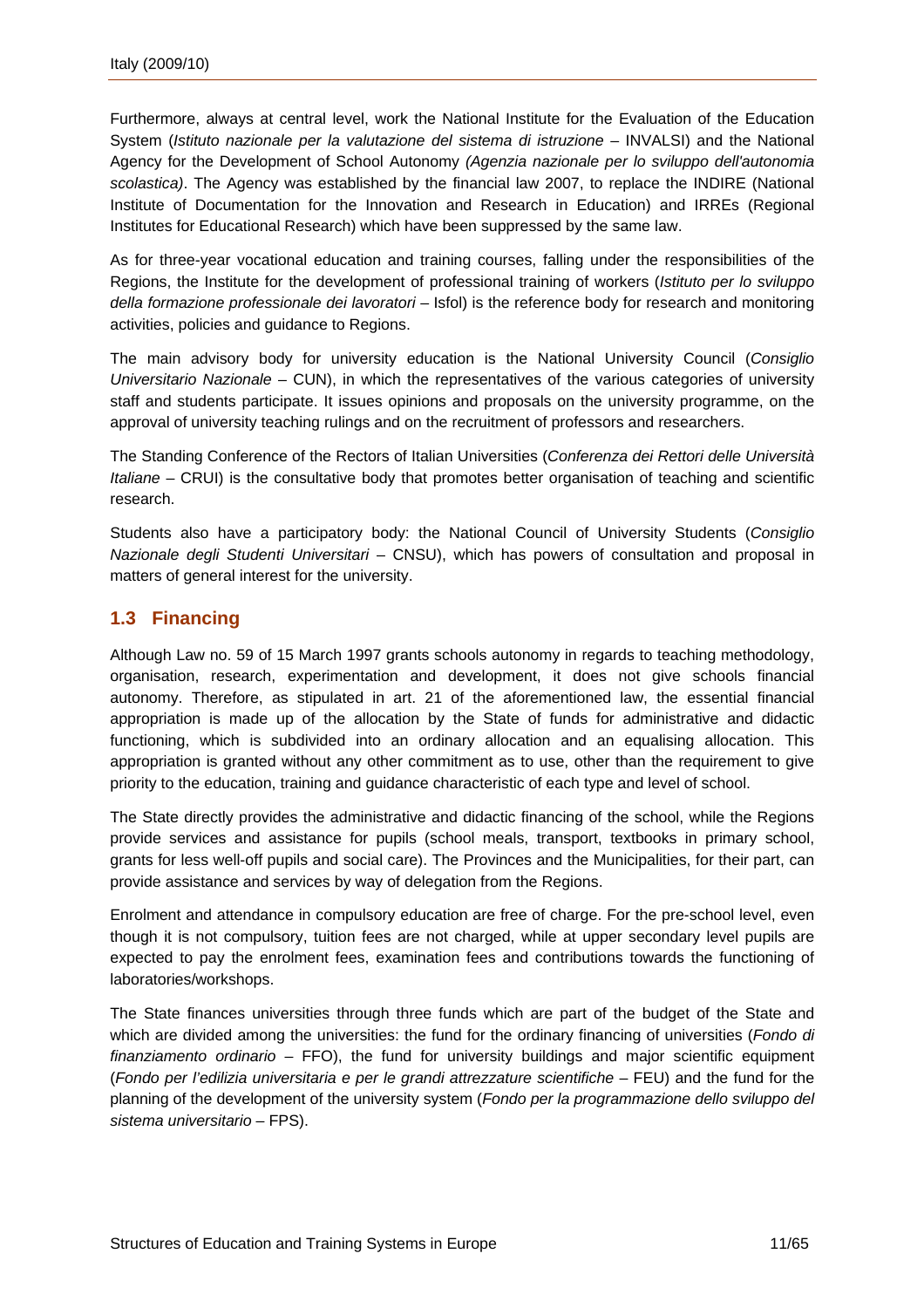#### <span id="page-13-0"></span>**1.4 Quality assurance**

There are essentially two procedures for evaluating education establishments: internal and external.

Internal evaluation of educational establishments is regulated by the Charter of Academic Services (DPCM/1995) and the Regulation on autonomy (DPR 275/1999) which encourages self-evaluation. The Charter of Academic Services identifies three quality areas (didactic, administrative, environmental), defines quality and standard factors for each area, stipulates self-evaluation procedures (revelation of elements through questionnaires for parents, staff and students).

As for external evaluation of schools, law 176/2007 entrusts the National evaluation service *(Servizio nazionale di valutazione)* of the education and training system (established by reform law 53/2003 in the INVALSI) with the task of carrying out the necessary surveys for evaluating the positive outcomes of schools. The Board of Auditors is entrusted with the control on administrative and accounting regularity.

On the national level, the education system is evaluated by INVALSI (National institute for the evaluation of the system of education) reformed with DL no. 286/2004 through the national evaluation system of the educational system of instruction and training. The learning levels reached by pupils are analysed through the INVALSI's annual findings.

The Ministry of Education, University and Research has established the three-year and annual action plans for the evaluation activities that should be carried out by the INVALSI starting from school year 2008/09. The ValSIS (evaluation of the education system and schools) research project has been started up in the view of defining a unitary framework for the evaluation of the education system and schools.

The Ministerial Directive on the action plan of INVALSI for the next three years, establishes that, as for the evaluation of the education system, INVALSI draws up an annual report on the school system, which must include both quantitative indicators (demand/supply ratio, resources, etc.) and qualitative indicators (analysis of exam outcomes, analysis of national and international surveys, etc.).

According to the three-year directive, the areas subject to intervention are the following: education system evaluation; schools evaluation; evaluation of the learning outcomes of pupils and students.

At higher educational level, the major changes that occurred in the university system and, in particular, the wider teaching autonomy and the new curricular model required a redefinition of the institutional bodies for the evaluation of university education. In fact, Law no. 370 of 19 October 1999 outlined the new evaluation system; it defined the role and functions of two organisations: the board of auditors, which already existed inside each university, and the National Committee for the evaluation of the university system (*Comitato Nazionale di Valutazione del Sistema Universitario* – CNVSU), which has recently been instituted outside the university system.

As for higher non-university education (AFAM system), recognised by Law no. 508 of 21st December 1999 as the same level as the university higher education, the external evaluation activities are carried out by the same body that is responsible for the quality assurance at university higher level.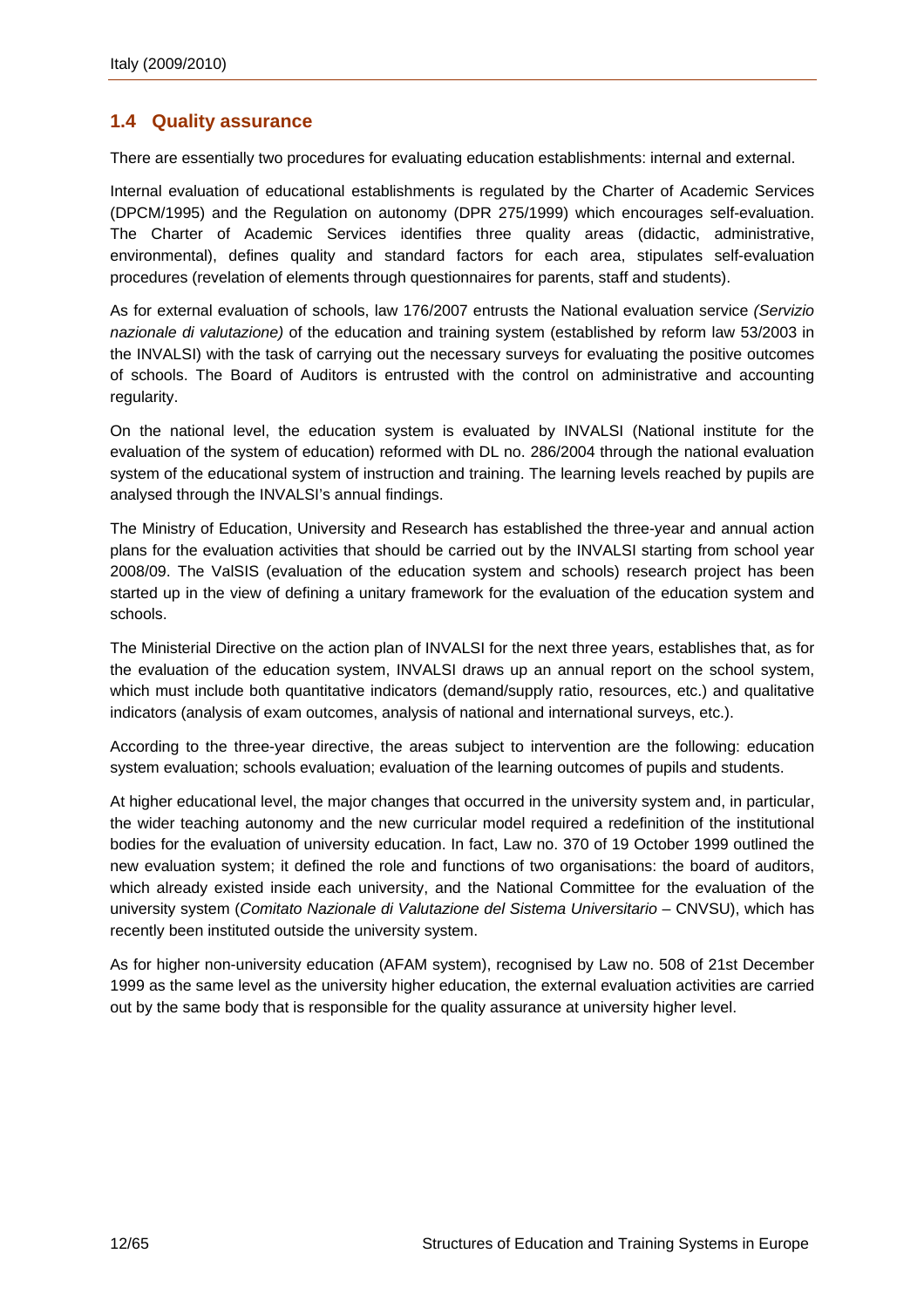# <span id="page-14-0"></span>2. PRE-PRIMARY EDUCATION

Pre-primary education is organised at *scuola dell'infanzia*, it lasts 3 years and is addressed at children from 3 to 6 years of age. The *scuola dell'infanzia* is part of the education and training system, yet it is not compulsory. These nursery schools are co-educational establishments and may be located on the same premises as primary schools or on separate premises. They are the only type of pre-school in both the State and non-State sectors.

Responsibility for State pre-primary education establishments lies within the Ministry of Education, University and Research with the administration of the majority of nursery schools being delegated to local education authorities. As the State nursery schools are unable to meet the demand, non-State schools (private and municipal) receive subsidies from the State, provided certain essential conditions are met. In addition to subsidies, there are sources of funding provided under the terms of regional laws. This funding is provided directly to schools or indirectly through pupils' families.

The State only took over complete responsibility in the sector of pre-school education in 1968 with Law no. 444. However, with the passing of time, pre-primary education has lost its assistance features and gained not only educational value, but also a full didactical autonomy even though it keeps a certain level of continuity with the primary level of education.

The system was further radically reformed by Legislative Decree no. 59 of 2004, which was passed in implementation of delegated Law no. 53 of 2003 aimed at reforming the entire system of education and training. Under the terms of the reform, the three-year *scuola dell'infanzia* (the new name for nursery schools) is designed to foster 'the education and the emotional, psychomotor, cognitive, moral, religious and social development of children (...)' and to guarantee educational continuity with both childcare services and with schools. The *scuola dell'infanzia* is fully included in the educational system.

### **2.1 Admission**

In general, children who have turned three by the 31st of December of the relevant school year can enrol in pre-primary school; starting from school year 2009/10, it will be possible to enrol children who turn three by the 30th of April of the relevant school year. Families are free to choose the kind of school they want to send their children to. The only limitations may be due to the lack of available places or to the lack of school staff assigned to each school by the School administration.

### **2.2 Organisation of time, groups and venue**

Nursery schools are under the administrative responsibility of a *Direzione didattica* (Education Directorate). Within the confines of their organisational and didactic autonomy, schools are responsible for defining, on the basis of educational plans, a weekly and daily timetable that is compatible with staffing resources and family demand. The District/School Council sets the timetable for the beginning and the end of the daily activities as well as the days of lessons in a week; the latter cannot be less than 5.

Within the total amount of hours (875-1 700 hours), three timetable models can be offered, from a minimum of 25 hours a week only in the morning up to 40 hours or a maximum of 50 hours a week.

From 1 September 2000, with the entry into force of autonomy, individual schools have considerable discretion as regards teaching methods and organisation, and nursery schools are therefore free to organise their school activities in a flexible manner.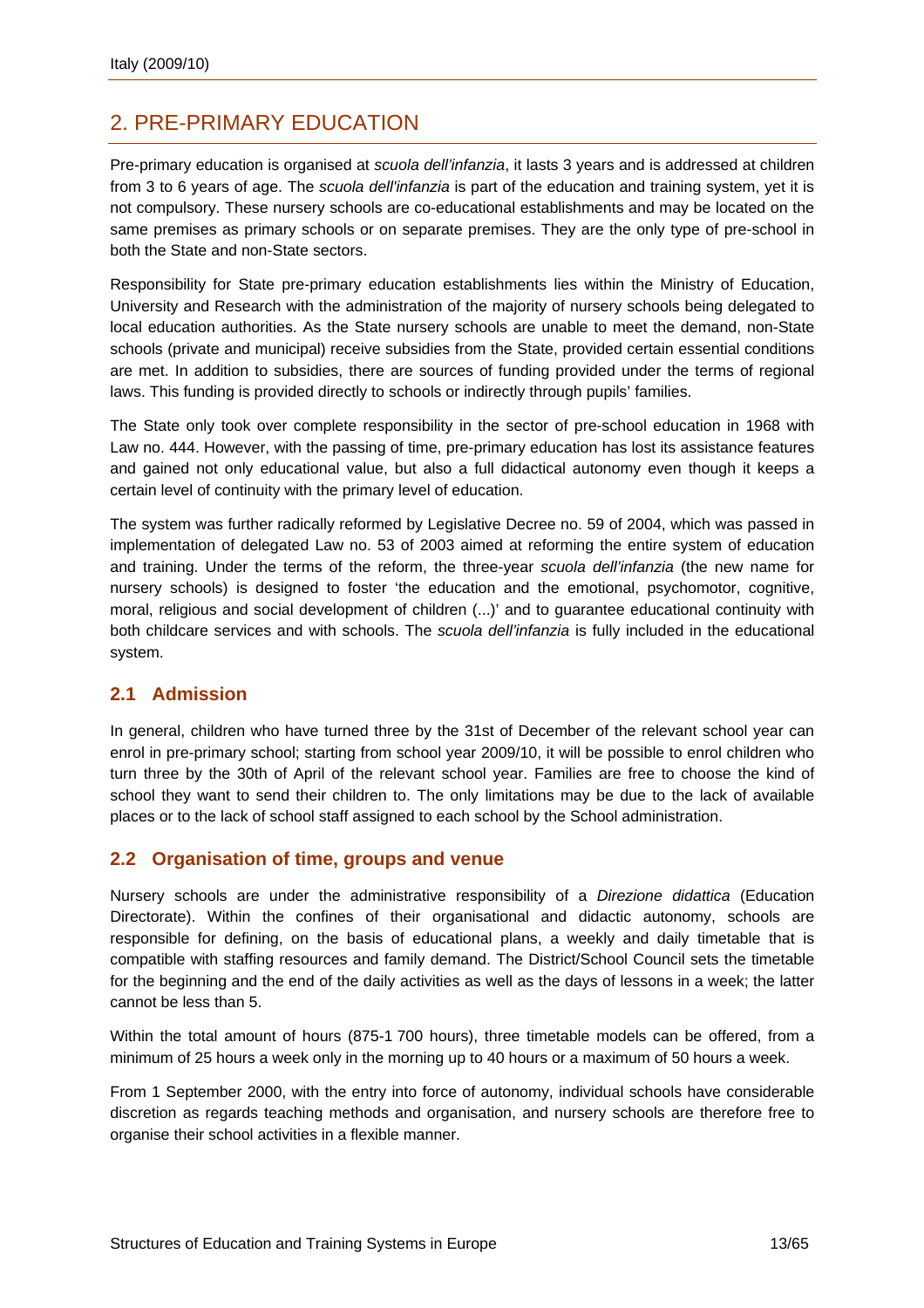<span id="page-15-0"></span>The teaching activities begin on 1 September and end on 30 June. Art. 3, subparagraph 2, of Legislative Decree no. 59 of 2004 provides for a timetable calculated on an annual basis of between 875 and 1 700 hours, with holidays at Christmas, Easter and in summer.

Schools are divided into 3 sections, depending on the age of the children. Typically, a school has three sections catering for children of the same age (3, 4 and 5 years), but sections may also be composed of mixed age groups. The grant of autonomy to schools confirmed their freedom in forming the groups of pupils. In smaller locations, a school may have only one mixed-age section.

The sections are arranged according to the number of pupils enrolled, which is not determined in a rigid manner, but rather varies according to many different factors, such as the presence of disabled pupils, the geo-morphological characteristics of the territory, the economic conditions and the level of social disadvantage and the availability of regional staffing. Generally speaking, in the case of nursery schools, the sections are arranged according to a maximum of 25 children and a minimum of 15, with two teachers per section. If there are any disabled pupils, the number of children cannot exceed 20.

The DPR no. 81/2009 has set different levels for class size at all levels. From school year 2009/10 at pre-primary level, classes will group from a minimum of 18 children (instead of 15) to a maximum of 26 children (instead of 25). Only for 2009/10 the maximum level of 25 children will be maintained.

### **2.3 Curriculum**

Legislative Decree no. 59 of 2004 provides National Guidelines for the personalised plans of educational activities in nursery schools *(Indicazioni nazionali per i piani di studio personalizzati delle attività educative nelle scuole dell'infanzia)*.

Revision of these national indications led to the issue, in September 2007 of the new Indications for nursery school and the first education cycle *(Indicazioni per il curricolo per la scuola dell'infanzia e per il primo ciclo dell'istruzione)*, used on an experimental basis for two school years (until school year 2008/09).

The DPR 89/2009 has established that, starting from school year 2009/10 and up to school year 2011/12, the National Guidelines of 2004, updated through the Guidelines for the Curriculum of 2007, will be implemented. In the period 2009/10-2011/12, the activities carried out by the schools will be monitored by the National Agency for the Development of School Autonomy and the National Institute for the Evaluation of the Education and Training System. The outcomes are likely to be used to amend the National Guidelines of 2004.

The National Guidelines of 2004 established the following: general objectives of the formative process (strengthening of personal identity, independence attainment, competencies development); specific learning objectives listed under the following titles: 'the self and the other', 'body, movement, health', 'use and output of messages', 'exploring, knowing and planning'; the criteria for the selection of the formative objectives and the formulation of the personalized plans of the educational activities.

The new aspects of the Guidelines of 2007 are: the curriculum is made up of the so called 'fields of experience'; specific indications on planning and evaluation models and on organisation restraints are replaced with the proposal of a few general methodological criteria which are useful to schools, in the respect of their autonomy, for creating the learning environment.

### **2.4 Assessment**

At nursery school, the occasional and systematic observation of children and the documentation of their activities provide a means of gathering and assessing their needs, adjusting the range of educational services to the quality and quantity of their requirements and sharing them with their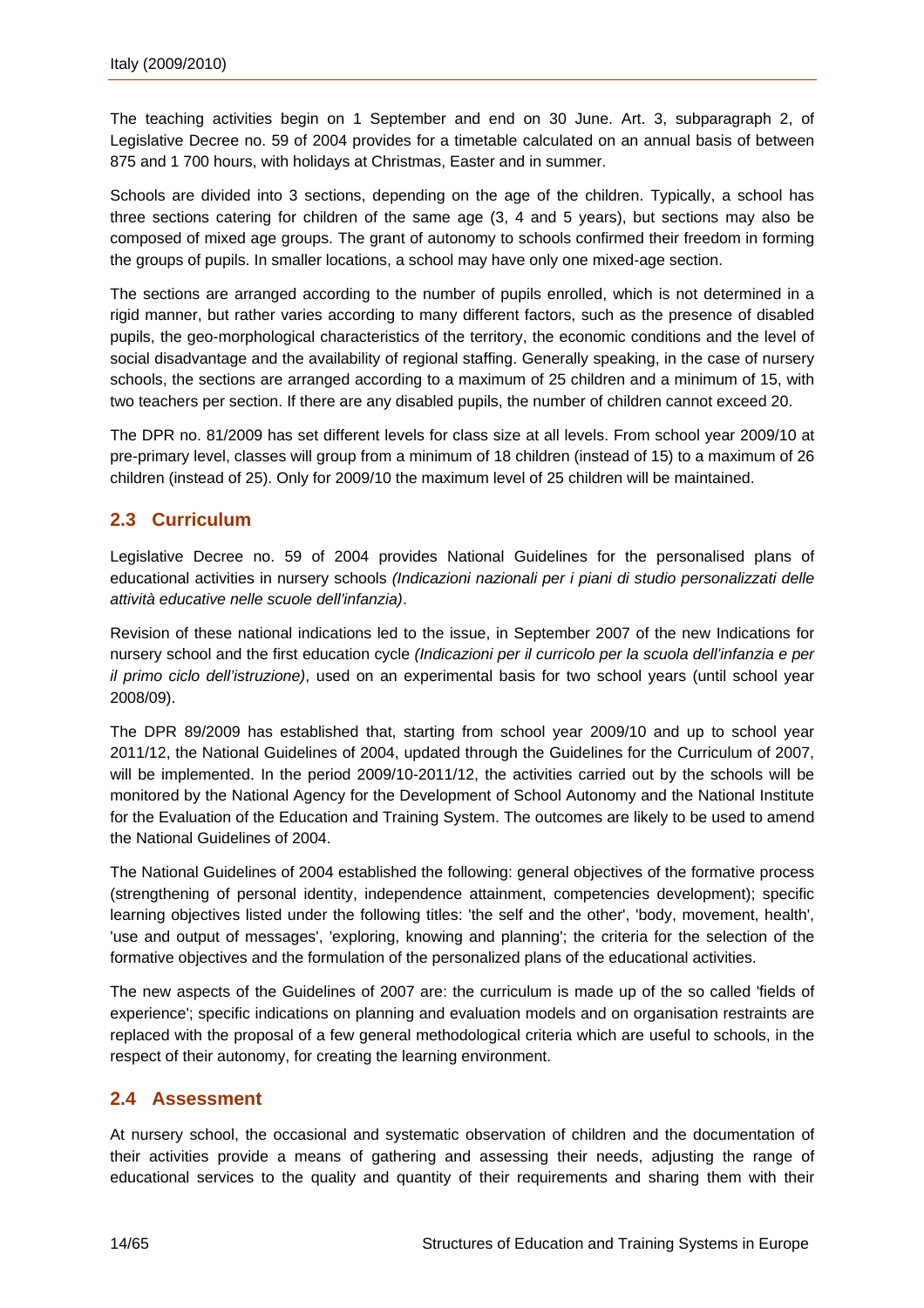<span id="page-16-0"></span>families. In fact, nursery schools are responsible for identifying educational processes that will allow all pupils to fulfil their potential.

Evaluation of development levels requires: an initial moment that defines starting capacity, moments within the didactic sequences which 'calibrate' the educational proposals and learning courses based on necessities, verification of the training requirements, the educational-didactic quality and the meaning of the academic experience.

### **2.5 Teachers**

Reform law 53/2003 and the following Decree 227/2005 provided new procedures for initial training of teachers and their recruitment. However, law 244/2007 (Financial law 2008) repealed dispositions of law 53/2003 and of the Decree and established that new procedures for the initial training of teachers and for their recruitment should be adopted through a specific Decree of the Ministry. Therefore, up to school year 2007/08 the legislation prior to law 53/2003 has been applied. In school year 2008/09, access to schools qualifying for teaching at secondary level (*Scuole di specializzazione per l'insegnamento secondario* – SSIS) has been suspended (law 133/2008).

At present, the Decree of the Ministry of education including the new dispositions for initial teacher training and recruitment procedures is being discussed and, therefore, it is not possible to provide detailed information on the contents of the new legislation. In general, the draft Decree establishes that to teach at all levels of education a five-year university certification *(laurea magistrale)* will be required: teachers at pre-primary and primary levels are required a *laurea magistrale* obtained at completion of a five-year course of study; teachers at secondary levels are required a *laurea magistrale* obtained at completion of a two-year course of study (following a three-year university certification) and one year of practical training.

### **2.6 Statistics**

#### **State schools – School year 2008/09**

| Number of pupils per teacher | 11.6 |
|------------------------------|------|
| Number of pupils per section | 22.9 |

| <b>Pupils</b> | 978 302 |
|---------------|---------|
| Teachers      | 88 342  |
| Schools       | 13 624  |
| Sections      | 42 419  |

Source: Ministero dell'Istruzione, dell'Università e della Ricerca – Direzione Generale per gli Studi, la Statistica e i Sistemi Informativi '*La scuola statale: sintesi dei dati a.s. 2008/2009*'*,* Table A (p.VIII) e Table B3 (p.X) e '*Sedi, alunni, classi, dotazioni organiche del personale della scuola statale. Situazione di organico di diritto, a.s. 2008- 2009*' (p. XVI).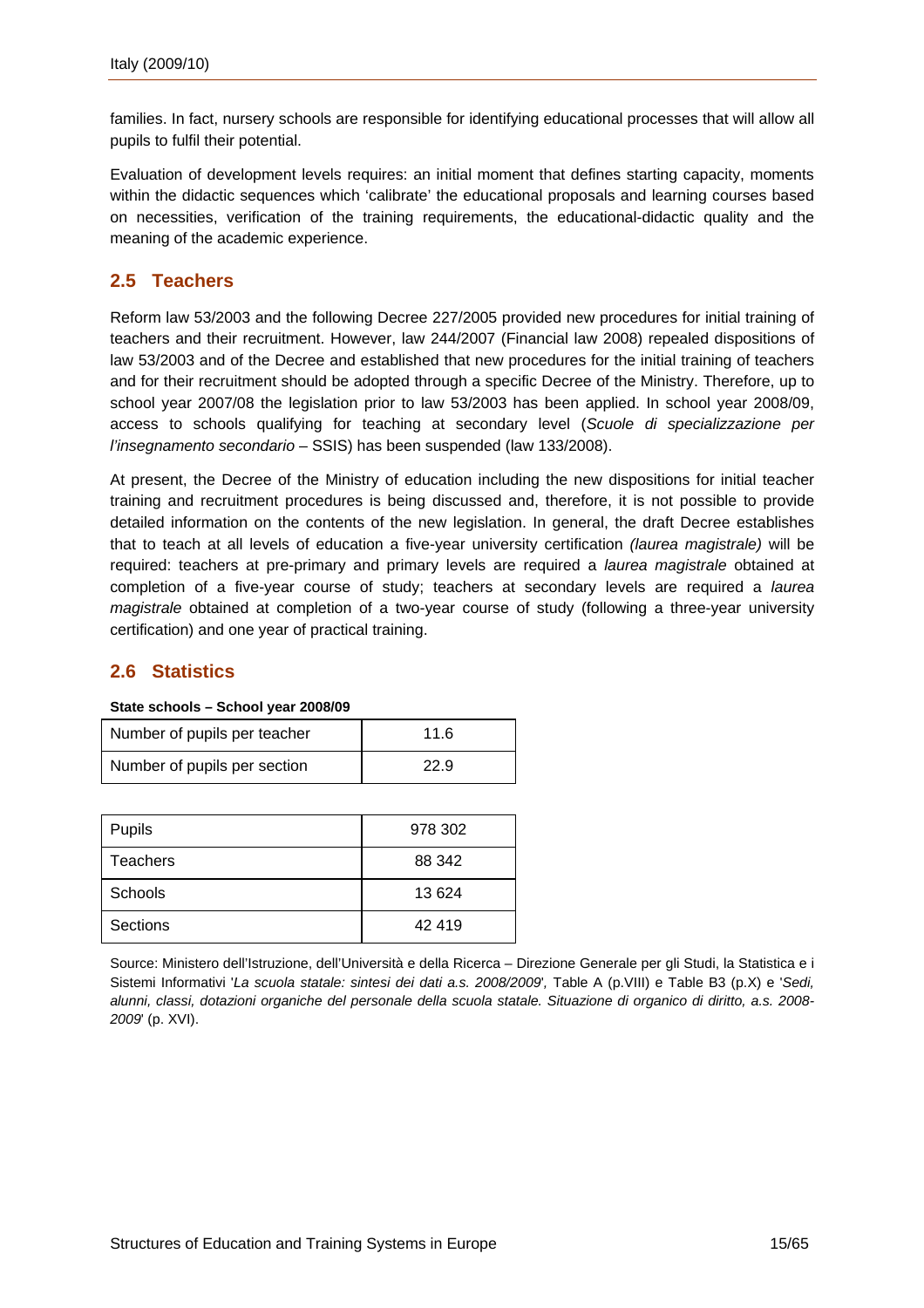# <span id="page-17-0"></span>3. PRIMARY EDUCATION

Primary education was completely reformed with Legislative Decree no. 59 of 19 February 2004, which was passed following the implementation of delegated Law no. 53 of 28 March 2003 aimed at reforming the entire system of education and training.

Based on the new organisation, the first cycle of education, which lasts a total of 8 years, consists of primary school and the first cycle of secondary school. Primary school and lower secondary school are two different education levels, each with its own specificities, even though they are part of only one school cycle.

Primary school is compulsory and lasts 5 years (from 6 to 11). It consists of a first year that serves as a transition from nursery school and two successive periods of two years. Primary education is provided at legally recognised State and non-State schools.

Enrolment and (compulsory) attendance are free of charge at State, equal status or *parificata* (authorised) schools. The municipality provides all pupils with textbooks free of charge. Transport and school meal services are always managed by the municipality, but the families are requested to make contributions, except for some exemptions.

The possibility to offer financial aids directly to the families falls within the responsibility of single regions; therefore, it changes according to the different legislations. It can be stated, generally, that provisions are contributions in money like cheques and scholarships, reductions of the payment for transport and meals up to the total exemption, for the weaker categories, as well as reductions for text books purchase.

### **3.1 Admission**

Starting from school year 2009/10 compulsory enrolment will involve children turning six by the 31 December of the current school year. Children turning six by the 30 April of the current school year can also be enrolled, upon parents' request. Early enrolment is an allowance made to families designed to meet the need to give them a decisive role to play in their children's academic career. There are no restrictions where parental choice of school is concerned.

### **3.2 Organisation of time, groups and venue**

In general, pupils are divided into classes according to age. In smaller schools, in isolated locations, there are still pluri-classes, i.e. classes with children of different ages grouped into one class from an administrative point of view. This situation only affects a limited number of pupils.

Classes normally have a maximum of 25-27 pupils (20 if there are pupils with special educational needs) and a minimum of 10, while pluri-classes (mixed-level classes) have a maximum of 12 children and no fewer than 6.

The school year (lessons and assessments personnel updating activities) starts on 1 September and ends on 30 June.

Legislative Decree 59/2004 stipulates the following possibilities for organising teaching time

- compulsory timetable 891 hours per year, corresponding to an average of 27 hours a week;
- compulsory timetable + timetable for facultative and optional activities (99 hours a year, corresponding to an average of three hours a week), for a total of 30 hours a week, not including the time devoted to the canteen;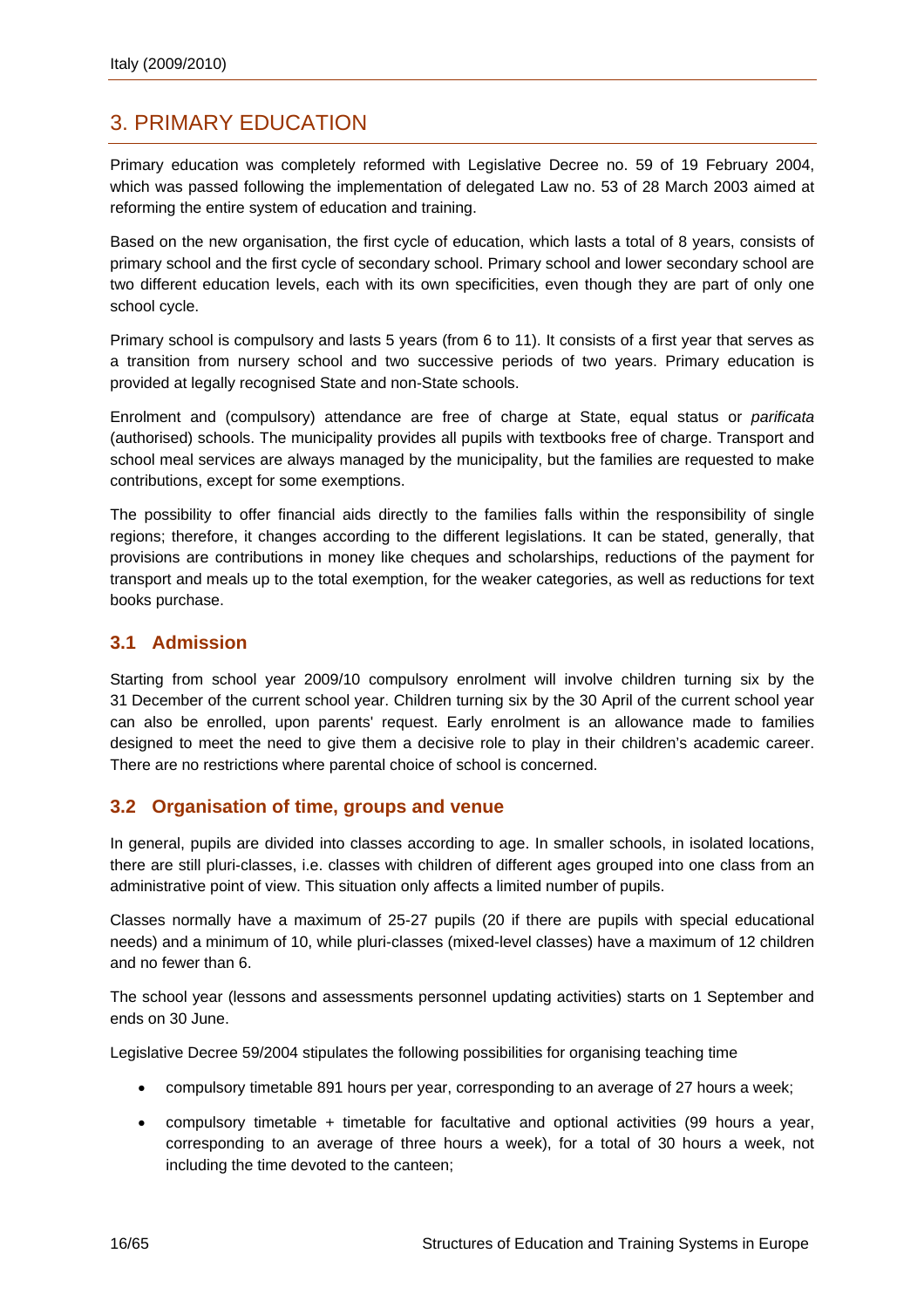<span id="page-18-0"></span>• a timetable of 40 hours per week (called 'full time timetable'), included the time dedicated to the canteen.

Starting from school year 2009/10, a new school time model will be introduced, together with the already existing models, in the first grades of primary school: it foresees 24 weekly hours with only one teacher per class. This new system will be gradually phased in throughout the subsequent grades of primary school which will initially keep the old school time models until the implementation is fully confirmed (Law 169/2008 and DPR 89/2009).

The task of organising the school timetable is left to the autonomous discretion of individual schools.

### **3.3 Curriculum**

Legislative Decree no. 59 of 2004, which was passed in implementation of the law aimed at reforming the national education system, superseded the programs that had been in force since 1985 with the National Guidelines for Personalised Study Plans appended to the decree itself.

At the beginning of 2007 a revision procedure of the above indications was launched. This led in September 2007 to the issue of the new *Indicazioni per il curricolo per la scuola dell'infanzia e per il primo ciclo dell'istruzione* (see paragraph 2.3).

The disciplines for primary school are: Italian, English, history, geography, mathematics, science, technology and information technology, music, art, physical education and the Catholic religion. One innovative element is the introduction across the board of English courses and basic courses in technology and information technology.

The decree does not specify the number of hours to be devoted to the teaching of the disciplines or of the education courses.

Schools have autonomy in regards to the choice of teaching materials and textbooks.

### **3.4 Assessment, progression and certification**

In primary schools, the level of learning and the behaviour of pupils are assessed periodically and every year by the teachers who are responsible for the educational and didactic activities, and they are also responsible for assessing the two-year periods for the purpose of transition to the next period and the certification of the skills they have acquired.

A final exam at the end of primary school is not foreseen because primary school, together with lower secondary school, is part of one only school cycle called 'first cycle'. In fact, the Italian Constitution only foresees final exams at the end of each cycle of education.

Therefore, the transition from primary school to lower secondary school is the result of a straightforward final assessment at the end of the second two-year period of primary education. During the two-year periods, any decision not to admit a pupil to the next class must be taken by teachers unanimously and for exceptional reasons that must be explained.

Starting from school year 2008/09, the recurrent and final evaluation in each subject is expressed through numerical marks in tenths (from 0 to 10), while behaviour is assessed through an analytical or synthetic assessment deliberated by the teachers' assembly of the school.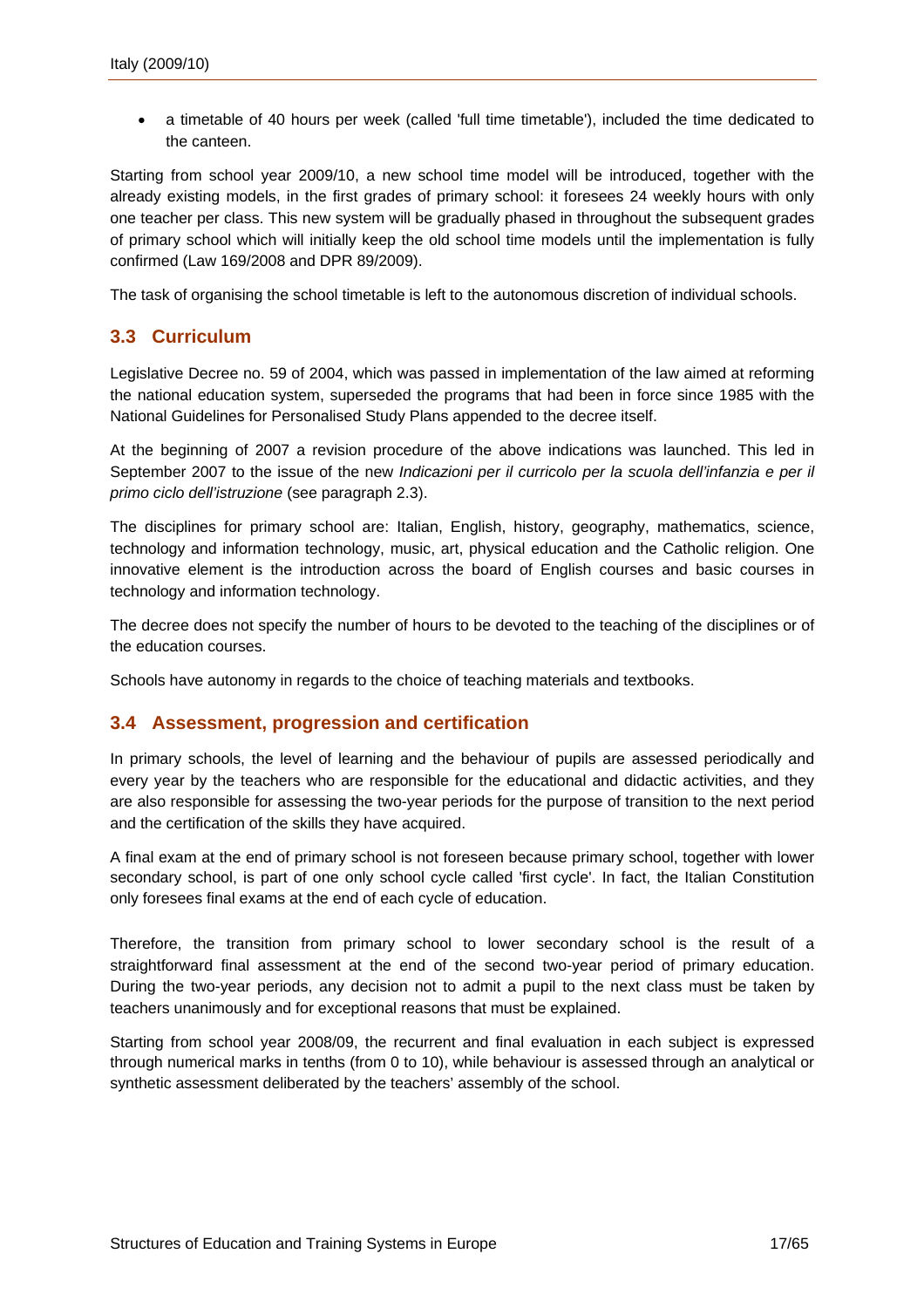### <span id="page-19-0"></span>**3.5 Guidance and counselling**

Guidance has an educational function in primary education; it aims at promoting the pupils' identity construction and autonomy development. According to Ministerial directive no. 487 of 6 August 1997, guidance 'finds expression in a series of activities aimed at forming and developing the students' selfknowledge, the environment where they live, the cultural and social-economic changes, the educational offers, so that they can manage the project of their own life'; it is, therefore, 'an integral part of the study curricula from the very beginning of the *scuola dell'infanzia* as well as 'an institutional activity of every school type and level'.

#### **3.6 Teachers**

See section 2.6.

#### **3.7 Statistics**

#### **State schools – School year 2008/09**

| Number of pupils per teacher | 10.5      |
|------------------------------|-----------|
| Number of pupils per class   | 18.8      |
| Pupils                       | 2 571 627 |
| <b>Teachers</b>              | 261 079   |
| Schools                      | 15 950    |
| Classes                      | 137 095   |

Source: *Ministero dell'Istruzione, dell'Università e della Ricerca – Direzione Generale per gli Studi, la Statistica e i Sistemi Informativi 'La scuola statale: sintesi dei dati a.s. 2008/2009',*Table A (p.VIII) e Table B3 (p.X). Number of pupils per teacher (p.170), Number of pupils per class (p.102).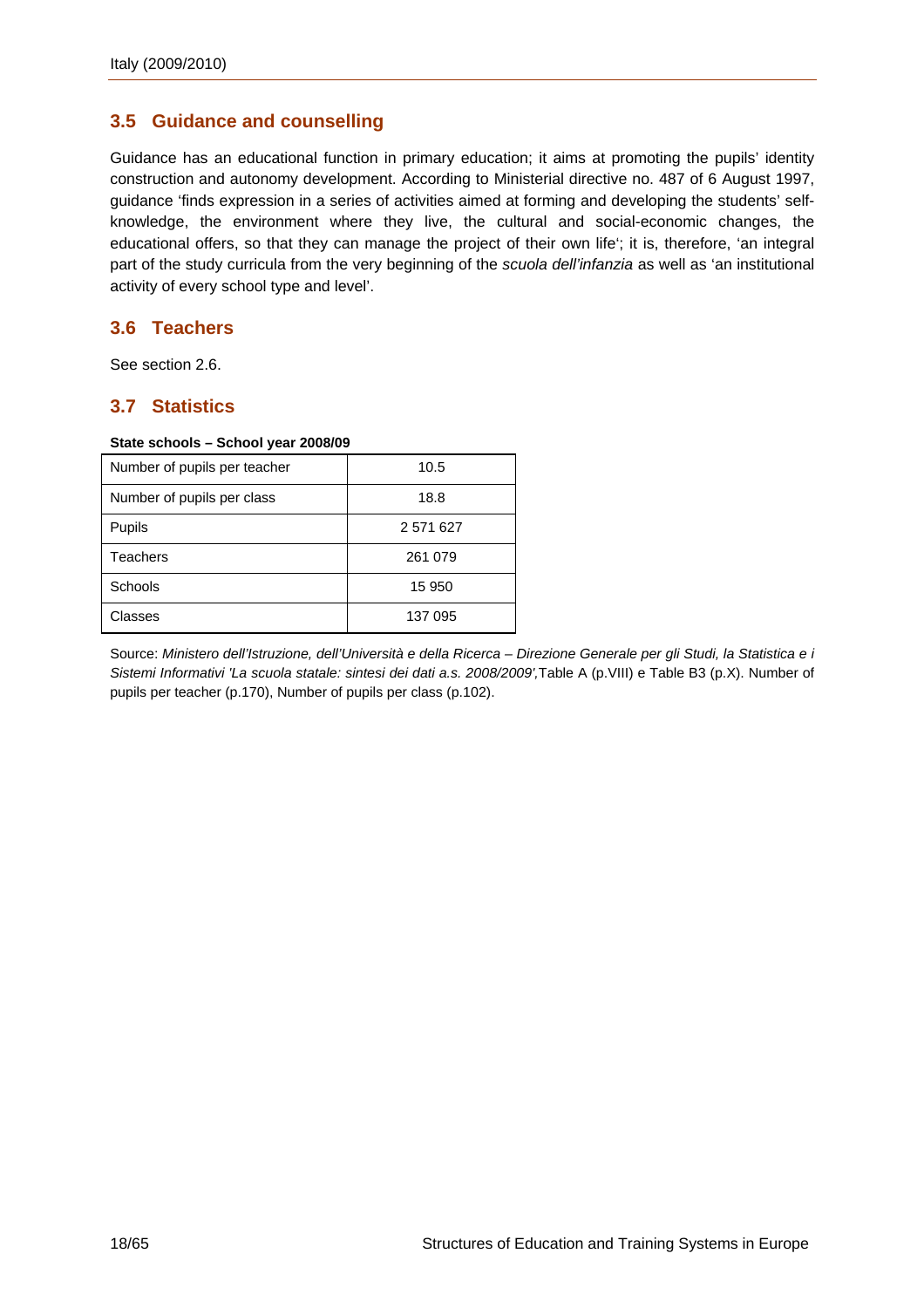# <span id="page-20-0"></span>4. SECONDARY EDUCATION AND FIRST- LEVEL INITIAL VOCATIONAL TRAINING

### **4.1 Secondary education**

The education and training system, according to Law no. 53 of 28 March 2003, consists of a preprimary level *(scuola dell'infanzia)*, a first cycle of education comprising the primary and the lower secondary levels, and a second cycle of education comprising the *licei* system (artistic, classical, economic, linguistic, music and dance, scientific, technological, human sciences) and the vocational education and training system. The lower and upper secondary levels of education have recently been reformed by law 53/2003 and subsequent Decrees; in particular these include the length of compulsory education, the reform of the upper secondary level of education and a few aspects of the organization and curriculum at lower secondary level.

The same law has introduced the 'right-duty' to education and training for at least 12 years. This 'rightduty' is fulfilled within the education system or up to the obtainment of a three-year vocational qualification (either at school or in the initial vocational training system) before reaching 18 years of age. However, education is compulsory for 10 years (from 6 to 16 years of age).

Here follows the main legislation governing the lower and upper secondary school level in the last few years:

- Law No. 296 of 27 December 2006 (Financial law 2007) has foreseen the extension of compulsory education to ten years, starting from school year 2007/08, and the extension to 16 years of age for access to the labour market; dispositions for its implementation have been issued through Ministerial Decree no. 139/2007;
- Law no. 1 of 1st January 2007 has introduced a new procedure for the state exams organised at the end of upper secondary school level;
- Law no. 133 of 6 August 2008 has foreseen the reform of the *licei* and the reform of the technical and vocational institutes, whose regulation drafts have been approved by the Council of Ministers on the 12th of June 2009 and on the 28th of May 2009 respectively. At present, the regulation has neither been released nor published in the Official Gazette;
- DPR no. 89 of 20 March 2009 provides for the revision of the organization and the didactic at pre-primary, primary and lower secondary levels, starting from school year 2009/10, according to law no. 133/2008.
- DPR no. 122 of the 22nd June 2009 provides for the coordination of all the dispositions concerning student assessment at primary and secondary levels. The Decree will be implemented starting from school year 2009/10.

Secondary education is divided into two different levels: the lower secondary level *(scuola secondaria di primo grado)*, which foresees a length of 3 years (from 11 to 14 years of age); and the upper secondary level of education, called 'second cycle of education' *(secondo ciclo di istruzione)*, which is made up of the upper secondary school (called *scuola secondaria di secondo grado*) falling under the responsibility of the State, and the vocational and training system falling under the responsibility of the Regions.

The State upper secondary education is offered by the *licei*, the technical institutes, the vocational institutes, and the arts institutes. The overall length of study is 5 years (from 14 to 19 years of age) both in the licei and in the technical institutes, except for the *liceo* specialising in arts subjects which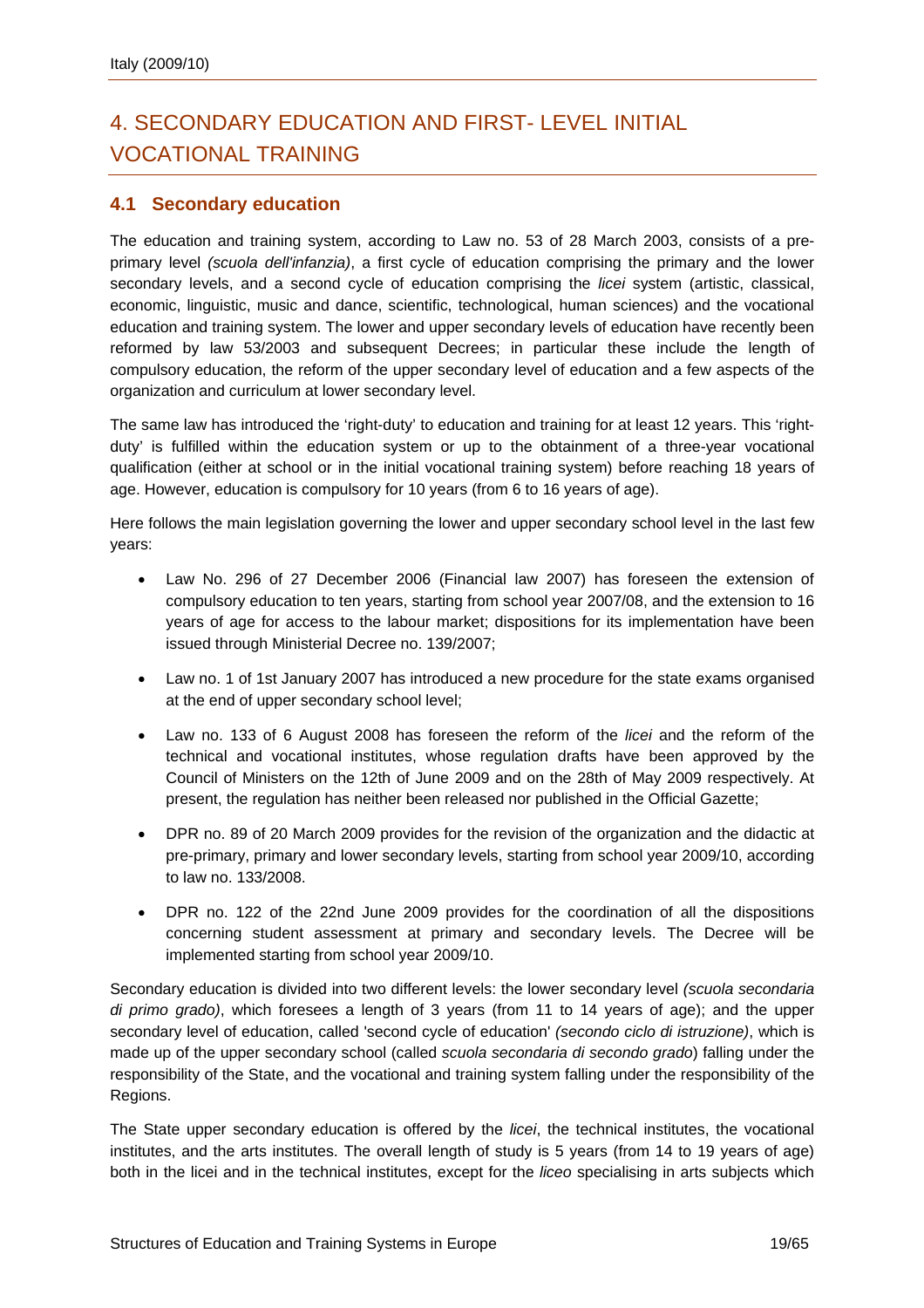offers a course of study of 4 years plus an additional year. Vocational institutes and arts institutes offer courses lasting either 3 or 5 years.

Education is compulsory up to 16 years of age. The last two years of compulsory education (first two years of upper secondary education) can be fulfilled in all upper secondary school pathways.

The lower secondary level of education is compulsory, which means that enrolment and attendance are free of charge. Families are required to pay for the textbooks.

Payment of enrolment and attendance fees is required only for upper secondary schools; however, students who enrol in the first, second and third grades of upper secondary schools, are exempted from paying school fees. This is due to the fact that the 'right-duty' to education and training can be fulfilled by acquiring a 3-year qualification at upper secondary level, both in the state educational and training system and in the regional initial vocational training. Exemptions may also be granted according to the family income.

Financial aids are foreseen both by the state and regional legislation. The State foresees grants to be awarded with priority to low income families; financial aids provided by the Regions, are for example financial contributions to purchase textbooks, free-of-charge transport and canteen services, etc.

#### LOWER SECONDARY EDUCATION *(SCUOLA SECONDARIA DI PRIMO GRADO)*

Based on the reform of the school system introduced with Law no. 53/2003 and the subsequent Legislative Decree no. 59/2004, the lower level of secondary education, which was previously referred to as *scuola media* (lower secondary school), will henceforth be referred to as *scuola secondaria di I grado*. Pupils will move to this level of education at the end of primary school, the second segment in which the first cycle of education is provided. Together with primary school it also makes up the first segment in which the 'right-duty' to education and training is implemented.

The lower secondary school, 'is aimed at fostering the ability to study autonomously and at strengthening the pupils' attitudes towards social interaction [...]; it is characterised by the different teaching and methodology approaches according to the development of the pupils' personalities […]; it progressively develops choice skills and abilities according to the pupils' aptitudes and inclinations [...]; it helps to orientate oneself in the future choice within education and training' (Legislative Decree no. 59/2004).

Lower secondary school lasts a total of three years. It is divided into a first two-year period and a third year for guidance and the transition to the second cycle of education. It is attended by pupils between 11 and 14 years of age. This level of education is provided at public schools and at legally recognised private schools.

#### UPPER SECONDARY SCHOOL *(SCUOLA SECONDARIA DI SECONDO GRADO)*

Since the abovementioned reform of education (Law no. 53/2003), upper secondary education has been the second cycle of education. This cycle encompasses the *liceo* (artistic, classic, economic, linguistic, musical, scientific, technological, human sciences) of State competence and the vocational education and training system of Regional competence. While waiting for the application of the reform of the *licei* and of the technical and vocational institutes, starting from school year 2009/10, the present organisation of lower and upper secondary education will be described below.

The schools belonging to the general type of upper secondary education are: classical *liceo*; scientific *liceo*; artistic *liceo*; social-psycho-pedagogical *liceo*; schools forming part of the vocational type secondary education are technical institutes; vocational institutes; art institutes.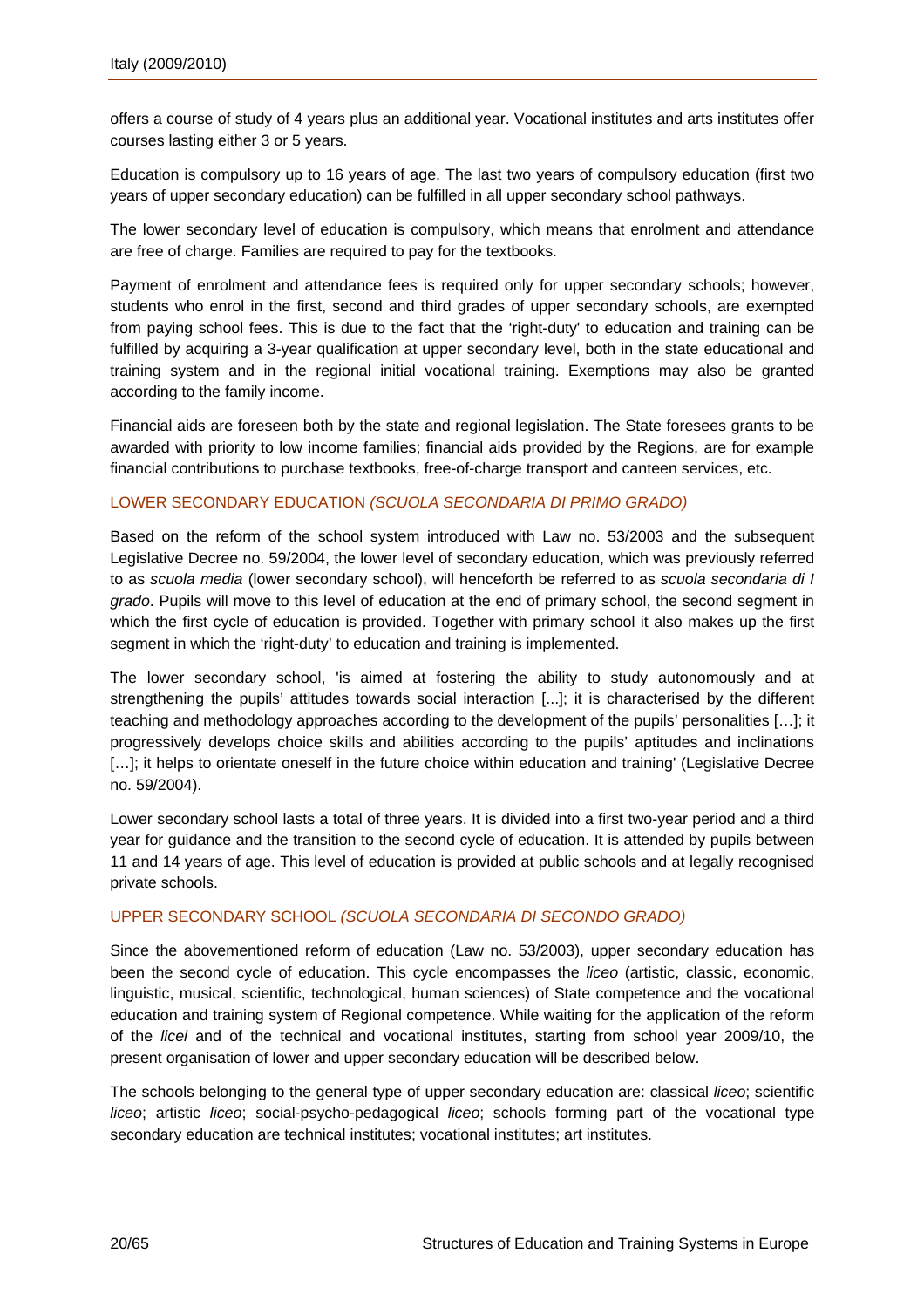<span id="page-22-0"></span>The language *liceo* is to be added to these schools. This works formally in some state recognised schools, while it has been introduced experimentally into state schools (Brocca Project CM No. 27/1991).

These types of upper secondary schools cater for pupils aged between 14 and 19 years.

Education offered by the *licei* aims at preparing students for university studies and for other postsecondary pathways, whereas education offered by the liceo specialising in arts subjects aims at teaching art.

The classical and scientific *Liceo* have a unified structure (lasting five years) which are split into two and three year sections. In the classical *Liceo*, the teaching is predominantly classical and humanistic. The scientific *Liceo* places the emphasis on scientific training, particularly during the last three years.

The main purpose of technical education is to give pupils specific theoretical and practical preparation for skilled tasks (vocational education) and preparation for work and artistic production (artistic education) in various sectors, with particular attention to the requirements of the local labour market.

This type of training is given in technical, vocational colleges and in art institutes.

There are different types of *Istituti tecnici* (technical colleges): agricultural, commercial, touristic, surveying, industrial, company experts and correspondents in foreign languages, naval, aeronautic and social activities. Each offers several branches and specialisations. The courses are divided into two cycles (one of two years and one of three years). However, there are no examinations between these two cycles and the programmes are the same in the two-year period and differ in the three year period with regard to specialisations.

*Istituti professionali* (vocational colleges) cover three-year sectors and the following vocational studies: agriculture, industry and crafts, services, auxiliary sanitary and the special sector. Each sector offers a number of branches which correspond to the most important areas of professional life. These colleges may also organise evening courses.

The *istituti d'arte* (arts institutes) prepare pupils for work and artistic production, according to local industries and materials. There are about 40 regulated directions and these take into account many sectors: printing and engraving, textiles and decorations, jewellery, metals, furniture, ceramics, painting, glass, set design, etc.

#### **4.1.1 Admission**

#### **Lower secondary education**

Enrolment in lower secondary school is compulsory for pupils who have obtained the final admission certificate at the end of primary school. Pupils attending state or *paritarie* schools are not required to sit any final exam to pass from primary to lower secondary school, because an examination is only required at the end of each education cycle.

#### **General and vocational upper secondary education**

Students who have passed the state exam at the end of the first cycle of education must enrol in schools of the second cycle of the education and training system. In fact, compulsory education lasts 10 years and is accomplished at the end of the second grade of upper secondary education. There are no restrictions where parental choice of school is concerned.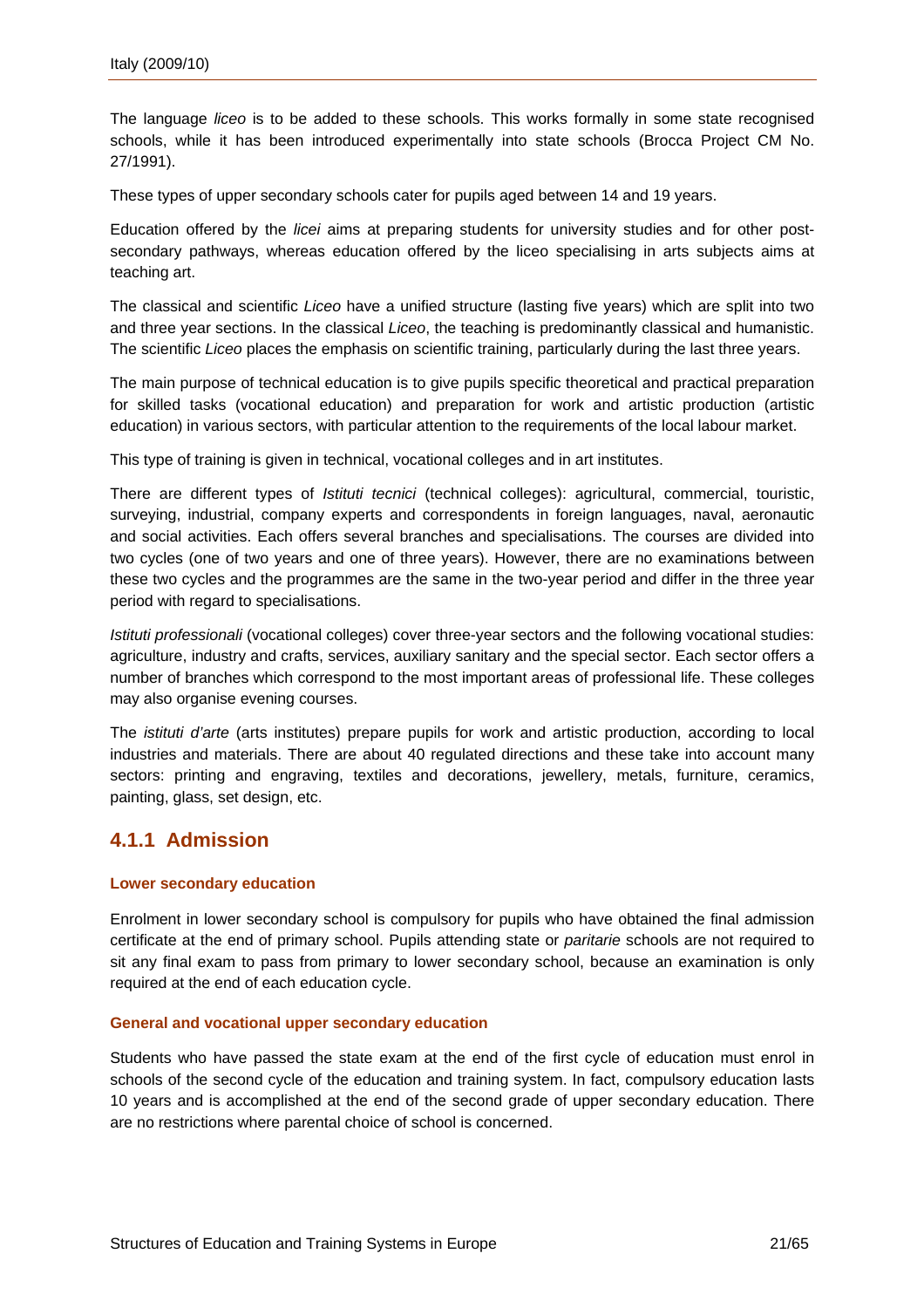### <span id="page-23-0"></span>**4.1.2 Organisation of time, groups and venue**

#### **Lower secondary education**

The lower secondary school lasts 3 years and is subdivided into a two-year period and a third year aimed at consolidating the disciplinary path and strengthening guidance and connection with the second cycle, in order to permit a reasoned choice by pupils in regards to their study prosecution. This level of education is generally attended by pupils aged from 11 to 14. The classes are generally composed on the basis of age. The DPR no. 81/2009 has established the following new minimum and maximum class sizes: at pre-primary level a minimum of 18 and a maximum of 26 children; for the first grades of lower secondary school a minimum of 18 (instead of 15) and a maximum of 27 (instead of 25, which still applies in 2009/10). Class teachers are specialists in one or more subjects.

The school year begins in September (at different dates depending on the Region) and ends in mid-June. There are holidays in summer and at Christmas and Easter.

The total number of hours in lower secondary school is established on an annual basis. According to DPR no. 89/2009, the annual compulsory school time amounts to 990 teaching hours, equal to 30 weekly hours (29 hours plus 1 additional hour for study in depth of literary subjects), including the Regions' share and the school share. In the extended-time classes, the weekly school time will be on average 36 hours or, exceptionally, 40 hours including the time dedicated to meals.

#### **General and vocational upper secondary education**

As far as the organisation of the study plan is concerned, almost every upper secondary institute is divided into a first two-year course and a second three-year course. The two-year course is attended by students aged from 14 to 16 years, the three-year course by students aged from 16 to 19.

Generally, classes at upper secondary level should have not less than 25 and no more than 28 students in the first year, while in the following years the minimum is 20 students.

At this level of education, the total number of hours in lower secondary school is established on an annual basis. Timetables of upper secondary schools vary a lot depending on the number of subjects included in the study courses of the various institutes and the teaching hours devoted to each of these subjects. For details on the weekly timetable per subject, see 4.3.a.

### **4.1.3 Curriculum**

#### **Lower secondary education**

The reform law (no. 53/2003) and the subsequent implementing decree (no. 59/2004) provided for arrangements at lower secondary level and for the old study programs at primary level to be replaced by the Personalised Study Plans set out in the National Guidelines attached to the Decree itself.

At the beginning of 2007 the procedure for revising the above indications was launched, which led in September 2007 to issuing new Indications for the curriculum for nursery school and the first education cycle, introduced on an experimental basis in school year 2007/08 and school year 2008/09. Starting from school year 2009/10, the National Guidelines of 2004, updated through the Guidelines for the Curriculum of 2007, will be implemented. In the next three school years, the activities carried out by the schools will be monitored by the National Agency for the Development of School Autonomy and the National Institute for the Evaluation of the Education and Training System. The outcomes are likely to be used to amend the National Guidelines of 2004 (DPR no. 89/2009).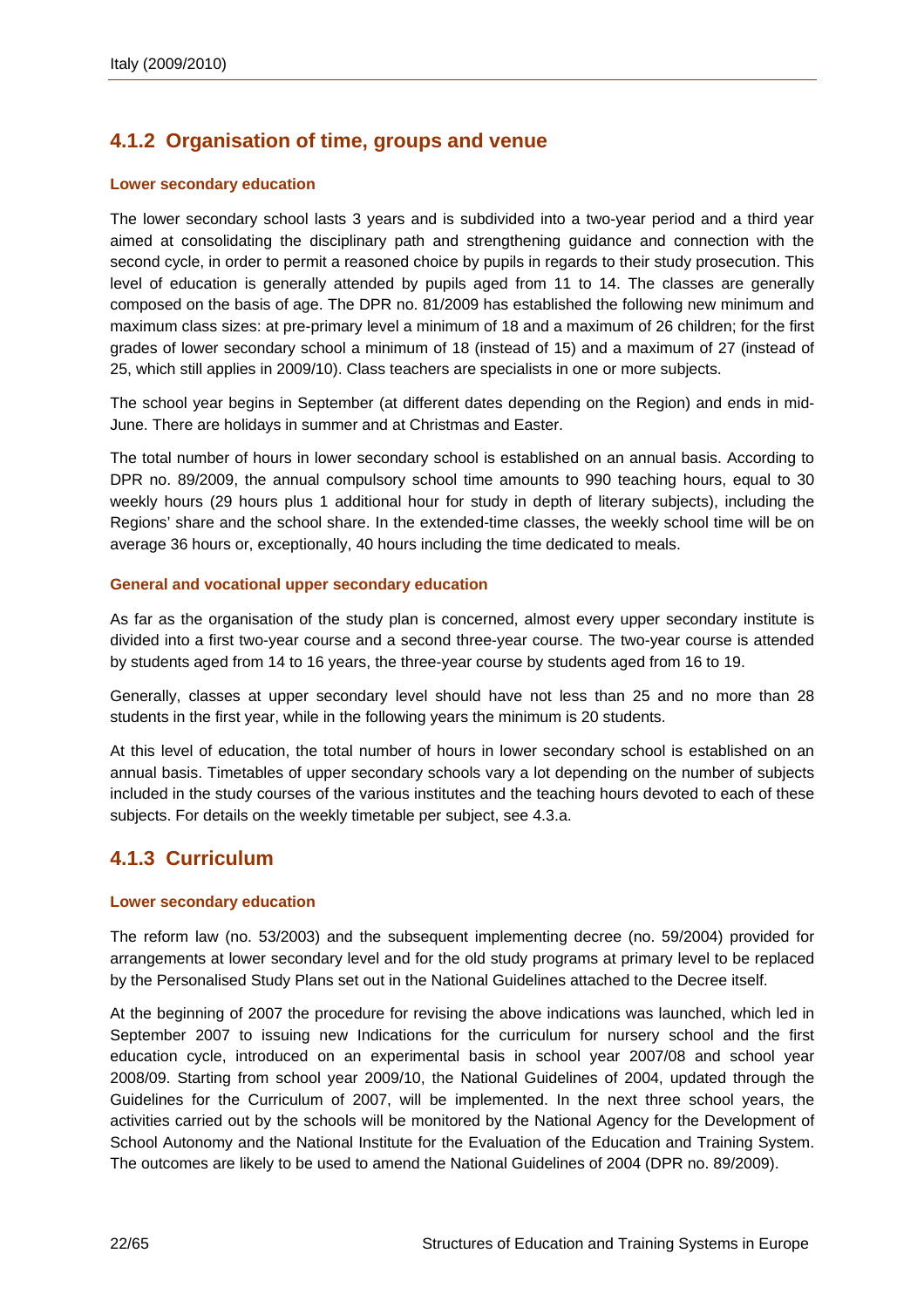The disciplines for which the specific learning targets are defined at lower secondary level are: religion (optional), Italian, English, second Community language, history, geography, mathematics, science and technology, information technology, music, art and physical education.

#### **General upper secondary education**

The reform of the *licei* and of the technical and vocational institutes is one of the reform law (no. 53/2003) aspects, which is under discussion at present. The reform provides for the reorganisation of the *licei* pathway (the ordinary three *licei* specialising in classical studies, scientific studies and arts subjects plus experimental pathways like the linguistic and the social-psychopedagogical *licei*) in 6 *licei*: arts subjects, classical studies, scientific studies, foreign languages, music and dance, human sciences.

The reform of the education and training foresees the reorganisation of the technical and vocational institutes. Technical institutes will refer to 2 sectors: the economic sector, subdivided into 2 branches, and the technological sector, subdivided into 9 branches. Vocational institutes will refer to 2 sectors: the service sector, subdivided into 5 branches, and the industry and handicraft sector, which will foresee 1 branch. The reform should be gradually implemented starting from school year 2010/11.

| <b>SUBJECTS</b>                          | Ginnasio       |                | Classical Liceo |                |                |
|------------------------------------------|----------------|----------------|-----------------|----------------|----------------|
|                                          | IV             | $\vee$         | I               | Ш              | Ш              |
|                                          |                |                |                 |                |                |
| Italian language and literature          | 5              | 5              | 4               | 4              | 4              |
| Latin language and literature            | 5              | 5              | 4               | 4              | 4              |
| Greek language and literature            | 4              | 4              | 3               | 3              | 3              |
| Foreign language and literature          | 4              | 4              | --              | --             | --             |
| History                                  | 2              | 2              | 3               | 3              | 3              |
| Geography                                | $\mathfrak{p}$ | $\mathfrak{p}$ | --              | --             | --             |
| Philosophy                               | --             | --             | 3               | 3              | 3              |
| Natural science, chemistry and geography | --             | --             | 4               | 3              | $\overline{2}$ |
| <b>Mathematics</b>                       | 2              | $\mathfrak{p}$ | 3               | $\overline{2}$ | $\overline{2}$ |
| Physics                                  | --             | --             | --              | $\overline{2}$ | 3              |
| Art history                              |                |                | 1               | 1              | $\overline{2}$ |
| Religion                                 | 1              | 1              | 1               | 1              | 1              |
| Physical education                       | $\overline{2}$ | 2              | $\mathcal{P}$   | 2              | 2              |
|                                          | 27             | 27             | 28              | 28             | 29             |

In the classical *Liceo*, the standard timetable is as follows:

Religious education is optional.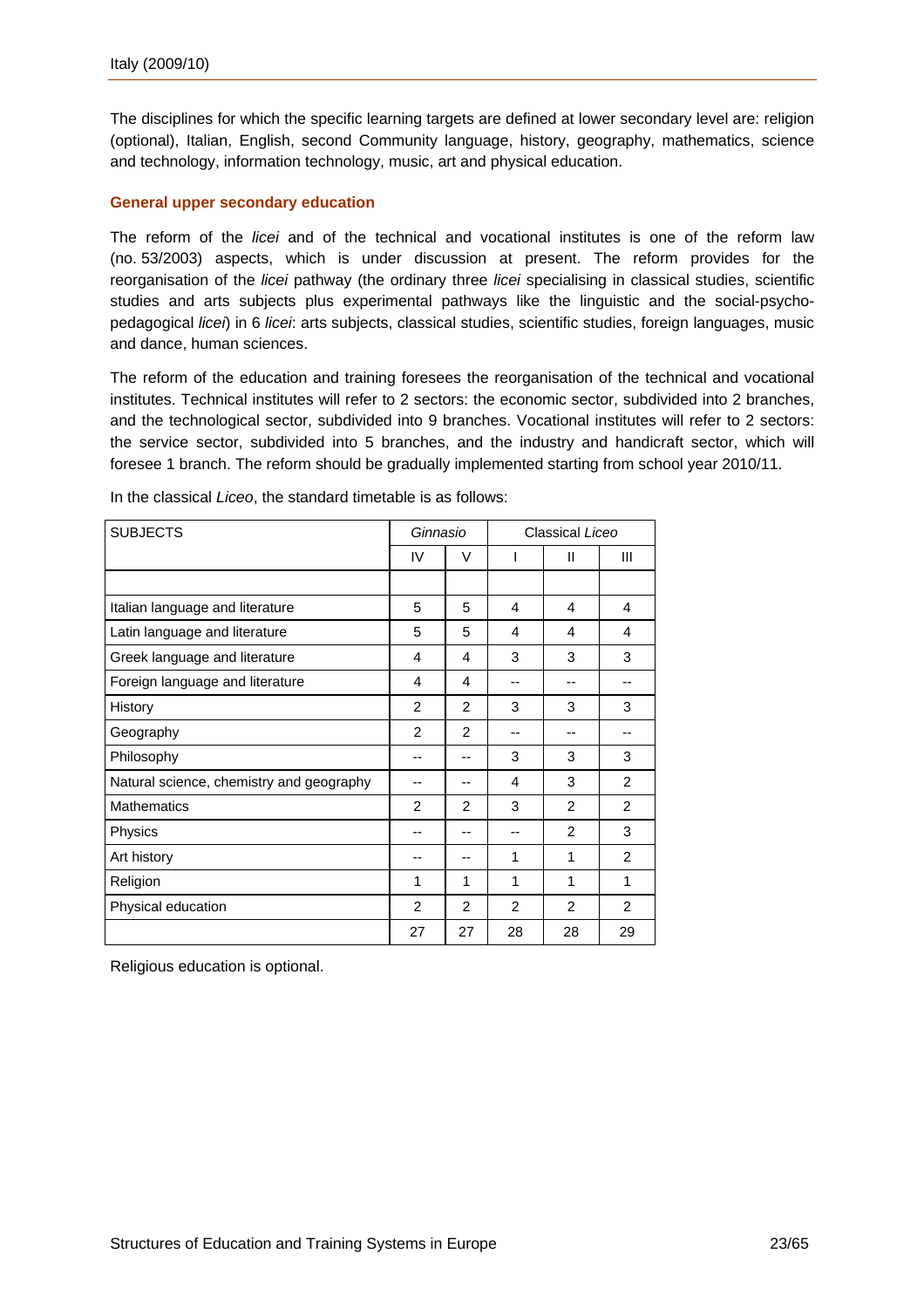| <b>SUBJECTS</b>                          |                |                | Scientific Liceo |                |               |
|------------------------------------------|----------------|----------------|------------------|----------------|---------------|
|                                          | ı              | $\mathbf{I}$   | Ш                | IV             | $\vee$        |
|                                          |                |                |                  |                |               |
| Italian language and literature          | 4              | 4              | 4                | 3              | 4             |
| Latin language and literature            | 4              | 5              | 4                | 4              | 3             |
| Foreign language and literature          | 3              | 4              | 3                | 3              | 4             |
| History                                  | 3              | 2              | $\mathcal{P}$    | $\mathfrak{p}$ | 3             |
| Geography                                | $\overline{2}$ | --             |                  | --             |               |
| Philosophy                               | --             |                | 2                | 3              | 3             |
| Natural science, chemistry and geography | --             | 2              | 3                | 3              | $\mathcal{P}$ |
| Physics                                  | --             | --             | $\overline{2}$   | 3              | 3             |
| <b>Mathematics</b>                       | 5              | 4              | 3                | 3              | 3             |
| Design                                   | 1              | 3              | $\mathcal{P}$    | $\mathfrak{p}$ | $\mathcal{P}$ |
| Religion                                 | 1              | 1              | 1                | 1              | 1             |
| Physical education                       | $\overline{2}$ | $\overline{2}$ | $\mathcal{P}$    | 2              | 2             |
|                                          | 25             | 27             | 28               | 29             | 30            |

At the scientific *Liceo*, the weekly timetable is as follows:

Religious education is optional.

The artistic *liceo* offers pupils specialised art teaching, particularly in painting, sculpture, scenography and architecture.

The course lasts four years and is split into two sections: one for the study of figurative arts and scenography and the other for the study of architecture. The first two-year cycle is identical for both sections, in the second cycle the number of hours of art subjects is different. The first section permits access to the Fine Arts Academy, the second to the faculty of architecture. Whenever pupils follow the fifth integrated year they obtain the fine arts certificate for upper secondary artistic instruction, which permits access to all the university faculties.

Using the experimentation tool, nearly all the artistic *licei* have a five-year study course at the end of which it is possible to enrol in university without having to attend the integrated course.

In the artistic *liceo*, the compulsory disciplines are divided into general and artistic subjects according to the following timetable:

|                          |                      |                      |                | year<br>$\frac{1}{3}$ |      | year<br>$\vec{a}$ |  |
|--------------------------|----------------------|----------------------|----------------|-----------------------|------|-------------------|--|
|                          | 1 <sup>st</sup> year | 2 <sup>nd</sup> year | Sec.           | Sec.                  | Sec. | Sec.              |  |
| <b>ARTISTIC SUBJECTS</b> |                      |                      |                |                       |      |                   |  |
| Figurative drawing       | 10                   | 6                    | 8              | $\overline{4}$        | 8    | 4                 |  |
| Decorative drawing       | 10                   | 6                    | 8              | $\overline{4}$        | 8    | 4                 |  |
| Figurative modelling     |                      | $\overline{4}$       | $\overline{4}$ |                       |      | 4                 |  |
| Decorative modelling     |                      | 4                    | 4              |                       |      | 4                 |  |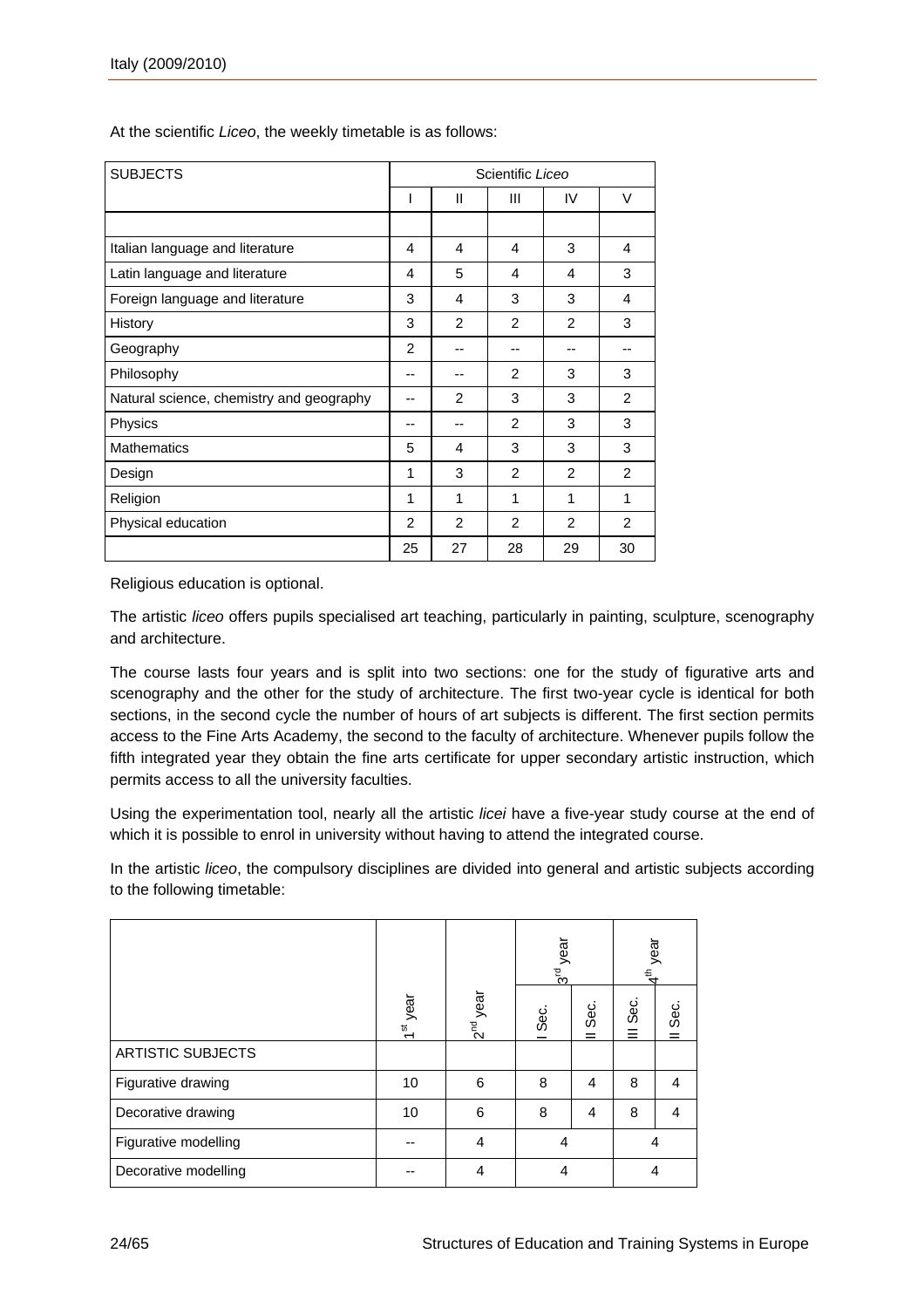| Geometrical drawing                                   | 4              | 3              |                |    |                |                |
|-------------------------------------------------------|----------------|----------------|----------------|----|----------------|----------------|
| Perspective                                           |                | --             | $\overline{4}$ |    | 4              |                |
| Elem. of architecture                                 |                | 2              | 4              |    |                | 4              |
| Anatomy                                               |                |                | $\overline{2}$ |    | $\overline{2}$ |                |
|                                                       | 24             | 25             | 34             | 26 | 34             | 26             |
| <b>CULTURAL SUBJECTS</b>                              |                |                |                |    |                |                |
| Literature and history                                | 3              | 3              | 4              | 4  |                |                |
| Art history                                           | $\overline{2}$ | $\overline{2}$ | $\overline{2}$ |    | 3              |                |
| Mathematics and physics                               | 4              | 4              |                | 4  |                | 5              |
| Natural<br>chemistry<br>sciences,<br>and<br>geography | 3              | 3              |                | 2  |                |                |
| Religion                                              | 1              | 1              | 1              |    | 1              |                |
| Physical education                                    | $\overline{2}$ | 2              | $\overline{2}$ |    |                | $\overline{2}$ |
|                                                       | 15             | 15             | 9              | 15 | 10             | 15             |

The hour of religion is optional.

The socio-psycho-pedagogic *liceo* is an experiment of the former *istituti magistrali* (former institutes for teacher training), since there is no regulated course for this sort of *liceo*. The 'Brocca Project' involves 34 hours per week for all five classes and the following disciplines: religion or alternative activities (optional), Italian, history, Latin, foreign language, mathematics, geography, earth sciences, music, law and economics, art history, philosophy, pedagogy, sociology, social legislation, socio-pedagogic research methodology, physics, chemistry, biology, physical education.

Within the same class, the subjects are taught to all at the same level.

From 1998, under article 21 of Law no. 59 of 1997, which introduced school autonomy, schools may – within the limits of the national learning objectives to be attained by means of autonomous training programmes which replace the national programmes – set their own curriculum in such a way that they include the basic subjects that must be included in the curriculum or extra optional subjects.

Teachers are free to choose the content and methods that are best suited to the class and to individual pupils, provided they remain within the individually and jointly established curricula.

#### **Vocational upper secondary education**

During the initial two-year cycle, the curriculum of the technical colleges includes the following subjects, which are common to all specialisations: Italian, history, chemistry, geography, foreign language, mathematics, physics, natural sciences, biology, law and economics, physical education and religious education or alternative subject (optional).

The only difference concerns specific subjects corresponding to the branch chosen and the practical exercises belonging to each branch.

During the second cycle, which lasts three years, the general subjects are common to all specialisations. The other subjects vary according to the branch chosen. A considerable part of the curriculum is devoted to practical exercises in specialised fields.

Within the same class, the subjects are taught to all at the same level.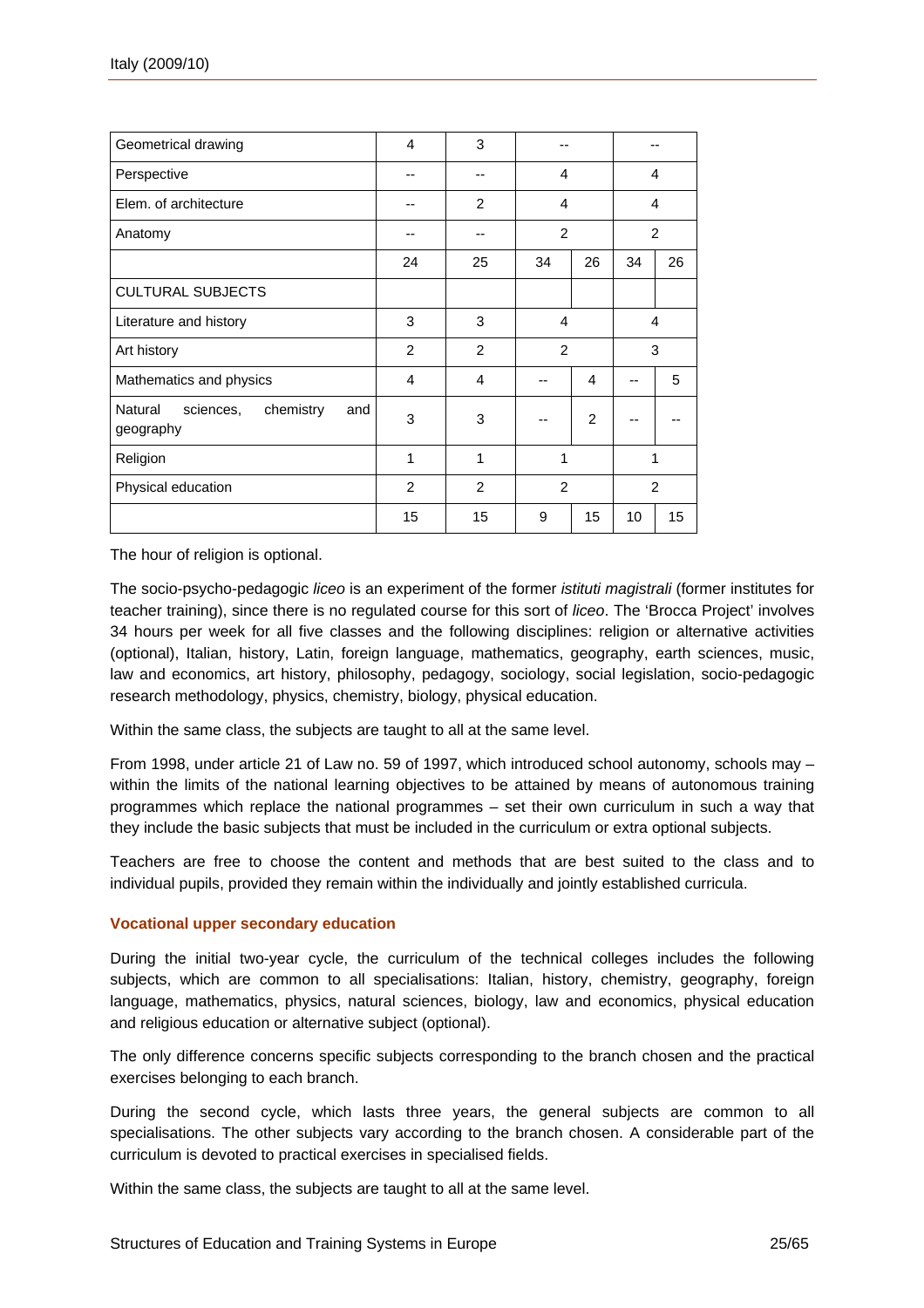<span id="page-27-0"></span>In the curriculum of vocational colleges, during the first three-year cycle teaching includes subjects that are common to all courses and different subjects depending on the branch chosen.

The subjects that are common to all sections take up a total of 22 hours a week during the initial two years and 12 to 15 hours in the third year. These are: Italian, history, foreign language, law and economics, mathematics and IT, earth sciences and biology, physical education and religious education (optional). There are also specific subjects for each specialisation, with their respective technologies, covering 14 hours a week during the first two years and 21 to 24 in the third year. Four hours are also available for autonomous work (in-depth study) for guidance activities and for extra coaching and remedial work. Management of the in-depth area is entrusted to the autonomous programming of each institute, with a view to attaining the identified general objectives; and the teachers' board indicates the activities of the in-depth area, also taking into account any possible working connections with the territorial realities to accentuate the character of practical guidance in the professional sector.

After attaining the qualification and a positive outcome of attending the first three year period, the students can: access the working world, enrol in post-qualification two year courses to obtain the upper secondary education diploma with a vocational direction; attend successive modules also carried out in the school in agreement with the Region to obtain a second and higher level of qualification.

Within the same class, the subjects are taught to all at the same level.

The teaching methods are adapted to the objectives specific to each specialised branch and to local economic and social requirements. An endeavour is made to encourage polyvalent professionalism, which will form the basis for any subsequent specialisation.

Practical activities must be provided to give students experience which will enable them to work with the production processes that are typical of the sector concerned.

Moreover, in the art institute, subjects are divided into general compulsory subjects (general and artistic) and artistic disciplines, which are optional based on the selected direction.

The general subjects are: Italian, history, art history, mathematics, physics, natural sciences, chemistry and geography. These basic materials, common to all directions, are integrated by different laboratories and practical activities according to the chosen artistic direction.

The hour of religion or alternative activity is optional. The minimum weekly timetable generally goes from 36 hours up to a maximum of 44 hours. The lesson hours, divided into five or six days a week, vary according to the direction which has been chosen.

The methods are chosen by individual teachers with regard to individual and collegial programming and in these schools they are mainly based on laboratory activities.

### **4.1.4 Assessment, progression and certification**

#### **Lower secondary education**

At the end of the school year, each pupil is required to have attended at least three quarters of the annual compulsory teaching time, including the optional teaching hours.

The end of term (at the end of a three-month or four-month term) and the annual assessment of the pupils' learning outcomes and behaviour, as well as their skills certification and the assessment of the first-cycle leaving state exam, are carried out by class teachers.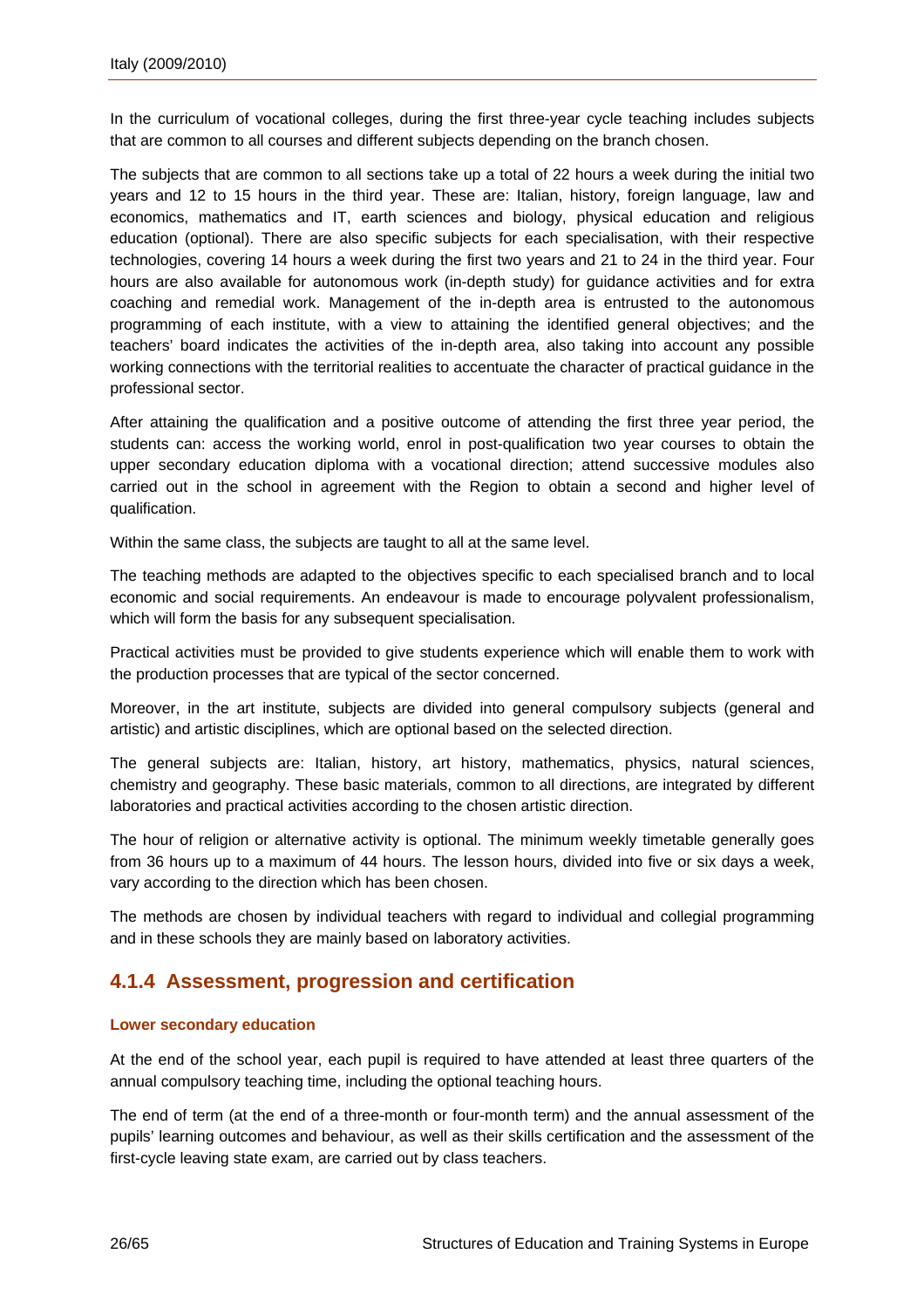The end of term and annual assessment of pupils' learning outcomes and behaviour, as well as the skills certification, together foresee the assignment of a mark expressed in tenths. A mark equal to 6/10 corresponds to a sufficient assessment.

Admission to the next grade requires, besides a certain minimum school attendance, having obtained a mark equal to or higher than 6/10 in each subject and behaviour. The mark is assigned by teachers at the Class council.

At the end of lower secondary school (third year), pupils take the State examination, which foresees three written tests, an oral test and a national written test. The exam is successfully passed if the overall assessment is equal to or higher than 6/10.

Pupils passing the final state exam held at the end of the first cycle of education, obtain the lower secondary school leaving certificate.

#### **General upper secondary education**

Student assessment takes place at the end of each term (either three-month or four-month periods) and at the end of each school year, based on the results attained by pupils in the various types of assessment carried out during the year. Assessment is carried out by class teachers in the Teachers' assembly, and is expressed by a mark out of 10, positive from 6 to 10 and negative from 0 to 5.

Admission to the following grade requires marks equal to or higher than 6/10 in each subject and behaviour. Admission is suspended if a student obtains a mark lower than 6/10 in one or more subjects. In this case, students should fill in their gaps within the beginning of the following school year. The students' learning outcomes are assessed before the beginning of the school year. Students who obtain at least 6/10 are admitted to the following grade.

At the end of general and vocational upper secondary education, pupils take the State examination for the upper secondary school leaving certificate. Admission to the state exam requires that pupils have obtained an average mark equal to or higher than 6/10 in all subjects and behaviour.

Law no. 1 of 1st January 2007 introduced a new procedure for the state exams organised at the end of upper secondary school level.

All pupils who have attended the final year can take this examination. The examination consists of two written tests set by the Ministry of Education, University and Research, a third test set by an examination board set up by the school and an oral examination. According to the abovementioned law, the composition of the adjudicating boards was amended: there are now three internal teachers of the class and three external ones as well as the external president. The final assessment is expressed in the form of a percentage. The minimum mark to pass the exam is 60/100.

Starting from school year 2009/10, the pupils' general results for each of their last three years of upper secondary education will give them a credit of up to 25 points (instead of 20). Successful candidates receive a diploma and a certificate. The certificate mentions the branch and duration of their studies, the subjects and courses included in the curriculum in addition to the total length of the course, the grade awarded in written tests and in the oral examination, along with their school credits and training credits. The training credits are awarded based on the pupil's experience outside of school in different aspects of social life. The Class Council sets the criteria for the assessment of these credits.

Diplomas and certificates are written in four Community languages so that they can be understood in the different countries of the EU.

Finally, for the appraisal of the education system the law has set up within the National Institute for the Assessment of the Education System a National Observatory with responsibility for monitoring,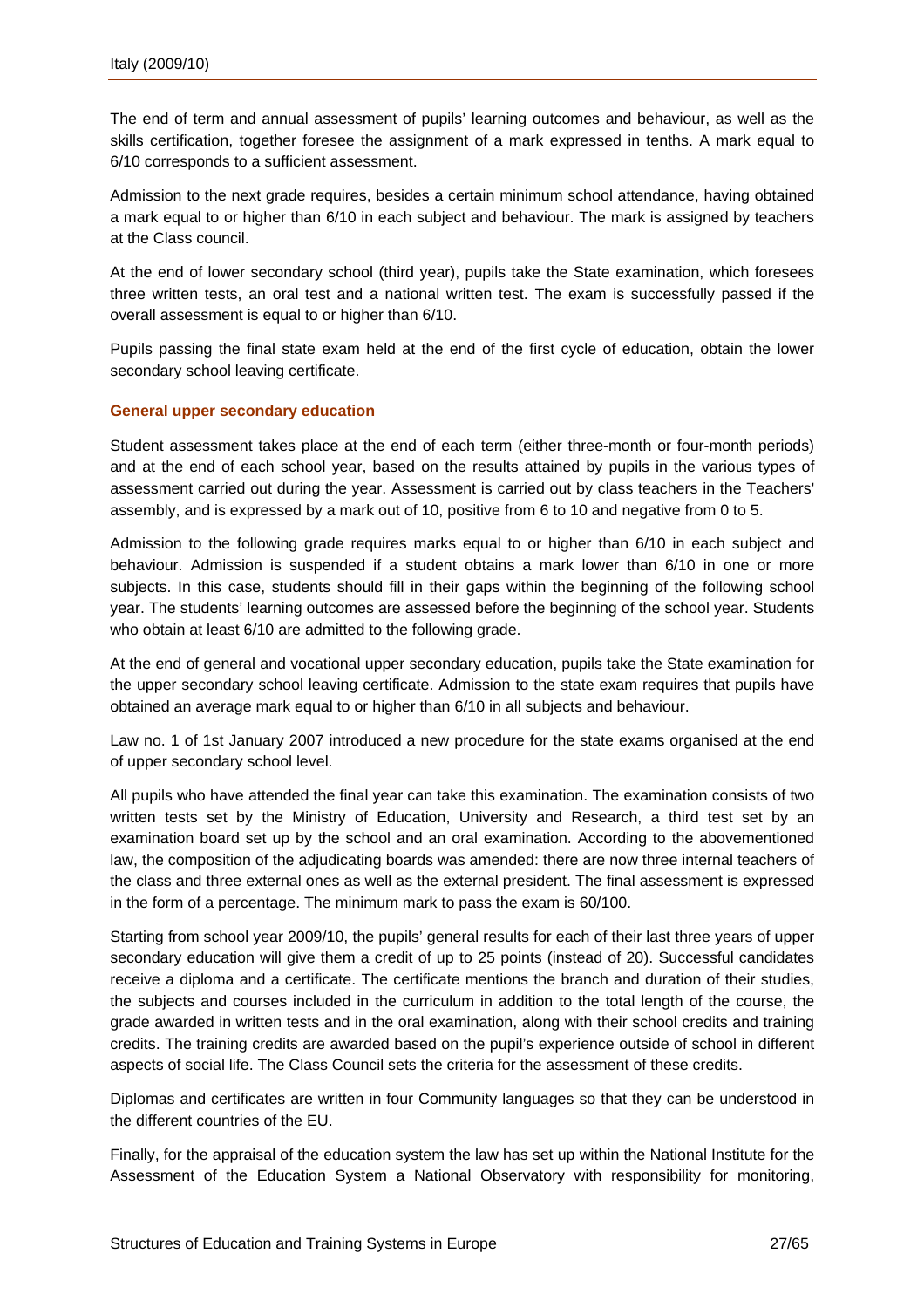<span id="page-29-0"></span>verifying and assessing the new arrangements for State examinations and to provide permanent support for the examining boards for the arrangements for the third written test.

#### **Vocational upper secondary education**

As regards the assessment criteria and the methods of assessment, the information given for general upper secondary education also applies to technical, vocational and art institutes.

Students of vocational and arts institutes obtain a qualification after a three-year course of study. Students can afterwards attend a further two years of study in order to obtain an upper secondary level qualification.

In the vocational institutes and arts institutes, the exam for the qualification certificate and the exam for the certificate of Master of Art take place at the end of the three year courses. The corresponding diploma gives them direct access to the world of work, the option to enrol in post qualification two year courses through which they can obtain the upper secondary education diploma with a vocational direction; the right to attend successive modules also carried out in the school in agreement with the Region to obtain a second and higher level of qualification.

### **4.1.5 Guidance and counselling**

#### **Lower secondary education**

Guidance falls within the fundamental tasks of the lower secondary school. The third year of lower secondary school is devoted to courses that provide pupils with more in-depth teaching and guidance and assistance for the transition to the second cycle of education.

#### **General and vocational upper secondary education**

There are various guidance activities, mostly of an informative nature, during the final two years of upper secondary school.

There are many initiatives in connection with the branch of study in which they are organised, the socio-economic and cultural situation of the territory in which the school operates, the funds and infrastructure that it can obtain not only from the Ministry but also from companies, associations of industrialists, small businesses, professionals, local banks, etc.

The guidance activities are carried out according to the most diverse arrangements that vary from school to school and from year to year. The reason for this is that this task has not been institutionally assigned to a specific body.

### **4.1.6 Teachers and trainers**

#### **Lower secondary education and general and vocational upper secondary education**

Reform law no. 53/2003 and the following Decree no. 227/2005 had provided for new procedures for initial training of teachers and their recruitment. However, law no. 244/2007 (financial law 2008) repealed dispositions of law 53/2003 and of the Decree and established that new procedures for the initial training of teachers and for their recruitment should be adopted through a specific Decree of the Ministry of education.

At present, the Decree of the Ministry of education including the new dispositions for initial teacher training and recruitment procedures is being discussed and, therefore, it is not possible to provide detailed information on the contents of the new legislation. In general, the draft Decree establishes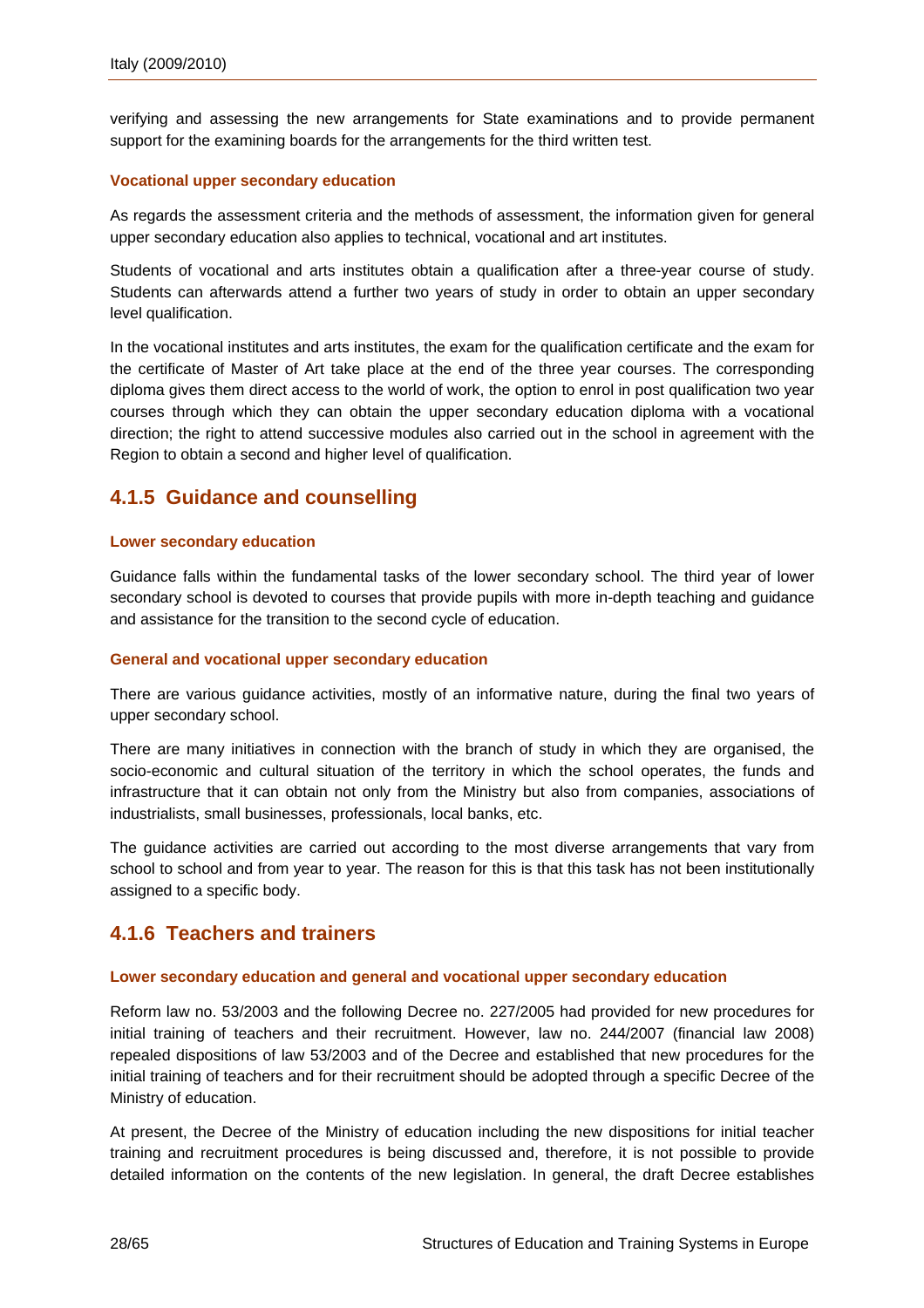<span id="page-30-0"></span>that to teach at all levels of education a five-year university certification *(laurea magistrale)* will be required: teachers at pre-primary and primary levels are required a *laurea magistrale* obtained at completion of a five-year course of study; teachers at secondary levels are required a *laurea magistrale* obtained at completion of a two-year course of study (following a three-year university certification) and one year of practical training. In particular, to teach in secondary schools it was necessary to have a *laurea*, in addition to the training at the Schools qualifying for teaching at secondary level (*Scuole di specializzazione per l'insegnamento secondario* – SSIS). In school year 2008/09, access to SSIS has been suspended (law 133/2008). No alternative pathways have been defined in order to obtain the qualification to teach.

In regards to their allocation, teachers are specialised and teach a subject or a group of subjects, but also interact with other teachers through interdisciplinary arrangements. Each teacher is assigned to one or more classes. Generally speaking, teachers stay with the same classes throughout the course.

### **4.1.7 Statistics**

#### **Lower secondary education**

#### **State schools – School year 2008/09**

| Number of pupils per teacher | 10      |
|------------------------------|---------|
| Number of pupils per class   | 21.3    |
| Pupils                       | 1651680 |
| Teachers                     | 175 525 |
| Schools                      | 7099    |
| Classes                      | 77 645  |

Source: Ministero dell'Istruzione, dell'Università e della Ricerca – Direzione Generale per gli Studi, la Statistica e i Sistemi Informativi '*La scuola statale: sintesi dei dati a.s. 2008/2009*'*,* Table A (p.VIII) e Table B3 (p.X). For 'Number of pupils per teacher' see p.170, and for 'Number of pupils per class' see p.102.

#### **Upper secondary education**

#### **Enrolled in upper secondary state schools for type of school – School year 2008/09**

|                              | Pupils attending |
|------------------------------|------------------|
| Liceo classico               | 277 524          |
| Liceo scientifico            | 592 248          |
| Liceo artistico              | 41 528           |
| Liceo socio-psico-pedagogico | 201 258          |
| Istituti professionali       | 538 709          |
| Istituti tecnici             | 862 349          |
| Istituti d'arte              | 52 846           |
| Total                        | 2 566 462        |

Source: Ministero dell'Istruzione, dell'Università e della Ricerca – Direzione Generale per gli Studi, la Statistica e i Sistemi Informativi '*La scuola statale: sintesi dei dati a.s. 2008/2009*'*,* pp. 65-89.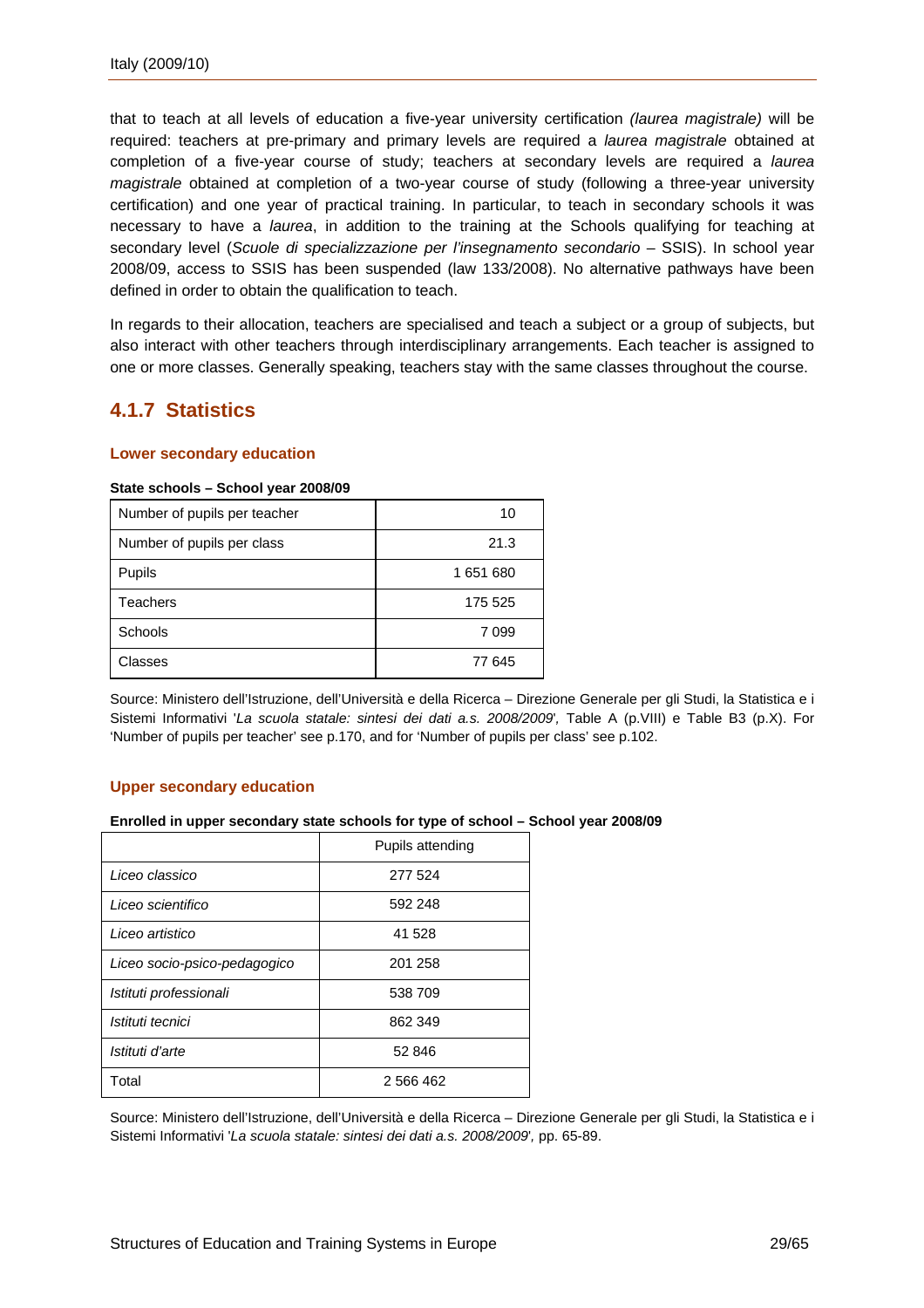| <b>Teachers</b> | 241 173 |
|-----------------|---------|
| Schools         | 5 1 9 3 |
| <b>Classes</b>  | 117 787 |

#### <span id="page-31-0"></span>**School units, classes and teachers in second grade secondary school – School year 2008/09**

Source: Ministero dell'Istruzione, dell'Università e della Ricerca – Direzione Generale per gli Studi, la Statistica e i Sistemi Informativi 'La scuola statale: sintesi dei dati a.s. 2008/2009', Table A (p.VIII) and Table B3 (p.X).

### **4.2 First-level initial vocational training**

Vocational training falls under the Regions' responsibility and also through delegation and transfer of functions and tasks to the Provinces. The State remains nonetheless responsible for setting the essential minimum levels of provision in accordance with framework law 845/78 as well as to the wider reform context of public administration, implemented through the so called Bassanini laws (law no. 59/97, legislative decree 469/97, legislative decree no. 112/98) and the recent reform of the Title V of the Italian Constitution which confers on the Regions exclusive legislative powers in regards to matters of vocational training.

Initial vocational training concerns training for 14-17 year-old students carried out by accredited training agencies and schools providing three-year education and training pathways (*Istruzione e Formazione Professionale* – IeFP) in accordance with the State-Regions Agreement of 19 June 2003. Such pathways should have at least a three-year duration, provide subjects and activities related to both general cultural education and vocational areas and lead to the attainment of a vocational qualification acknowledged at the national level and corresponding at least to the II European level (Decision of the Council 85/368/CEE), released by the Regions through accredited training organisations.

Initial training includes external training for underage apprentices (foreseen by the 'right-duty' to education and training) organised by the Regions and by the Provinces through short formative modules (120 annual hours dedicated to vocational training and 120 annual hours of basic competences).

As far as young people aged 14-17 are concerned, the regulation framework has been modified since year 1999, passing from compulsory schooling (Law no. 9/1999) and formative schooling (Law no. 144/1999), to 'right/duty' *(diritto/dovere)* to education and training for at least 12 years (in the school system) or up to the obtainment of a three-year vocational qualification (either at school or in the initial vocational training system) before reaching 18 years of age. Law no. 296/2006 has then foreseen, starting from school year 2007/08, the extension of compulsory schooling for at least 10 years; after the fulfilment of compulsory schooling pupils continue in the right/duty to education and training pathway. Law no. 133/2008 regulated the education and training three-year pathways (former Agreement of 19 June 203) making them become one of the possible pathways leading to the accomplishment of compulsory education after lower secondary school.

The three-year pathways have been established at the national level to integrate accredited training agencies with schools. According to the type of courses provided (more education-oriented or more training-oriented), the responsibility of the course will be of the school or of the training agency. A qualification or a school certificate will be released.

Through the regulations on compulsory schooling (decree no. 139/2007) and the Technical document on key competencies for citizens to be obtained at the end of compulsory education, Italy has carried on the adjustment of the education system to the European education policy, assuring the attainment of the same general learning aims to all compulsory education pupils i.e. either those enrolled in upper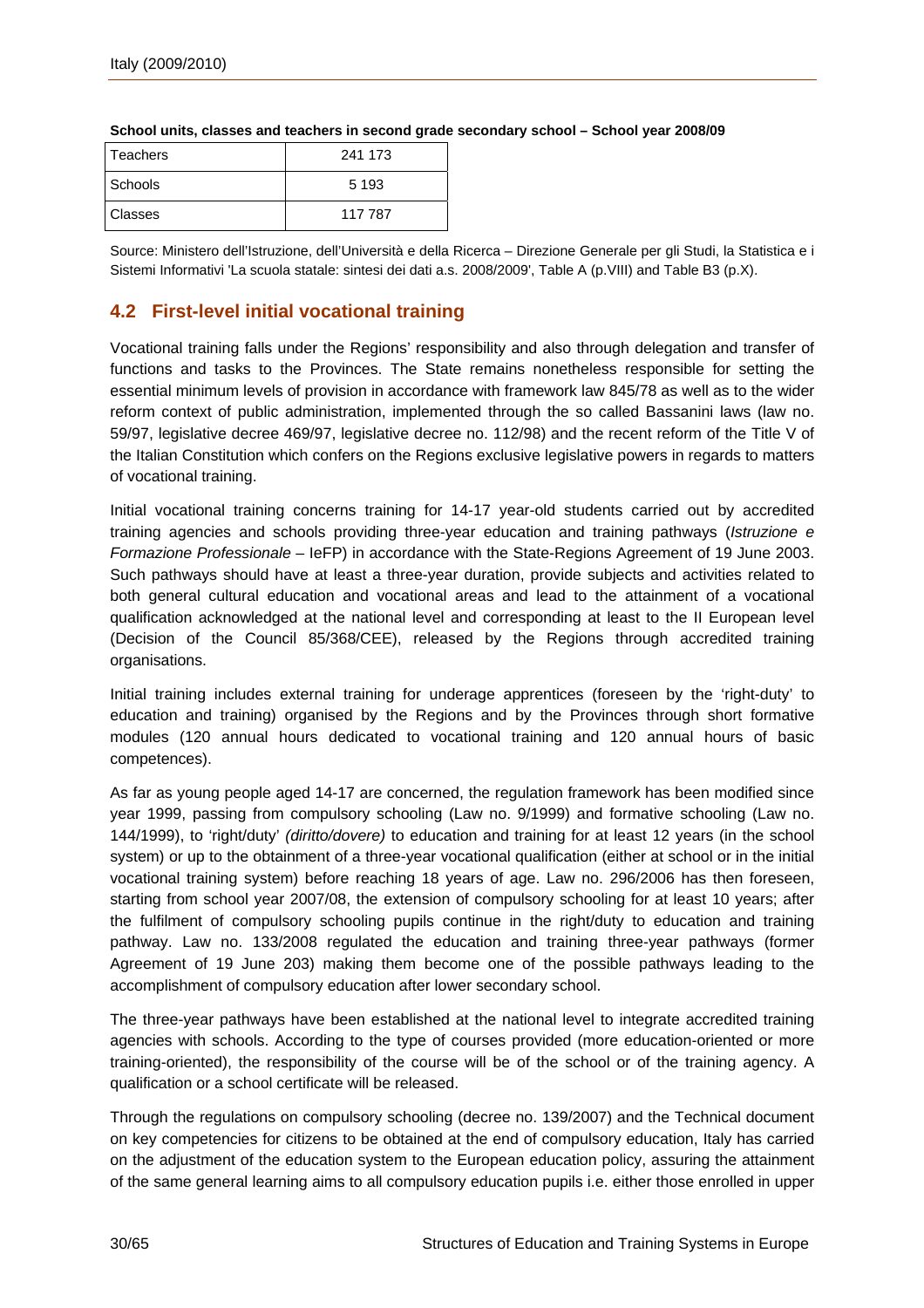secondary schools, or those attending the three-year pathways managed by schools or by credited formative agencies. Also the inter-ministerial decree of 29 November 2007 outlines the quality criteria for the formative agencies, and the Guidelines of the Ministry of education and of the Conference of the Regions for the implementation of compulsory education at schools and formative agencies, provide indications to support the learning of key competencies in the first two years of upper secondary school, regardless of the type of pathway taken.

The collaboration between State, Regions and Provinces has enhanced, in the last few years, the flexibility of our education system, through the possibility of passing from one pathway to the other and from the school and the vocational training systems with the aim of preventing school drop-out.

A series of documents produced by the Unified Conference have introduced important changes: for example the definition of formative standards for the basic skills of the three-year pathways (January 2004, and replaced with the Key Competencies of citizens included in the already mentioned decree no. 139/2007), and the definition at the national level of the minimum standard of technical and vocational skills of 14 professional profiles (October 2006) and, subsequently, of 5 additional profiles (February 2009). These 19 profiles correspond to the national framework for the educational and training pathways and the related qualifications. At last, national final and intermediate certifications have been introduced to foster passages between the education system and the IeFP (October 2004).

Initial vocation training, including the external apprenticeship training, is provided by vocational training premises identified by the Regions, through the so called 'credit': the Regions recognise to a public or private entity the power to provide training supported through public funds. The need to define national minimum standards for the training providers was already foreseen in Law no. 845/78 and Law no. 196/97.

However, the first structure of a national credit plan has been introduced in 2001. A decree established that all formative organisations which intend to carry out interventions using public funds should be accredited in the respect of specific requirements related to specific formative/guidance services.

The agreement acknowledged the D.I. of 29 November 2007 of the Ministry of public education and the Ministry of Labour establishing the general criteria for the crediting of the formative structures which carry out vocational education and training pathways (IeFP), the criteria for the subdivision of the state contributions and the measures for the implementation of compulsory education.

As far as apprenticeship is concerned, the legislative framework is the law no. 30/2003 which introduced 3 types of apprenticeships among which is the apprenticeship for the fulfilment of the 'rightduty' to education and training, lasting three years.

As for the formative aspect of this measure, the regulation of the formative profiles for apprenticeship destined to minors is under the Regions' and Autonomous Provinces' responsibility, in accordance with the Ministry of labour and the Ministry of education, upon opinion of the social partners.

If any regional/provincial regulation is lacking on this matter, the decree foresees that the previous national regulations are still in force also as far as the external training of underage apprentices is concerned. It foresees the compulsory participation of underage apprentices to the 120-hour modules of external training on vocational and technical competencies and to the additional modules (120 hours) on basic skills.

According to the recent Law no. 296/2006, it is possible to access work at 16 years of age instead of 15. Tax relieves are foreseen for enterprises which employ apprentices.

The three-year pathways are financed by the Regions through national funds allocated by the Ministry of Labour and by the Ministry of education, as well as through their own funds.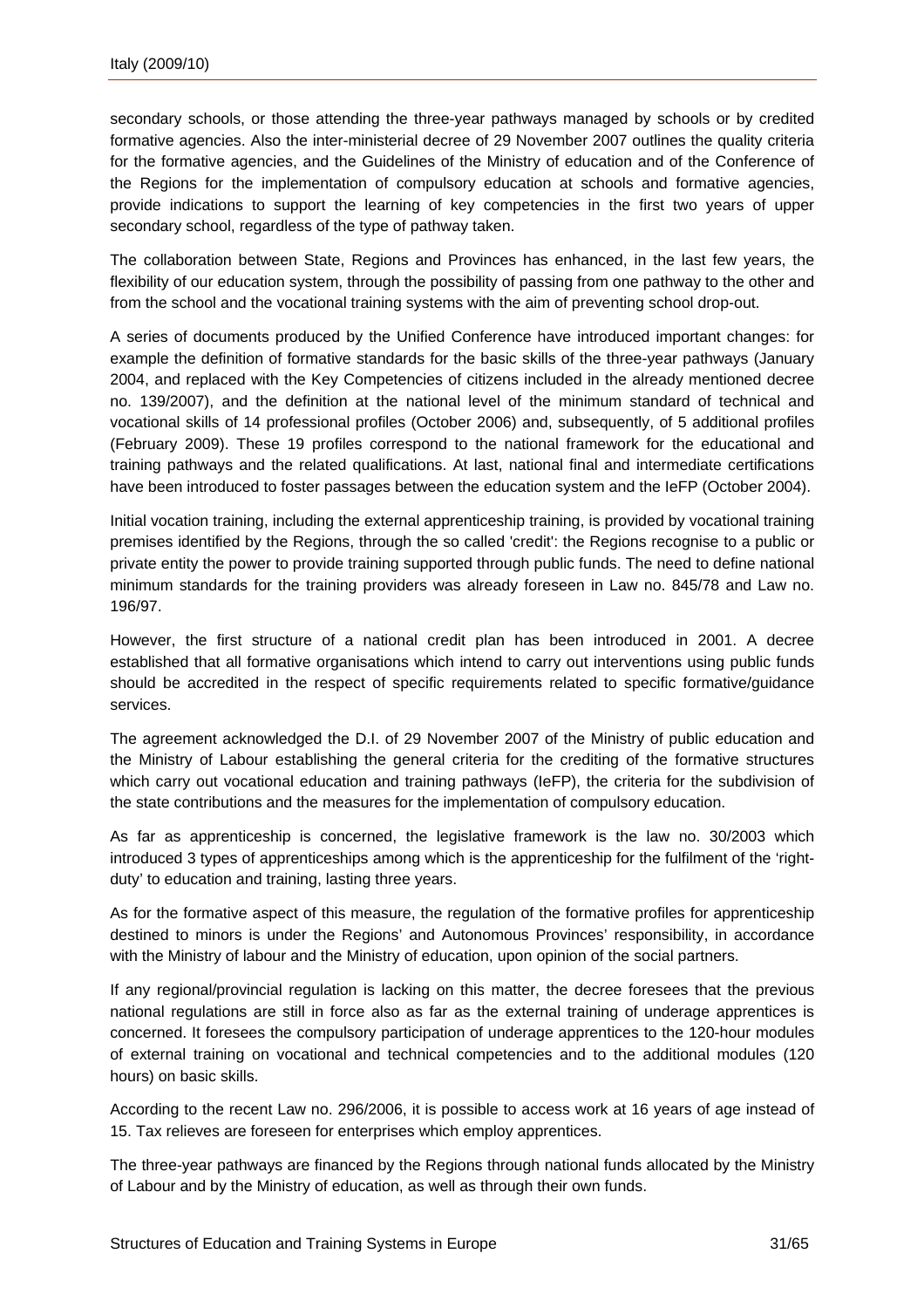<span id="page-33-0"></span>Regarding apprenticeship, to fulfil the 'right-duty' to education and training *(diritto-dovere all'istruzione e formazione)*, the formative activities are financed by the Ministry of Labour, through the annually allocated national financial resources and the regional funds.

Enrolment to all formative pathways during the period of compulsory education (10 years)/'right-duty' to education (12 years) is free of charge.

### **4.2.1 Admission**

The access requirements to the three-year vocational education and training pathways refer to the completion of lower secondary school. Enrolment in the first grade requires being less than 15 years of age. Access of young people coming from other pathways to the following grades (the so-called 'bridges') is extended to young people under 18 years of age.

The only requirement for the external training of apprentices is to be over 16 years old according to Law no. 296/06; the regional or provincial administration should offer the courses through a call through the local services for the employment.

### **4.2.2 Organisation of time, groups and venue**

The time organisation of the three-year pathways provided by the training agencies varies by Region. However, the trainees generally attend the three-year pathways for 5 or 6 hours a day, in the morning, with a break in the middle of the morning like at school. Classes should start in September, like at school, and finish in June-July; however, this organisation undergoes some changes according to the regional planning and the availability of the funds annually allocated by the Ministry of labour and the Ministry of education.

The training year can be organised into 2 four-month periods or in 3 three-month periods, with the respective trainees' results being recorded and the information related to parents.

The duration of the pathways, which foresee school attendance and stages in enterprises, is not the same everywhere in Italy, and is approximately 1 000 hours per year, with a total amount of 3 000 hours in the three years. For handicapped trainees, and more generally for trainees with specific needs, the regions also provide one-year and two-year vocational training pathways.

All the three-year pathways provide stages, which are considered fundamental in the vocational training system. The stage duration is decided at regional level, and is done so in accordance with the related qualifications. The first year, however, has a guidance approach: it foresees guided tours to the enterprises on the territorial area. In the following years the stage has becomes more focused on training, and the trainees work in an enterprise and their training is coordinated and managed by a stage tutor at the training provider, and by an enterprise tutor at the work placement. A stage (approx. 200 hours a year) is organised into one or two parts, taking place generally after the 1st four-month term or after the 2nd three-month term of the training year. The stage should always foresee some periods in a classroom to re-elaborate the work experience with the course teachers.

The classes are generally composed of 20 trainees, even if the maximum limit changes by Region. It is also generally the case that each class has no less than a minimum number of trainees (for example 12). Each class is made up according to the enrolment year (1st, 2nd and 3rd year) and also according to name of the qualification issued at the end of the pathway (for example, class of the  $1<sup>st</sup>$ year of 'catering services operator').

Other professional profiles are the class tutor and the stage tutor. The first one coordinates the learning-teaching process within the training provider; the second one organises, manages and coordinates the part related to the school-work alternance.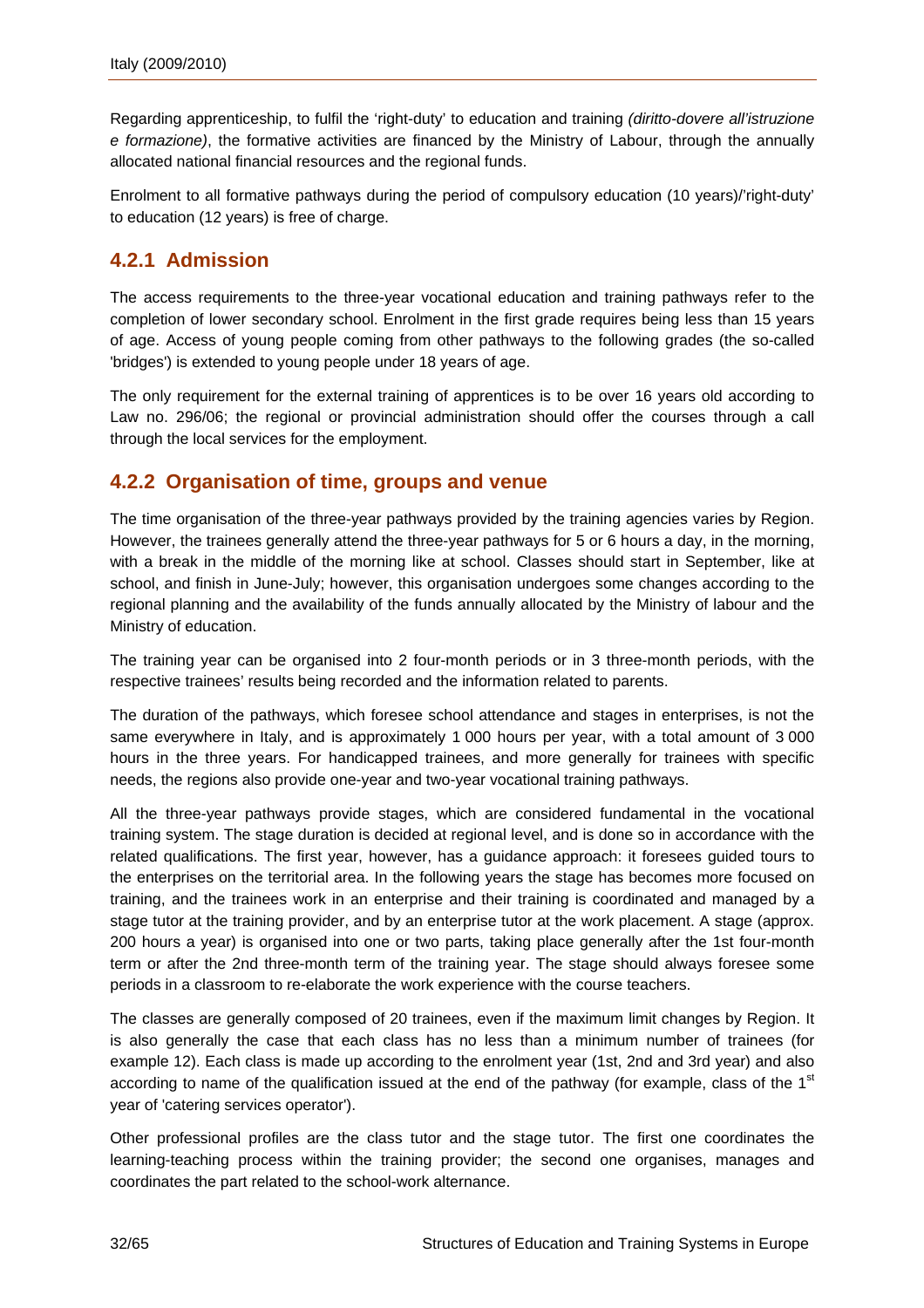<span id="page-34-0"></span>As far as the external training is concerned, trainees within the period of their 'right-duty' to education and training (12 years) should participate in at least 240 hours of external training both on vocational technical skills and on basic skills.

The 120 or 240 hours of external training can be organised in different ways: a certain number of hours every day of the week, for half day or the whole day; or, more frequently, once or twice a week for half day or the whole day until the total number of hours has been covered.

### **4.2.3 Curriculum**

National study programmes for the three-year pathways of IeFP don't exist. Therefore, the training providers should prepare didactic projects on the basis of the tasks and skills typical of the relevant professional profiles. The modules provided are generally referable to basic, transversal, technicalvocational skills.

As for the three-year pathways provided by training agencies, integrated with schools but with a higher number of vocational training (*Formazione Professionale* – FP) teachers, the total number of vocation training hours can vary on the national territory. However, the average number is approximately 1 000 hours per year. The timetable is regulated at the national level; however, the results of the ISFOL national monitoring indicate that between 24 and 50 % of the total number of hours is dedicated to basic skills learning; between 33 and 50 % to technical-vocational skills; between 5 and 15 % to personalisation and catching-up; between 8 and 32 % to stages. As for integrated pathways, carried out at school, with a higher number of school teachers, the training activities are carried out within the regular school timetable, with a curricular flexibility (15 % of the total amount of hours), using possible study-in-depth hours in vocational institutes, for a total number of maximum 310 hours per year.

As far as key competences for citizenship or basic skills, the relevant curricula are developed according to the Document on Key Competencies for the citizens, annexed to the Regulations on compulsory education (already mentioned Ministerial decree no. 139/2007). The key competences are those which should be attained by 14-16 year olds during the first two years in the training agencies or at school. The document on key competencies while not substituting curricular programmes or detailed planning of single courses, still represents a guide for teaching-learning the basic competences. In accordance with the European recommendations, the document foresees the acquisition of the following competencies subdivided into the following 'cultural axes': Languages; Mathematics; Scientific-technological, and Historical and social.

Such areas are linked to the following key competencies: learning to learn; planning; communicating; collaborating and participating; responsible and autonomous behaviour; problem solving; identifying links and relations; and obtaining and interpreting information.

Vocational competences should be established making reference to the State-Regions agreement of 5 February 2009 (see section 4.2). It represents the national qualification framework for the three-year pathways. It presents the skills and abilities related to each professional profile and the activities that this professional profile should be able to carry out.

The training methodologies used in training interventions are the most varied: classroom lessons, simulations, role play, group discussions, visits to enterprises, etc. In particular, the use of active training methodologies is highly recommended to support learning and to meet the requirements of trainees to learn theoretical content and subjects through practice. Therefore, stages are very appreciated by trainees for the possibility to put into practice the knowledge and competences learned in the classroom (as for stage, refer to 4.2.2).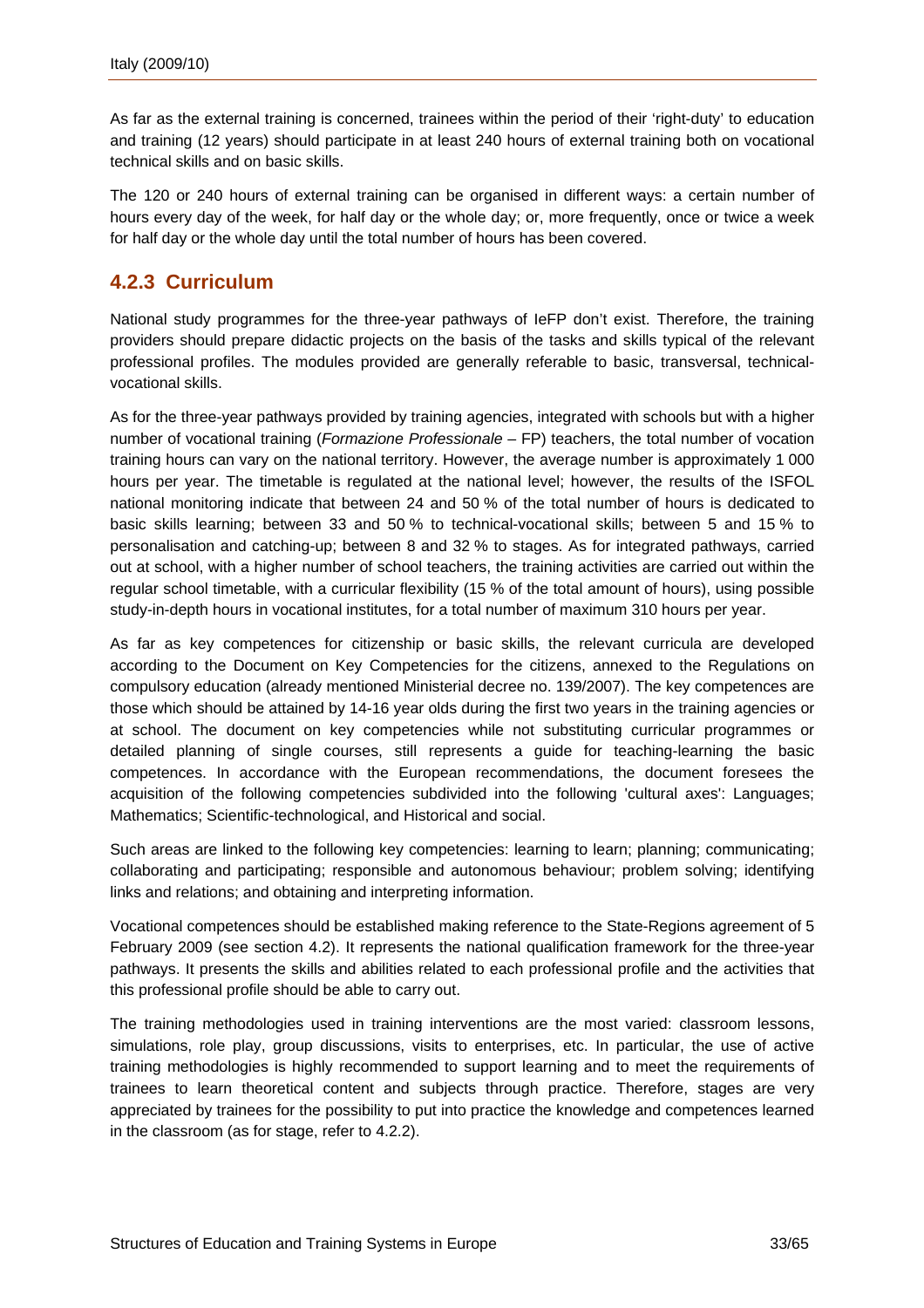<span id="page-35-0"></span>Specific textbooks for vocational training are available and are published by the same publishers who release school textbooks. The trainers are free to distribute lecture notes or to suggest specific textbooks.

Regarding apprenticeships for the fulfilment of the 'right-duty' to education and training, the hours of external technical-vocational training correspond to the minimum training objectives related to the professional profiles and to corresponding qualification; as for the additional modules, the DI no. 152/2001 foresees that after a 3-year training apprentices have gained certain levels of language competence (Italian and foreign language), mathematic and ICT competences. Such levels are referred to in the development of the curricula for the 120 training hours.

The most adequate teaching methodology for the apprenticeship training is based on 'learning by doing and active teaching', for example on the problem solving and on the method by projects. According to these methodologies, the trainees work in a group, using their basic skills to produce a service/product that is externally assessed. This helps to motivate young people with previous difficult school carriers to go on learning.

### **4.2.4 Assessment, progression and certification**

The three-year pathways managed by training agencies release a final vocational qualification certificate and credits, if any, for passing to the education system; the pathways managed by schools, provide not only the diploma foreseen by the education system, but also a vocational qualification certificate or the acknowledgement of credits for passing to the FP.

This document is dealing with three-year pathways provided by training agencies; the pathways provided by schools relate to the education system.

As far as initial training is concerned, the subject teacher or the training tutor is responsible for the learning assessment.

The field of vocational training is also increasingly using portfolios as a means of systematic collection of data on the skills acquired by trainees through the work they submit, with documentation, analysis, interpretation and assessments. The portfolio provides a means of assessing not only the trainee's performance but also the learning processes, the strategies used by the trainees and the progress achieved.

Learning assessment is carried out at the beginning, during and at the end of pathways (qualification exams). The exams are held at the end of the three years before a board of examiners that include, internal and external teachers, representatives of the Ministry of Education, University and Research, experts from the labour market and representatives of the Region that have been authorised to award the qualification. The assessment is focused on each subject and in some pathways also includes a practical test or a discussion on a product of the trainee developed during the course (authentic assessment).

The assessment is expressed in thirtieths which are transformed into credits at the end of the year (from 60 to 100). The credits collected at the end of the three years (from 180 to 300) are calculated for access to the final examination. The assessment of the final exam, for qualifications obtained within the training agency, is expressed in thirtieths. Access to the final examination requires that the trainees have not accumulated absences in an amount lower than the 20 % of the total number of teaching hours. Absences can reach maximum 30 % for justified reasons and in agreement with the teachers' assembly (body which includes all the trainers of a pathway).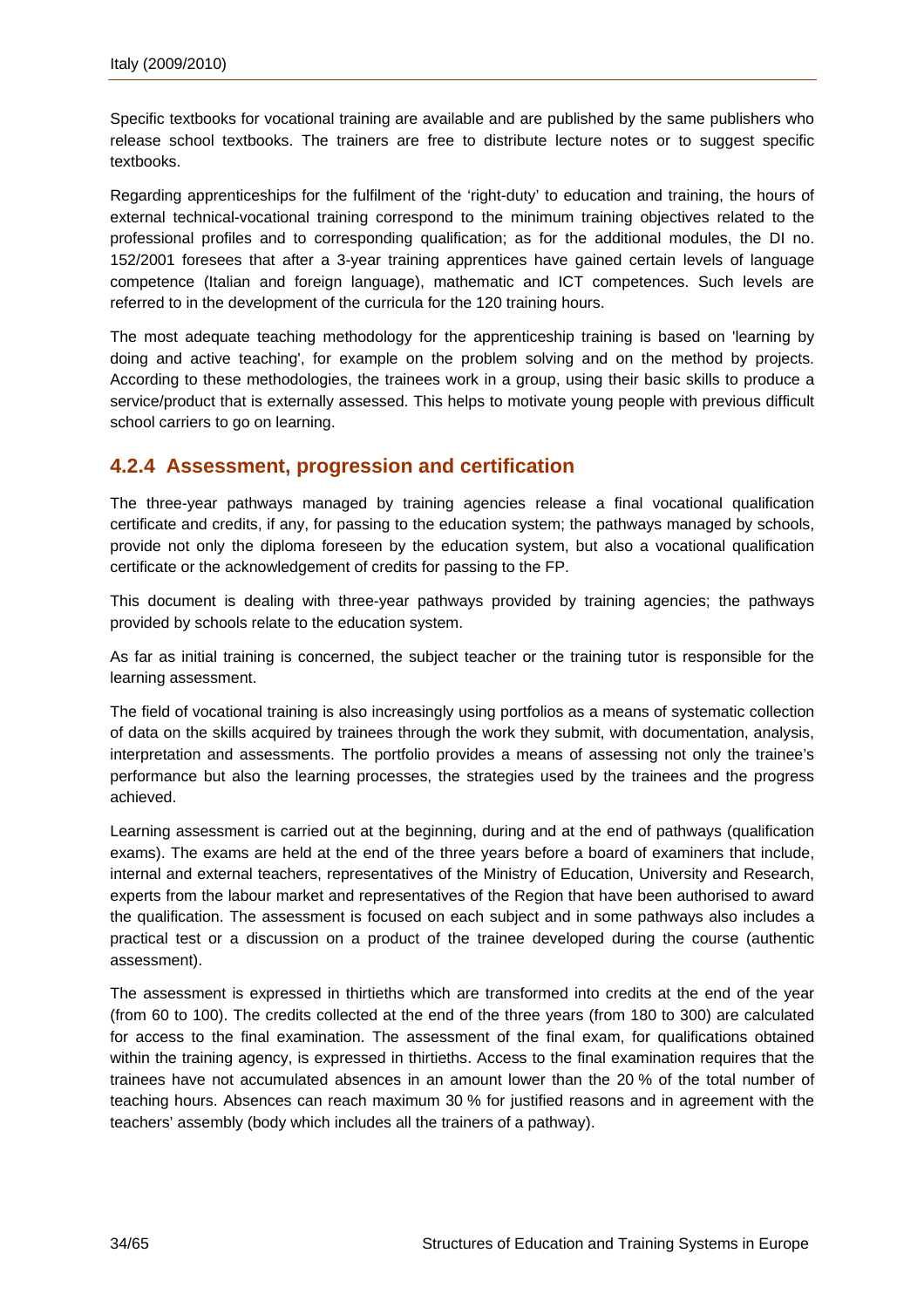The trainees evaluate the teaching methods of their teachers, their course organisation and structure, through satisfaction questionnaires. In some cases, this is part of standardised quality monitoring procedures.

In regards to the forms of certification aimed at the pathways mobility in the system of vocational training, as in Decree no. 174/01 they are designed to guarantee the transparency of the training courses and the recognition of the skills acquired by individuals. Certification is aimed at ensuring the recognition of qualifications, in order to enable trainees to enter or re-enter the system of vocational education and training. The certified skills constitute training credit. The educational establishment attended by the student provides for the recognition of the credit, sometimes in cooperation with the establishment previously attended. A specific board decides in which grade to introduce the student.

The regions are responsible for the final and intermediate certification and they organise the implementation procedures taking into account the minimum standards and the types of certification defined at national level.

These opportunities can be used starting from the Agreement signed on 28 October 2004 in the Unified Conference which endorsed final and intermediate nationally valid certification, and recognition of credits collected in training courses, and were also established in order to favour passing between the education and training systems (see par. 4).

The Interministerial decree (Ministries of Education and Labour) no. 86/2004, also stipulated, with regard to the above mentioned Agreement, approval of two certification models to recognise credits to make the transition from vocational training and apprenticeship to the education system.

Another important feature favouring the transition between systems is the Order of the Ministry of Education no. 87 of 2004. This concerns that passage from the vocational training system and apprenticeship to the education system, by abolishing the stipulated exam and establishing that proper Commissions evaluate the certifications introduced by the above mentioned interministerial decree no. 86 and testify that the young person has proper competences for admission to a certain class of the institute to which she/he has applied.

Recently, the training booklet has been introduced through interministerial decree of 10 October 2005. This document can note all the study or work experiences of the student/trainee. The person owning the training booklet, is uniquely responsible for updating it, while the Regions and Provinces issue the booklet, although they can also delegate other subjects. In 2006 the training booklet was introduced on an experimental basis only in some Regions and with application procedures which differentiated on a territorial level, but in accordance with a common and shared work plan. At the end of 2006 the opportunity of a more detailed distribution and set up of the booklet for all citizens requiring it has been taken into consideration.

As regards the possibility to access further education and training pathways, the qualification released at the end of the III grade allows enrolment in the IV specialisation grade only offered by some training providers and only for some professional profiles; it enables enrolment in the III and IV grade of upper secondary schools (mainly technical and vocational institutes). Furthermore, a I level vocational qualification enables enrolment in post-qualification or post-diploma vocational training pathways (see chapter 5); otherwise, it makes it possible to be employed with an apprenticeship contract (for young people over 18 years of age). It is also possible to enrol in the IFTS *(Istruzione e Formazione Tecnica Superiore)* pathways upon assessment of the already acquired skills (see chapter 5).

As far as apprenticeship is concerned, qualifications are released by the enterprise at the expiry of the contract. External training for apprentices foresees the attainment of certain competence levels at the end of 120-hour annual modules on basic skills. Decree no. 152/2001 provides for assessment of the trainees' basic skills at the end of the apprenticeship through tests recognised at national level. Such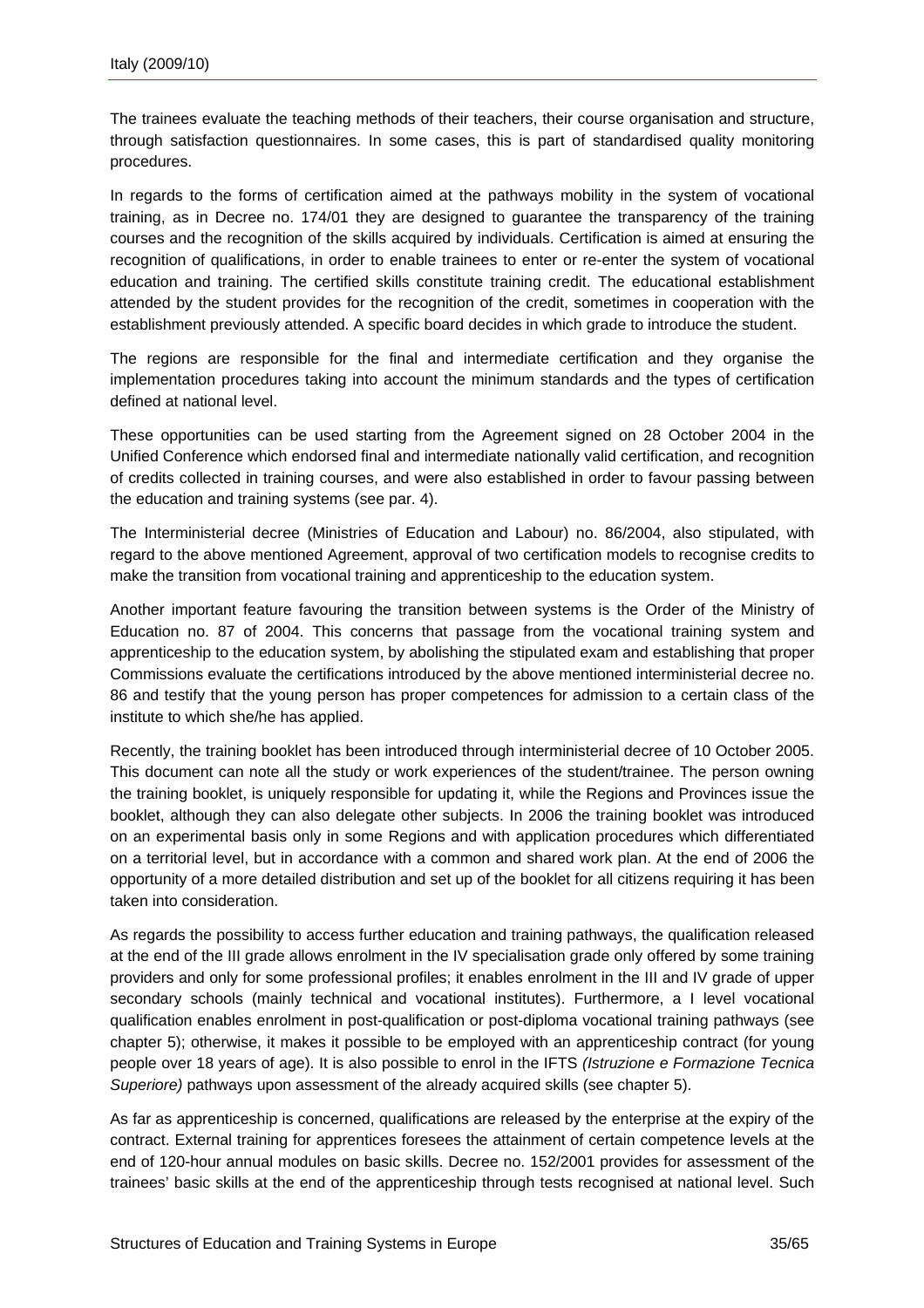<span id="page-37-0"></span>tests, in accordance with indicators related to international levels, verify the attainment of formative objectives in four competence areas: Italian language (reference to level 3 of the IALS-IALS – International Adult Literacy Survey- Second International Adult Literacy Survey scale); mathematics (reference to level 2 of the ALL-Adult Literacy Lifeskills Survey scale); foreign language (reference to level 2 of the ALTE-Association of Language Testers in Europe scale); ICT (reference to the ECDL – European Computer Driving Licence modules). The tests for Italian and mathematics have been developed by ISFOL in 2001; tests for foreign language and ICT are available directly at the certification providers on the Italian territory and expenses are paid by the Regions.

### **4.2.5 Guidance and counselling**

The main agencies with responsibility for offering guidance to young people and adults in the labour market (which includes directing them to vocational training pathways) are the territorial employment services (job centres). These agencies are organised at provincial level, but have many local branches that operate within the framework of active employment policies defined at regional level. The employment services provide information and guidance on the opportunities for training and work in the territory. They also have a relevant role for young people subject to the 'right-duty' to education principle (12 years) who are not enrolled in any training pathways. In fact, they help manage the register of young people based on their training status and provide information, guidance and tutoring in order to control the phenomenon of dispersion. Such registers are being further implemented even if the process is quite slow and not really homogeneous in the territory.

In addition to the employment services, within many vocational training agencies there is also a guidance service that helps young people to make their choice of the course option and help them to join the job market at the end of the course.

Other guidance centres are organised by the Municipalities.

Guidance and introduction in the job market are also offered by the curricula of the three-year pathways; they are carried out by teachers/guidance tutors: a certain number of hours is specifically dedicated to guidance during the whole pathway, in order to identify difficulties of the trainee due to a wrong training choice and to prevent any drop-out of the training activities. In the third grade, a certain number of hours is dedicated to joining the job market to provide young people with the necessary knowledge and skills to start an active and strategic search for a job, how to behave in a job interview and how to draw up a curriculum vitae.

### **4.2.6 Teachers and trainers**

The trainers in regional vocational courses are employees or other staff members hired by the local authorities (in the case of training agencies belonging to public administrations) or by private training centres. There is a regional register, but there are no formal channels for access to the register. The assignment is entrusted per call and selection or according to membership of a register.

The teachers of the three-year pathways provided by schools are school teachers regularly recruited through public recruitment procedures (see chapter 4.6.a).

Before the introduction of the decree on the accrediting of the training agencies providing three-year IeFP courses where it is possible to accomplish the 'right-duty' to vocational education and training (see par. 4), the teachers were required to be experts of the professional sectors related to the qualification or to have an upper secondary education diploma or a degree. Today, the decree of 27 November 2007 on the accreditation of the training agencies for the accomplishment of compulsory education and training (art. 2, paragraph d) foresees the teachers have obtained a teaching qualification for upper secondary school or, in a transient phase, to have obtained a degree in the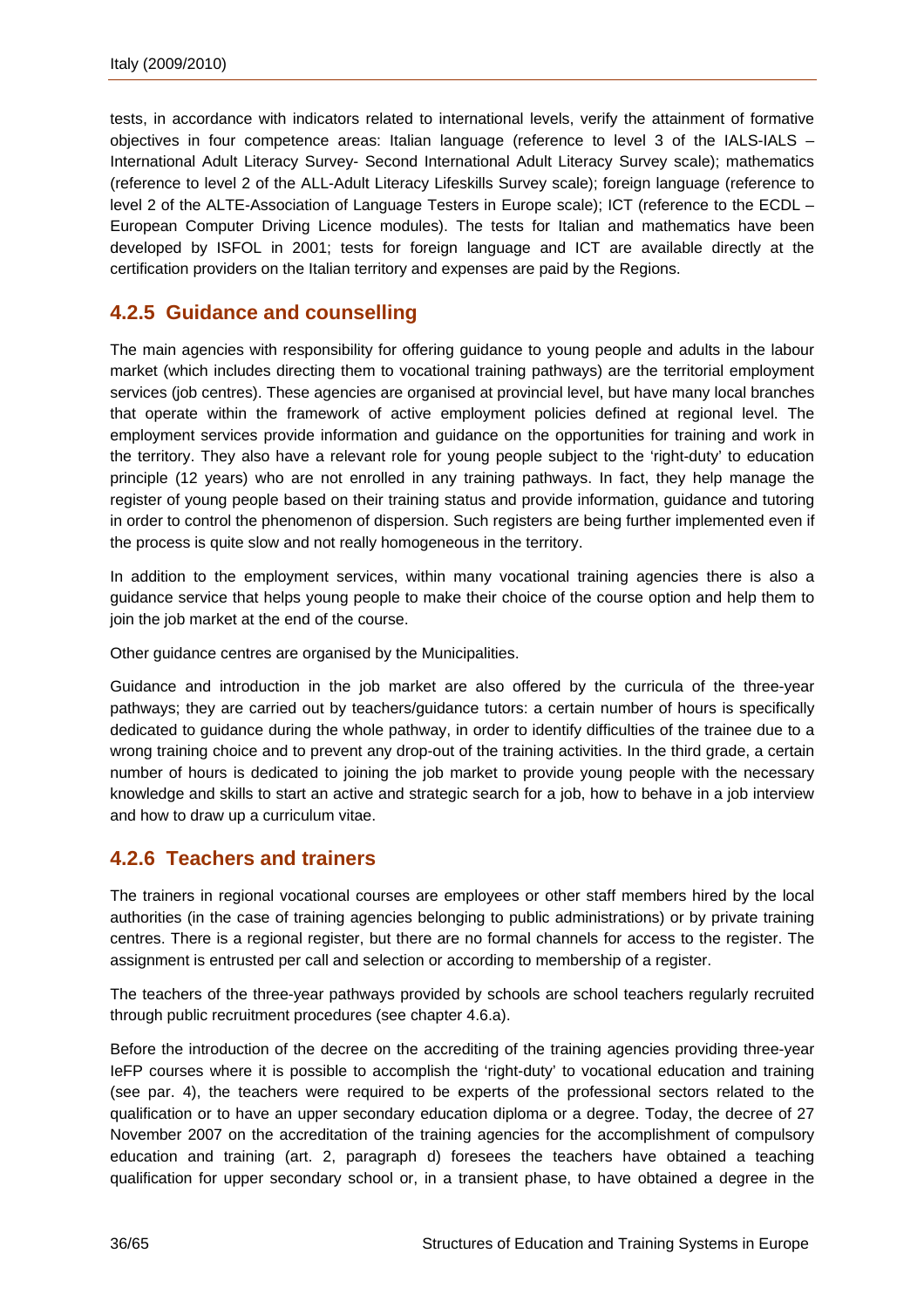<span id="page-38-0"></span>relevant sector and to have a certain experience or, at least, to have obtained an upper secondary school leaving certificate and five-years experience.

The collective contract governing this category defines their professional functions taking into account the need for flexibility in the vocational training system. The term 'trainers' covers not only teachers, but also training tutors, who are normally given the role of overall control of the classroom.

The responsibility for the training of trainers is vested in the Regions; it is however also carried out by the training agencies themselves who organise seminars, courses (also distance learning courses and conferences on topics of particular interest of teachers.

In the case of apprenticeships, the company must define the profile of the company tutor as the person chiefly responsible for the work-related training. The company tutor is required to have certain requirements. He/she is selected by the employer among people with a contractual level equal or higher than the contractual level obtained by the apprentice at the end of his/her apprenticeship. The company tutor should carry out work activities consistent with those carried out by the apprentice and to have at least three years of work experience.

In the case of companies with less than fifteen employees or of craft companies, the company tutor can be the owner of the company, a partner or a relative who work for the company. Each company tutor can support no more than five apprentices.

The teachers of the training pathways external to the company (120/240 training hours), work for accredited vocational training providers (see 4.6.a).

# **4.2.7 Statistics**

**Number of trainees enrolled in three-year pathways managed by training agencies and schools (school and training year 2004/05-/2007/08)** 

| School and training year | Number of trainees |  |
|--------------------------|--------------------|--|
| 2004/05                  | 72 034             |  |
| 2005/06                  | 96 580             |  |
| 2006/07                  | 117481             |  |
| 2007/08                  | 130 431            |  |

Source: ISFOL Area POFIP- Le misure per il successo formativo. VIII Rapporto di Monitoraggio del diritto-dovere, 2009.

#### **Training status of 14-17 year olds (school and training year 2007/08)**

| Education/training pathway                            | Absolute Value | Percentage |
|-------------------------------------------------------|----------------|------------|
| Young people enrolled in school                       | 2 080 148      | 88.7       |
| Young people enrolled in vocational training agencies | 102 297        | 4.4        |
| Young people hired with apprenticeship contract       | 41 0 28        | 1.7        |
| No pathway                                            | 121 070        | 5.2        |
| Total 14-17 year olds                                 | 2 344 543      | 100        |

Source: ISFOL elaboration of MIUR data, Regional data, Istat data – Le misure per il successo formativo. VIII Rapporto di monitoraggio ISFOL sul diritto-dovere, 2009.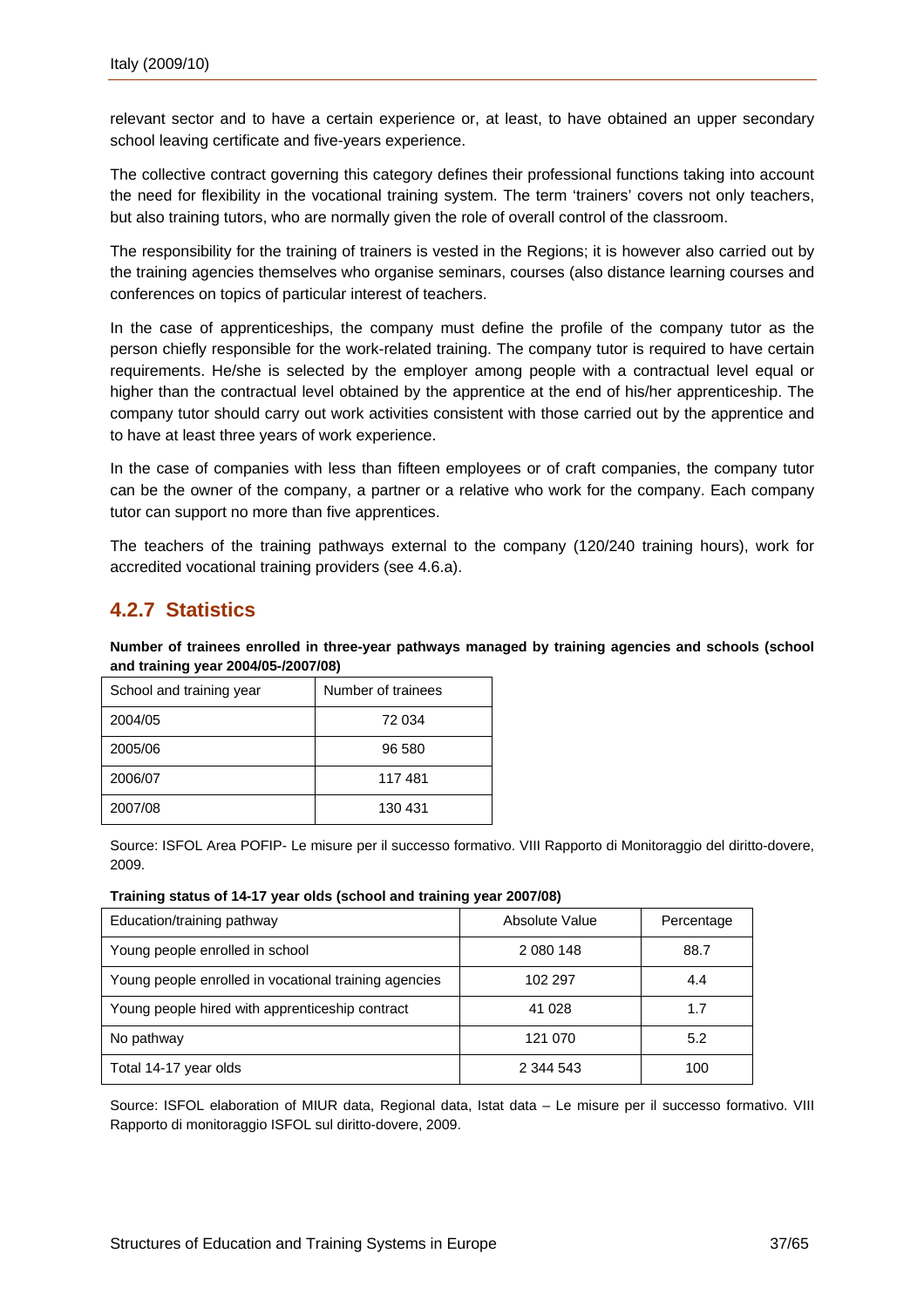# <span id="page-39-0"></span>5. POST-SECONDARY NON-TERTIARY EDUCATION

### **5.1 Higher technical education and training system**

Art. 69 of Law no. 144 of 17 May 1999 and subsequent regulations adopted with the Interministerial Decree No. 436 of 31 October 2000 set up the system of higher-level technical education and training (IFTS) within the system of integrated higher education training. The system is designed to speed up the access of young people to the world of work and to retrain those who already have work experience. This is done through courses which are designed to provide young people and adults (employed or otherwise) with more specific cultural knowledge and in-depth and targeted technical and vocational training.

The financial law 2007 art. 1 section 631 stipulated the reorganisation of the IFTS system to strengthen vocational training and measures to improve the technical and scientific line. Further, with Law no. 40/2007 the IFTS system was redefined as 'Higher technical institutes, providing for their confluence in the technical-professional poles made up of technical institutes, accredited professional institutes, vocational training structures and higher technical institutes.

The guidelines for the reorganisation of the IFTS system and for the establishment of the Higher Technical Institutes have been issued through Decree on 25 January 2008. According to this reorganization, the offer at this level is the following: training offer and programmes provided by Higher Technical Institutes (*Istituti Tecnici Superiori* – ITS) and training offers provided through the IFTS pathways.

High Technical Institutes (ITS), according to the degree which instituted them, are specific types of foundations (half-way between being associations and private foundations). They can be set up by: an upper secondary school, either State-funded or *paritaria*, belonging to the technical/vocational branch situated in the same province of the foundation; a training institution which has been accredited by the Region for the purpose of higher level training and situated in the same province of the foundation; an enterprise belonging to the same productive branch of the ITS; university department or any other body belonging to the technological/scientific research system; a local authority (municipality, province, extended urban area, etc).

IFTS courses are free of charge. They are co-financed by the Ministry and by the Regions; however, private financing can also be foreseen.

### **5.1.1 Admission**

Anyone (adults included) holding an upper secondary education leaving certificate, has access to courses offered by the High Technical Institutes (ITS) and to IFTS pathways.

Access to IFTS pathways is also allowed to those in possession of a three-year vocational diploma, to those who have been admitted to the fifth year of the *liceo*, as well as to those who do not hold any upper secondary certification. These latter are required to hold a certification of competences acquired through previous training and working experiences undertaken after the fulfilment of compulsory education.

### **5.1.2 Organisation of time, groups and venue**

Courses organised by the Higher Technical Institutes as well as the IFTS pathways, are addressed to young people and adults in general. Courses are not organised according to age levels.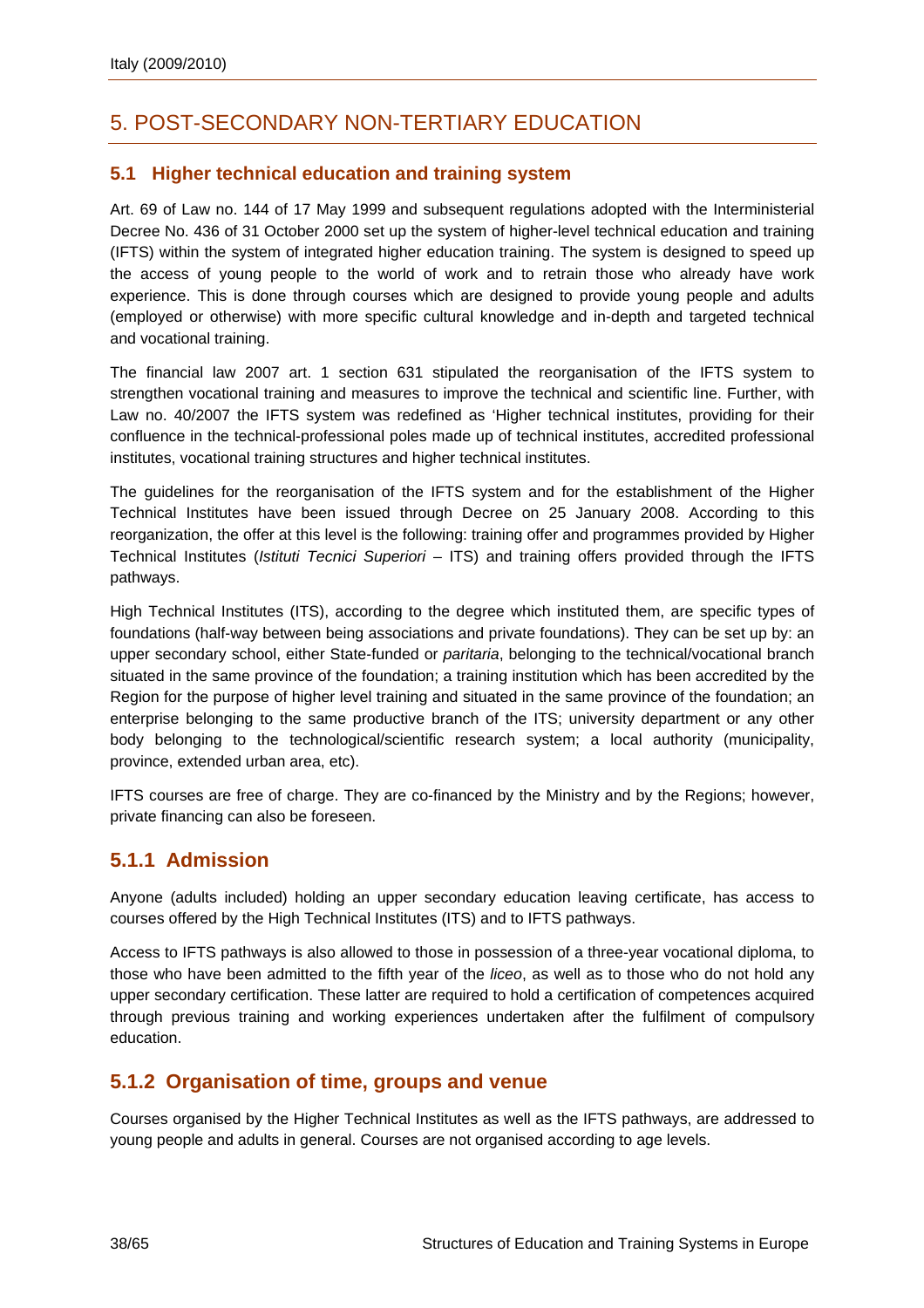<span id="page-40-0"></span>Courses organised by the Higher Technical Institutes (ITS) last 4 semesters for a total of 1 800/2 000 hours and, for specific subjects, up to a maximum of 6 semesters; IFTS pathways last 2 semesters, for a total of 800/1 000 hours.

IFTS pathways are planned and carried by minimum four educational subjects: school, vocational training, university, enterprise or another public or private subject, formally associated in the form of a consortium.

### **5.1.3 Curriculum**

The higher technical education and training system (ITS courses and IFTS pathways) offer courses aiming mainly to develop professional specialisations at post-secondary level which meet the requirements of the labour market, both in the public and private sectors.

The curricula of both pathways refer to different-level common, linguistic, scientific and technological, juridical and economic, and relational competences as well as to competences related to organisation, and communication, and to technical/vocational competences related to specific higher technical profiles; curricula are developed according to the indicators of the European union certifications and qualifications.

Courses offered by the Higher Technical Institutes (ITS) are aimed at meeting the formative needs throughout the country, referred to the following 6 technological areas: energy efficiency, sustainable mobility, new technologies in life, new technologies 'made in Italy', innovative technologies for arts and cultural activities, ICT.

IFTS courses, on the contrary, are planned by the Regions within their own exclusive competences.

Each pathway is divided into hours of theoretical, practical and laboratory/workshop work. Pathways destined for employed workers take into account their employment commitments when the timetable is made up and the arrangements for attendance are defined. Company-based training and training courses must cover 30 % of the total length of the courses.

### **5.1.4 Assessment, progression and certification**

For the issue of the relevant certification, courses offered by Higher Technical Institutes (ITS) end up with final assessments of the competences acquired by students. Assessments are carried out by specific boards of examiners made up of representatives of the school, university and vocational training sectors as well as experts belonging to the world of work.

For the issue of the relevant certification by Regions, IFTS pathways end up with final assessments of competences acquired by students. Assessments are carried out by specific boards of examiners made up of representatives of the school, university and vocational training sectors as well as of experts belonging to the world of work. The certification is released by the Regions which establish how the boards of examiners are set up and give general indications both for the final assessment of acquired competences and for the relevant certification, in order to make the certification obtained applicable both at national and European level.

Courses offered by Higher Technical Institutes (ITS) lead to the obtainment of a Diploma of high level technician, while IFTS pathways lead to the obtainment of a Certificate of high level technical specialisation. Both qualifications are accepted to apply for open competitions.

The 'formative credit' acquired in both pathways (ITS courses and IFTS pathways), is the whole of the competences that can be recognised in further training or work experience. Recognition of credits is carried out by the institution which the person applies, taking into account the characteristics of the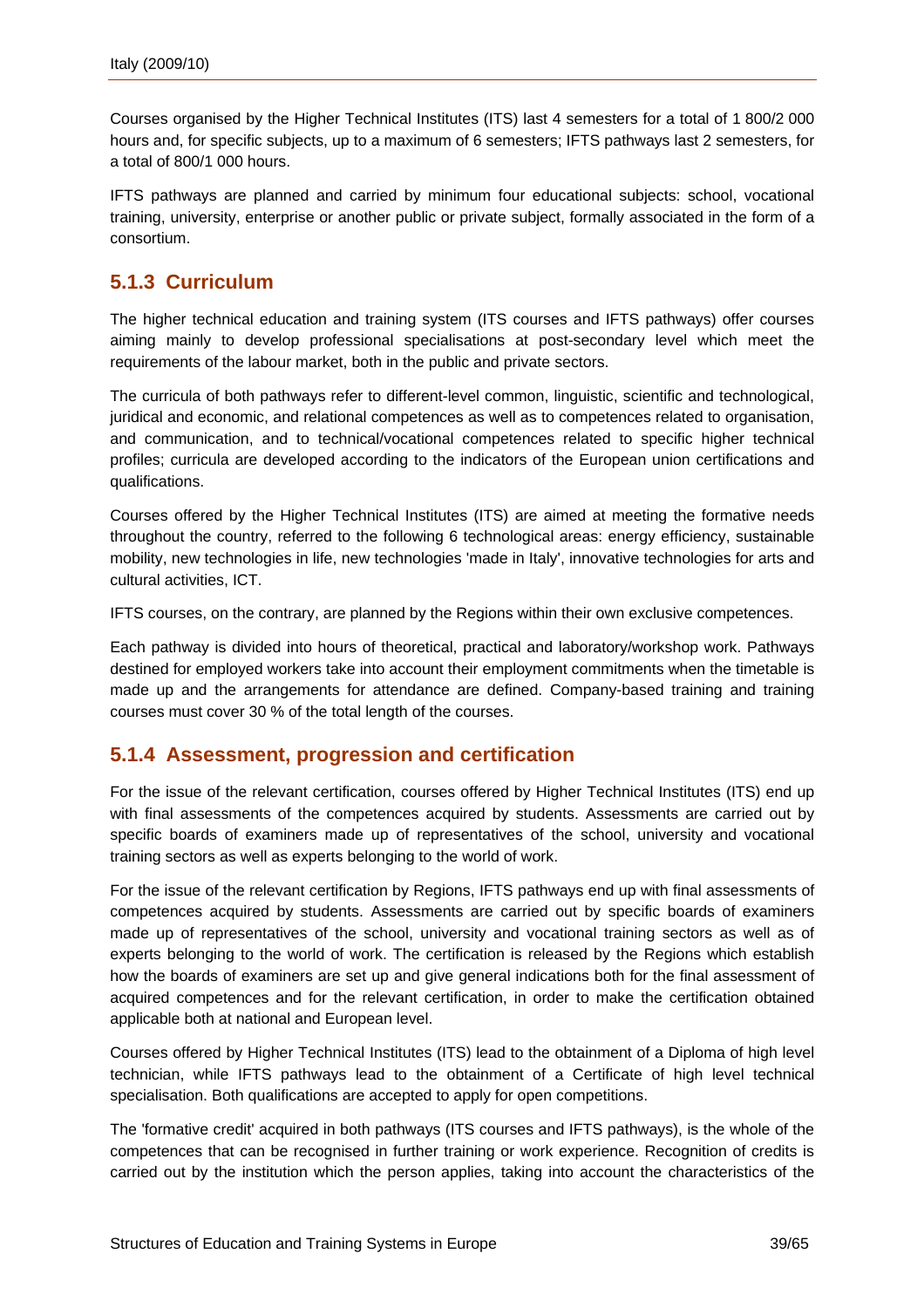<span id="page-41-0"></span>course she/he is going to start. The recognition of credits is done: when accessing the courses; throughout the courses to shorten them and facilitate possible shifts to other courses or paths within the whole system; outside the courses, in order to facilitate the partial or total recognition of competences acquired in the world of work, universities and other training systems.

### **5.1.5 Guidance and counselling**

Both pathways offer initiatives supporting the attendance and the obtainment of the formative credits, the intermediate and final certification, and helping students enter the labour market.

### **5.1.6 Teachers and trainers**

For courses offered by Higher Technical Institutes and IFTS pathways, 50 % of teachers come from the labour market and must have at least five years specific professional experience.

### **5.1.7 Statistics**

**Courses financed since 2000 until 2009, subdivided by economic sectors, in the IFTS system** 

| Economic sectors                                             | Number of courses |
|--------------------------------------------------------------|-------------------|
| Agriculture                                                  | 275               |
| Industry and handicraft – manufacturing                      | 712               |
| Industry and handicraft - ICT                                | 678               |
| Industry and handicraft – building industry                  | 155               |
| Trade and tourism, transport – Transports                    | 235               |
| Trade and tourism, transports – Tourism                      | 526               |
| <b>Cultural Heritage</b>                                     | 261               |
| Public and private services of social interest – Environment | 361               |
| Insurance-financial *                                        | 25                |
| Other courses                                                | 372               |
| <b>TOTAL</b>                                                 | 3600              |

\* The 9 professional figures of this sector have been approved by the Unified Conference on 25 November 2004. Therefore, they are used within regional planning.

Source: Servizio IFTS – *Agenzia Nazionale per lo Sviluppo dell'Autonomia Scolastica* (former INDIRE).

### **5.2 Second-level initial vocational training**

Second-level vocational training activities are addressed at those who have obtained an upper secondary school leaving certificate or a first-level qualification in the three year vocational education and training courses (see chapter 4). These students have fulfilled their 'right-duty' to education and training according to former law 296/2006. Second-level courses, offering a qualification and a specialisation in a profession of a specific area, foresee full time attendance in an accredited formative institute, which manages the courses, and a compulsory 'stage'.

Second-level vocational training also includes a professionalizing apprenticeship, which foresees external training (120 hours) or training which takes place in an enterprise; and apprenticeship training aimed at the acquisition of a higher level qualification; due to this combination of job/training, the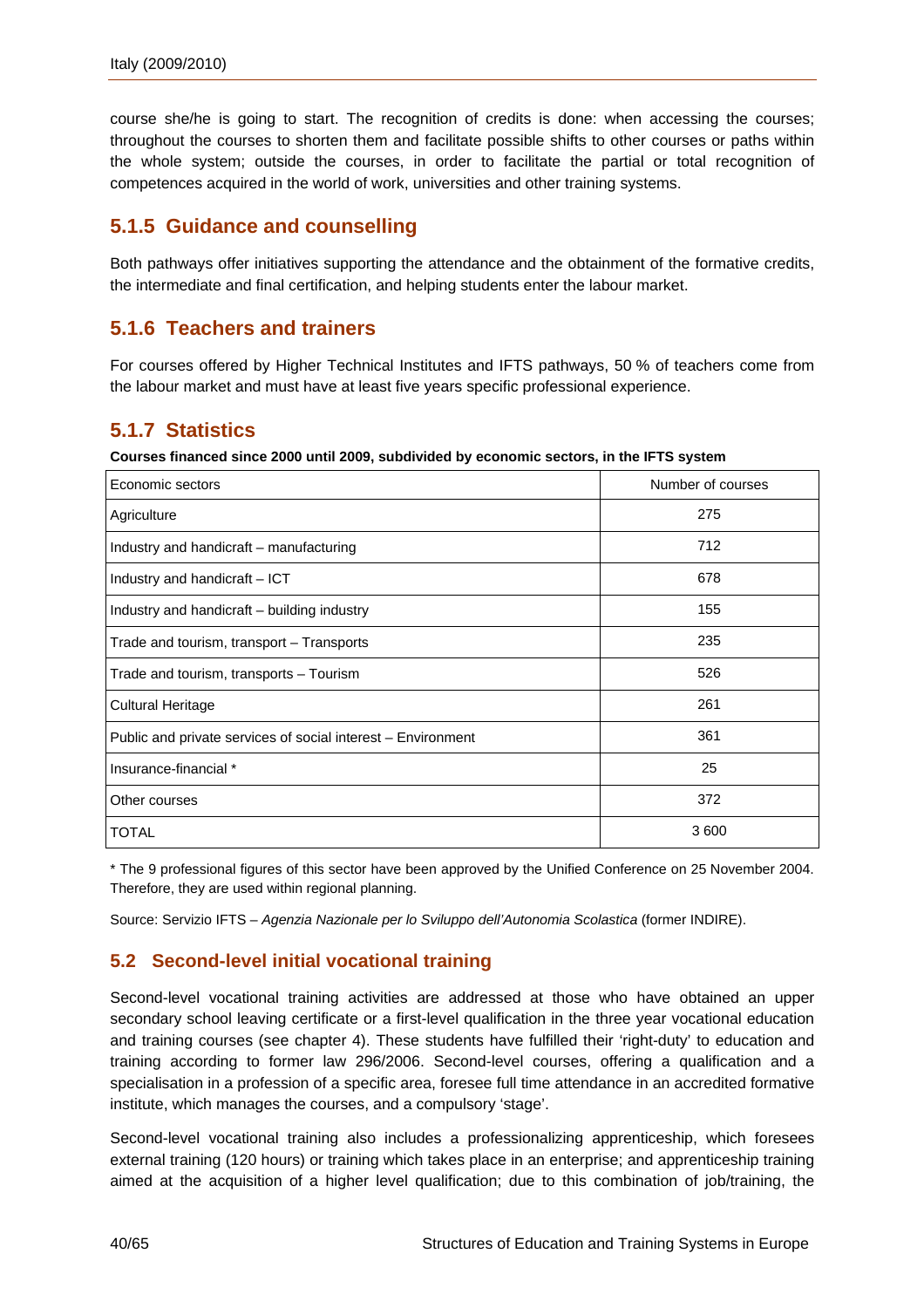<span id="page-42-0"></span>apprenticeship is a 'mixed cause' labour contract. The information related to apprenticeship and to its training can be found on the annexed sheet. Regions are responsible for the external training.

Regions are also responsible for the establishment of the post-diploma courses/post-vocational qualification courses; they organise the courses by setting up a regional/provincial call and train professional profiles with a high specialization level to meet the needs of the local professional market. Regions release higher qualification diplomas or, in the case of short courses, an attendance certificate.

In most Regions, courses are financed through the European Social Fund, therefore they are offered free of charge.

### **5.2.1 Admission**

Generally, admission foresees a numerus clausus limitation, as often demand is much higher than the number of available places. Selective procedures based on test or interviews are foreseen; sometimes additional specific requisites are also requested to access the course (for example, a specific upper secondary school certificate).

All information on courses and admission requirements can be obtained by the Education Office of the regional and provincial authorities responsible for the professional training, by the Regional agencies for labour, by the Territorial employment services and through guidance centres.

Generally, the bodies responsible for the organisation of courses publish a participation announcement on the national and local press to specify all the information related to the courses: admission requirements, documents needed for the enrolment, length, course programme, 'stages' in enterprises, attendance allowance, and professional profile acquired at the end of the course.

Foreign students living in the area, where the course is held, and having completed compulsory education in Italy or in the country of origin, also have access to the courses.

### **5.2.2 Organisation of time, groups and venue**

Second-level vocational training courses are for those who have obtained an upper secondary school leaving certificate or a first-level qualification, and foresee pathways lasting from 400 to 1200 hours. They are organised into short one-year cycles (400-600 hours); they only rarely last two years and have a high level of planning character related to the specific requirements of the local productive system. Generally, the total amount of hours is defined by the Regions, according to the professional profile to be acquired at the end of the course, according to the specific requirements of the local productive system.

The course programme is diversified at regional and local level, and it is defined by the institute/body managing the course. It can foresee blocks of weekly lessons or lessons distributed over several months to reach the total amount of hours required.

The 'stages' in enterprises constitute an important and compulsory part of the course; enterprises should principally adhere to the project and offer placements to course participants. Distance learning modules are also foreseen.

Generally, according to funds, a maximum number of participants (e.g. 20-23) is established, while a minimum of 12 participants is required to start a course. In case of 'desertion' of some participants from the course, the course itself must be cancelled, if the number of participants is less than 12.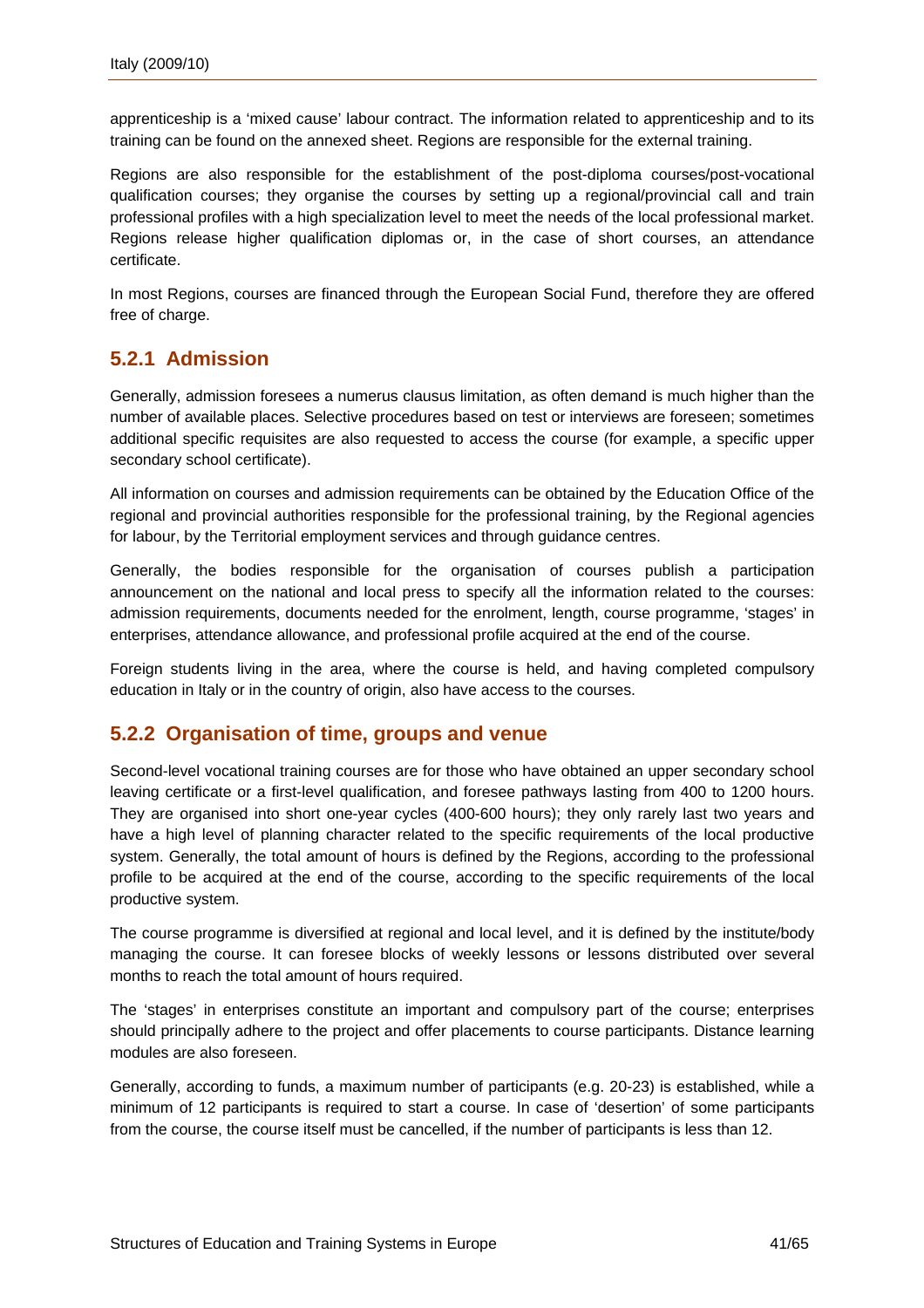### <span id="page-43-0"></span>**5.2.3 Curriculum**

Curriculum is defined at regional and local level, because these courses must meet the needs of the local professional area and the requirements of the enterprises.

The curriculum is drawn up by the bodies/institutes offering the courses according to the requested professional profile and competences. These competences are generally divided into basic competences, transversal competencies and professional competences. Basic competences cover the Italian/foreign language competence area, the mathematical and technological competence area and the ICT competence area. The transversal competences generally refer to working in groups, problem solving, entrepreneurship and communication's abilities, which are fundamental for each professional profile. The professional competences refer to the knowledge/competences necessary to develop the profession related to the relevant profile. These latter competences are strengthened during the 'stage', which is both applicative and formative. During the practical training, the 'stage' tutor coordinates the activities and supports the enterprise's 'stage' tutor in programming the educational pathway on the job.

Teachers/trainers are the same for the accredited agencies, responsible for this type of training. These teachers/trainers are employed in the abovementioned agencies and are often experts of vocational training and professional profiles.

Besides class teaching and active workshops, multidisciplinary didactic methodologies are very widespread with theoretic and theoretic/practical contents, and put the acquired relational attitudes in specific professional areas into practice.

The main teaching materials used are teachers' lecture notes.

### **5.2.4 Assessment, progression and certification**

Assessment is generally formative, carried out through the traditional assessment modalities (questionnaires, written tests) at the end of one or more learning modules; at the end of the course another assessment takes place (summative assessment) following the final examination. This latter assessment is taken with the teachers of the educational establishment and with representatives of the professional market (experts and trade-union representatives) and the Regions.

Admission to the examination is only allowed to students who attended at least two-thirds of the course.

Students obtain a vocational qualification certificate, which enables entry to the job market or an attendance certificate specifying the competences acquired. The assignment of a final mark is not always compulsory.

These pathways give access to IFTS pathways or to apprenticeships aimed at the obtainment of a high level training qualification. There are no limits as the continuing of any type of higher education/training is concerned (admission to university is allowed only to students in possession of an upper secondary school leaving certificate).

### **5.2.5 Guidance and counselling**

See section 4.2.5.

A specific module for guidance to work is often part of the course programme.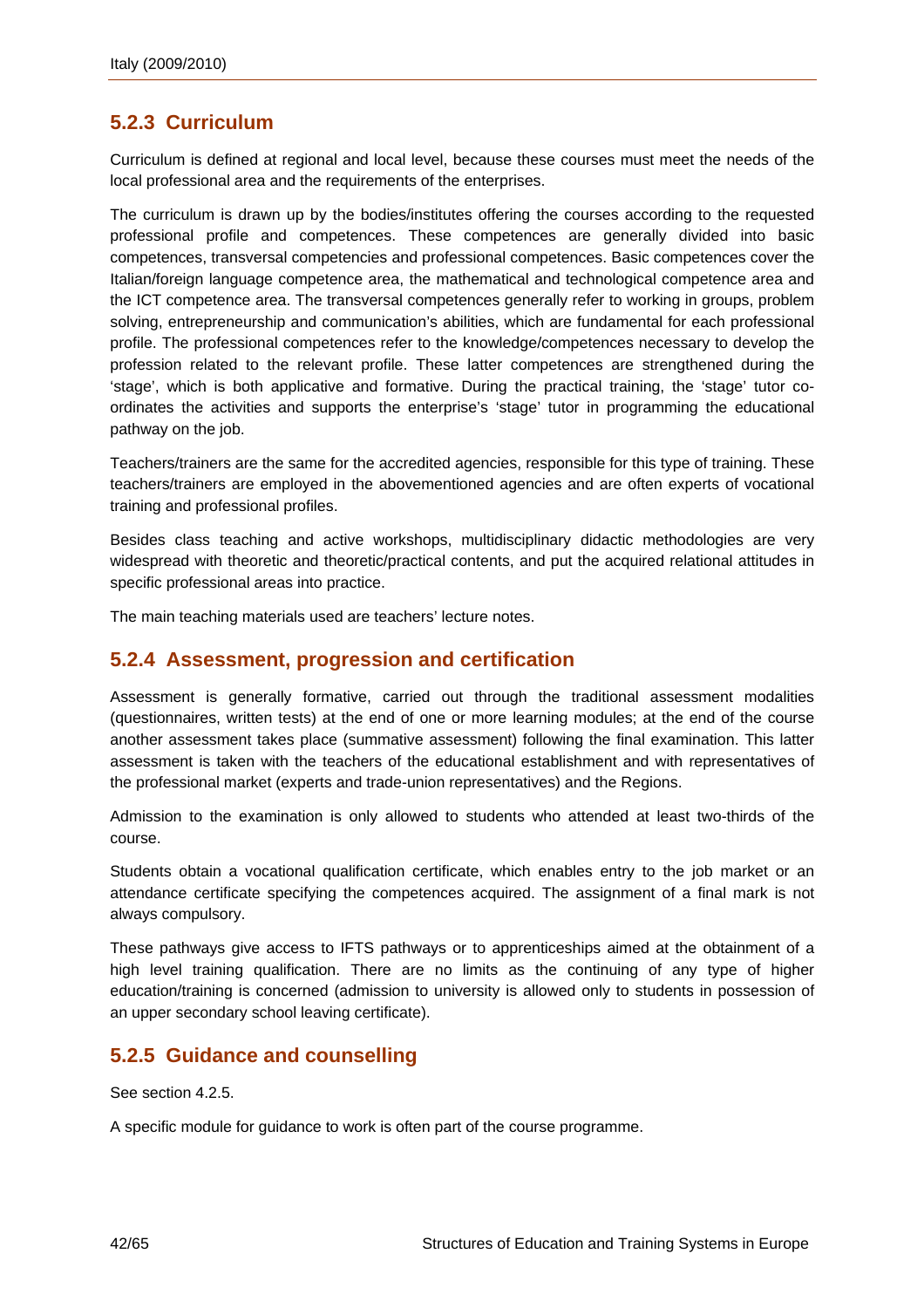### <span id="page-44-0"></span>**5.2.6 Teachers and trainers**

See section 4.2.6.

### **5.2.7 Statistics**

Data refer to post-diploma/post-qualification courses/students in school years 2005/06 and 2006/07. These data are collected through the Regions by ISFOL according to law no. 845/1978.

**Data on courses/students numbers related to the second-level training activities (school year 2005/06 and 2006/07)** 

| School year | Number of courses | Number of students |
|-------------|-------------------|--------------------|
| 2005/06     | 1.964             | 32 849             |
| 2006/07     | 2 304             | 38 856             |

Source: Isfol – Data collected according to law no. 875/1978 (article 20).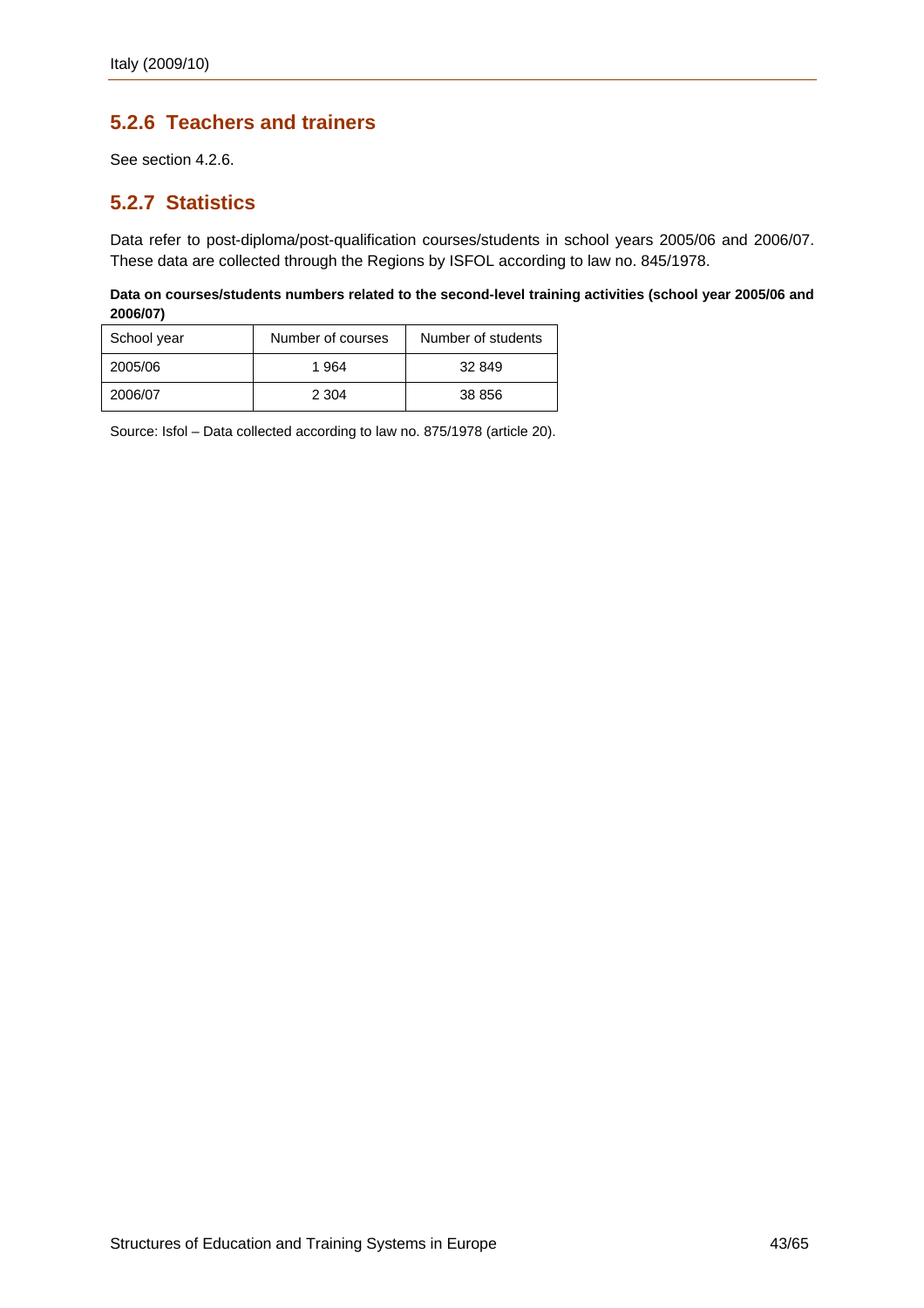#### *A focus on Apprenticeship*

*The apprenticeship is a 'mixed cause' labour contract, aimed at the obtainment of a vocational qualification. It has been redefined through law no. 196/1997 and has been reformed by law no. 30/2003 and by Legislative decree no. 276/2003. Three different types of apprenticeship are foreseen:* 

- *Apprenticeship for the fulfilment of the 'right-duty' to education and training: young people who*  have reached 15 years of age can be employed in every professional area. The length of the *labour contract covers at most three years and aims at the obtainment of a vocational qualification (see section 4.2 – First-level initial vocational training);*
- *Professionalizing Apprenticeship: people between 18 and 29 years of age can be employed. According to the qualification type to be obtained, collective agreements establish the length of the labour contract, which can't last less than two years and more than six years. Additionally, an external and internal training part is foreseen (the old legislation – Law no. 196/1997 – foresaw a professionalizing compulsory external training of 120 annual hours);*
- *Apprenticeship aimed at the acquisition of a certificate or apprenticeship linked to high level training: all professional areas can employ people between 18 and 29 years of age for the obtainment of an upper secondary school leaving certificate, university titles and high level training titles, and to have access to the higher-level technical education and training system (IFTS).*

*For all types of apprenticeship, Regions and institutions involved (Ministries, social parts, universities, according to apprenticeship type) are responsible for the definition of the formative profiles. The apprentice's Individual Formative Plan* (Piano Formativo Individuale) *must be attached to the labour contract. The Individual Formative Plan is a document containing the planning of the formative activities, which will be developed by the apprentice during the labour contract. A tutor with adequate training and competences must follow the apprentice's pathway in the enterprise.* 

*In 2007, the highest number of occupied people in apprenticeships is registered in Italy: 638.807 units ([1](#page-45-0) ); most of them (84 %) is employed with a professionalizing apprenticeship contract (Legislative Decree no. 276/2003) or with a contract destined for young people with more than 18 years of age (according to previous Law no. 196/1997) in the Regions where the new law hasn't been applied yet. The amount of young people in public training courses in 2007 is higher than that of 2006: 124.262 units, corresponding to 20,7 % employed young people.* 

As for the third type of apprenticeship concerned (high level apprenticeship), which represents a real *innovation in Italy, experimentations promoted and financed by the Ministry of Labour, Health and Social Policies in accordance with the Regions have been developed. This experimentation has involved a thousand apprentices and has allowed to start up the following formative offer: 49 courses aimed at the acquisition of university Master titles, 7 courses for the obtainment of IFTS certificates, 2 post-qualification high training courses, 2* laurea *courses financed for several academic years, 44 available places in pathways aimed at the acquisition of IFTS titles; university titles (60 credits), and university master titles.*

<span id="page-45-0"></span> $\overline{a}$ ( 1 ) ISFOL, Apprendistato: un sistema plurale. X Rapporto di monitoraggio, 2009 is the source of the data presented by the sheet.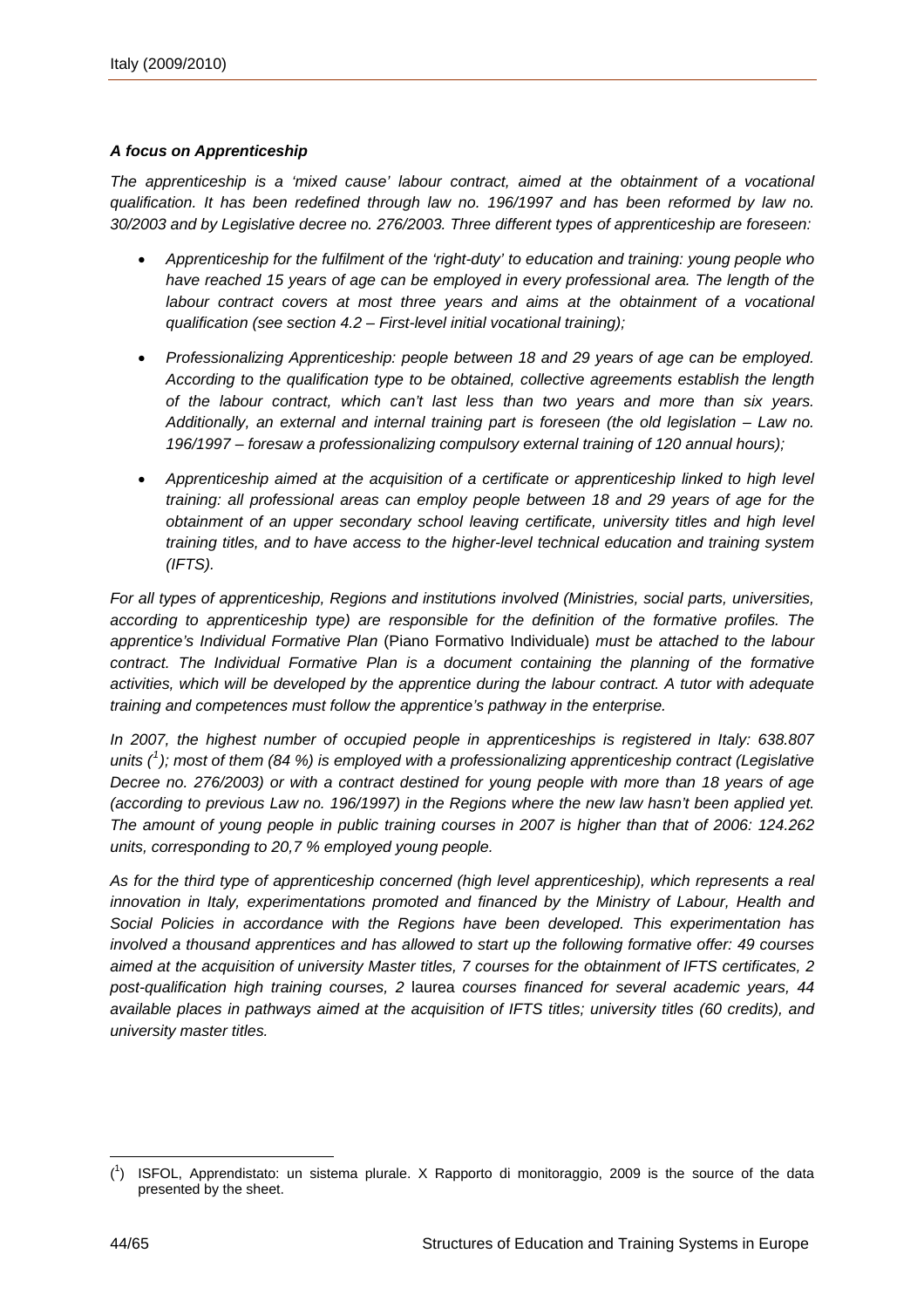# <span id="page-46-0"></span>6. TERTIARY EDUCATION

The legal provisions in force for higher education in Italy are set out in Article 33 of the Italian Constitution, which recognises the right of universities and academies to act autonomously within the limits set by the law. Both public and private organisations have the right to establish schools and educational establishments. The higher education system is divided into State and non-State establishments.

The whole higher education sector in Italy underwent a reform process to align itself with the European model outlined through the European agreements (from Sorbonne 1998 to Bergen 2005), which brought to a system subdivided into three separate sectors: university higher education; nonuniversity higher education offered by the Higher level Arts and Music Education system (Afam), and other pathways offered by non-university higher education institutions (the higher technical education and training system – IFTS system, which is part of this third sector, has been described separately in chapter 5).

University management is based on the principles of autonomy and responsibility. Universities have adopted new autonomy statutes which establish their governing bodies as well as their teaching and research structures. Academies and Afam institutes are the principal seats of high level education, specialization and research in the art and music sector. They have statutory legal status and autonomy in regards to the following fields; teaching, scientific, administrative, financial and accounting.

#### **UNIVERSITY HIGHER EDUCATION**

Regulation no. 509 of 3 November 1999 on university autonomy has established the new structure of the Italian university teaching system. Course reform began to be implemented in academic year 2001/02, therefore the old courses existed until being gradually or completely phased out; in some cases, they are however still active.

The reform foresees a new organisation of the courses to obtain the 1st and 2nd cycle qualifications: three-year *laurea* (L) course (1<sup>st</sup> cycle); two-year *laurea specialistica/magistrale* course (2<sup>nd</sup> cycle); first-level *Diploma di specializzazione* courses, whose duration can vary (2nd cycle), and first-level *Master universitario* course, lasting at least one year (2<sup>nd</sup> cycle). The 3<sup>rd</sup> cycle offers Research Doctorate courses, lasting three years.

Furthermore, the reform (Regulation no. 509 of 1999) has introduced the CFU (university credits) system, which represents the quantity of learning work required by students: a credit corresponds to 25 hours of study. The average quantity of learning work carried out by a full-time student at the university corresponds conventionally to 60 credits.

The new classes of the *lauree* (L) and of *laurea magistrale* have been laid down at national level for all universities: 43 classes of *laurea* (L) and 100 classes of *laurea magistrale*. At present, a complete list of *laurea* (L) and l*aurea specialistica/magistrale* classes is accessible on the national database, and regularly updated on the website [http://offf.miur.it](http://offf.miur.it/). Each class includes several *laurea* courses which the universities are free to offer based on various factors. For each course there is a study plan, established by each faculty in its own Statute, setting out the compulsory subjects, the number of examinations students must take and the order in which they must be taken. It also proposes supplementary courses to be selected by the students to complete their individual study plans. Each course may last one year or half a year. It may cover a single subject or be 'integrated' *(corso integrato)*, according to the decision of the Faculty Council *(Consiglio di facoltá)*. Integrated courses are composed of coordinated modules, which may be given by more than one member of staff. Students finish their study course when they have passed all the examinations listed on the study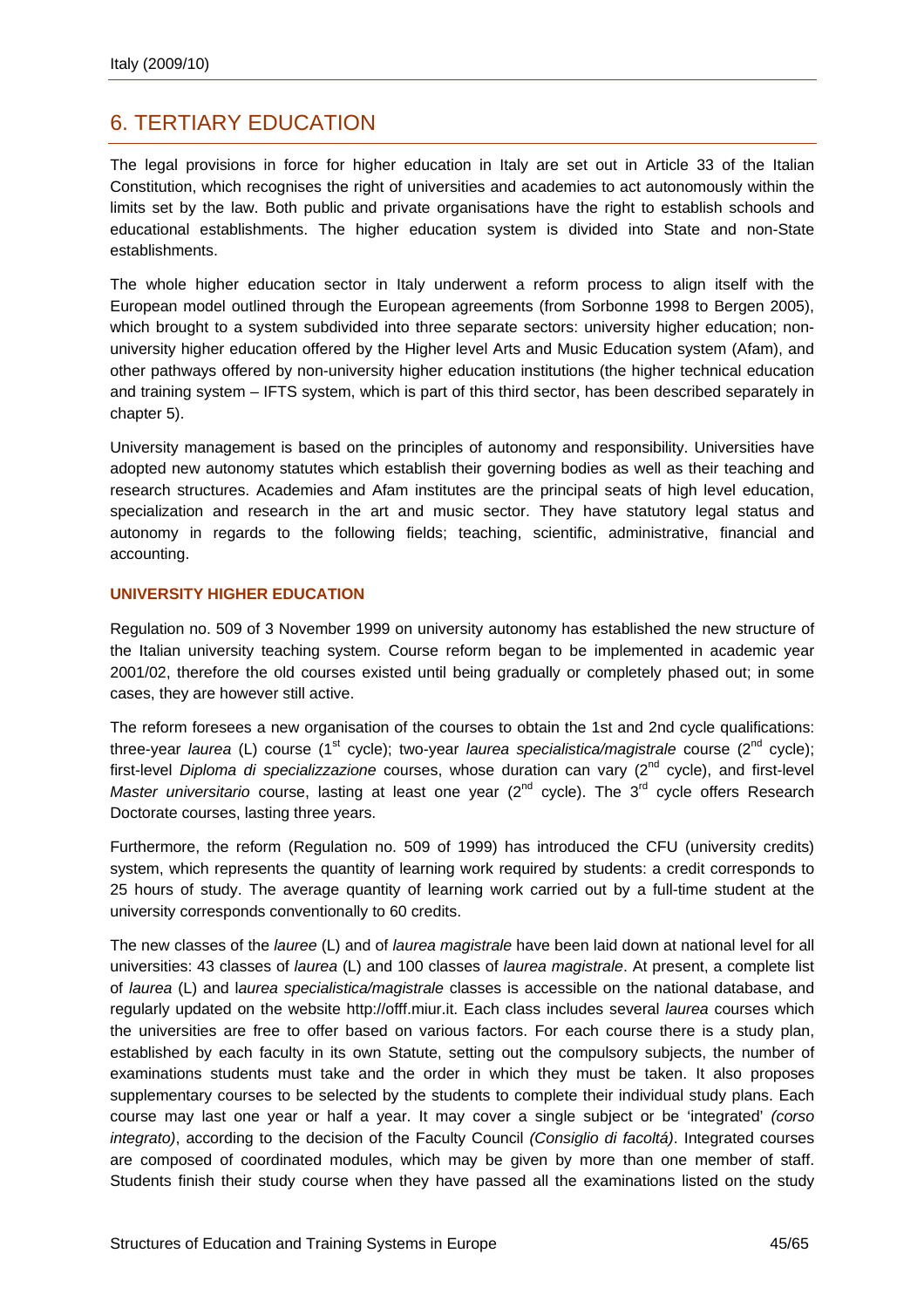plan, have obtained the required number of credits and have presented and discussed their final thesis during an examination.

Overall, the teaching activities cover a certain number of hours, part of which may consist of theoretical lectures and the rest may be composed of seminars, laboratories/workshops, practical exercises, vocational courses and guided study activities.

#### **NON-UNIVERSITY HIGHER EDUCATION**

Non-university higher education is governed by Law no. 508 of 21 December 1999, which was implemented by DPR no. 212 of 2005, a regulation governing the definition of the didactic orders of the Higher level arts and music education system (Afam system). This type of education is provided in institutions which have their own particular structures, regulations and organisation. These institutions can generally be subsumed into the following types:

- Afam institutes: 20 State art academies and 26 legally recognised academies, 4 higher institutes for artistic industries (*Istituti superiori per le industrie artistiche* – ISIA), the National Academy of Drama 'Silvio D'Amico', 54 Conservatoires, 21 officially recognised music institutes and the National Academy of Dance;
- other institutions which offer non-university higher education courses: National School of Cinema *(Scuola nazionale di cinema)*, with its seat in Rome; Central Institute for Restoration *(Istituto centrale del restauro)* with its seat in Rome; School of Restoration of the Mosaic (Scuola di retauro del mosaico) managed by the Environment and Architectural Goods Service of Ravenna in collaboration with the Central Institute for Restoration of Rome; the School of the Gemstone Factory *(Scuola dell'Opificio delle pietre dure)* with its seat in Florence; the Schools for the archive systems, palaeography and diplomatic *(Scuola di archivistica, paleografia e diplomatica)*, which covers 17 schools at national level; Military academies *(Accademie militari)*; Higher Institutes of Religious Sciences *(Istituti superiori di scienze religiose)*; Central Institute for the Pathology of Books ''Alfonso Gallo'' *(Istituto centrale per la patologia del libro)*, which is a body of the Ministry of cultural goods and activities, with its seat in Rome; and Foundation for the Preservation and Restoration of Books, which has its seat in Spoleto and which is supported by the European Social Fund.

Only universities and Afam institutes issue officially recognised degrees; other non-university higher education institutions will not be dealt with in this document, as they do not issue certifications equivalent to *lauree*.

Based on Law no. 508/1999 and on DPR no. 212/2005 which has defined the new academic titles and orders of AFAM, institutes that belong to them can offer study courses organised in three cycles. The 1st cycle foresees 3 year courses leading to the first-level *Diploma accademico*, the 2nd cycle foresees two-year courses leading to the second-level *Diploma accademico*, annual courses leading to the *Diploma di perfezionamento* or Master, and courses leading to the Specialisation *Diploma accademico*, whose duration can vary; finally, a 3rd research training cycle is provided.

Ministerial Decrees no. 482 and no. 483 of 22 January 2008 define the new teaching regulations of Academies and Fine Arts Conservatoires respectively.

Academies of Fine Arts *(Accademia di belle arti)* are higher institutes of applied arts, which offer courses in painting, sculpture, decorating and scenery.

Higher institutes for Artistic Industries (*Istituti superiori per le industrie artistiche* – ISIA) are state institutes offering a specific training in the design field (graphic design).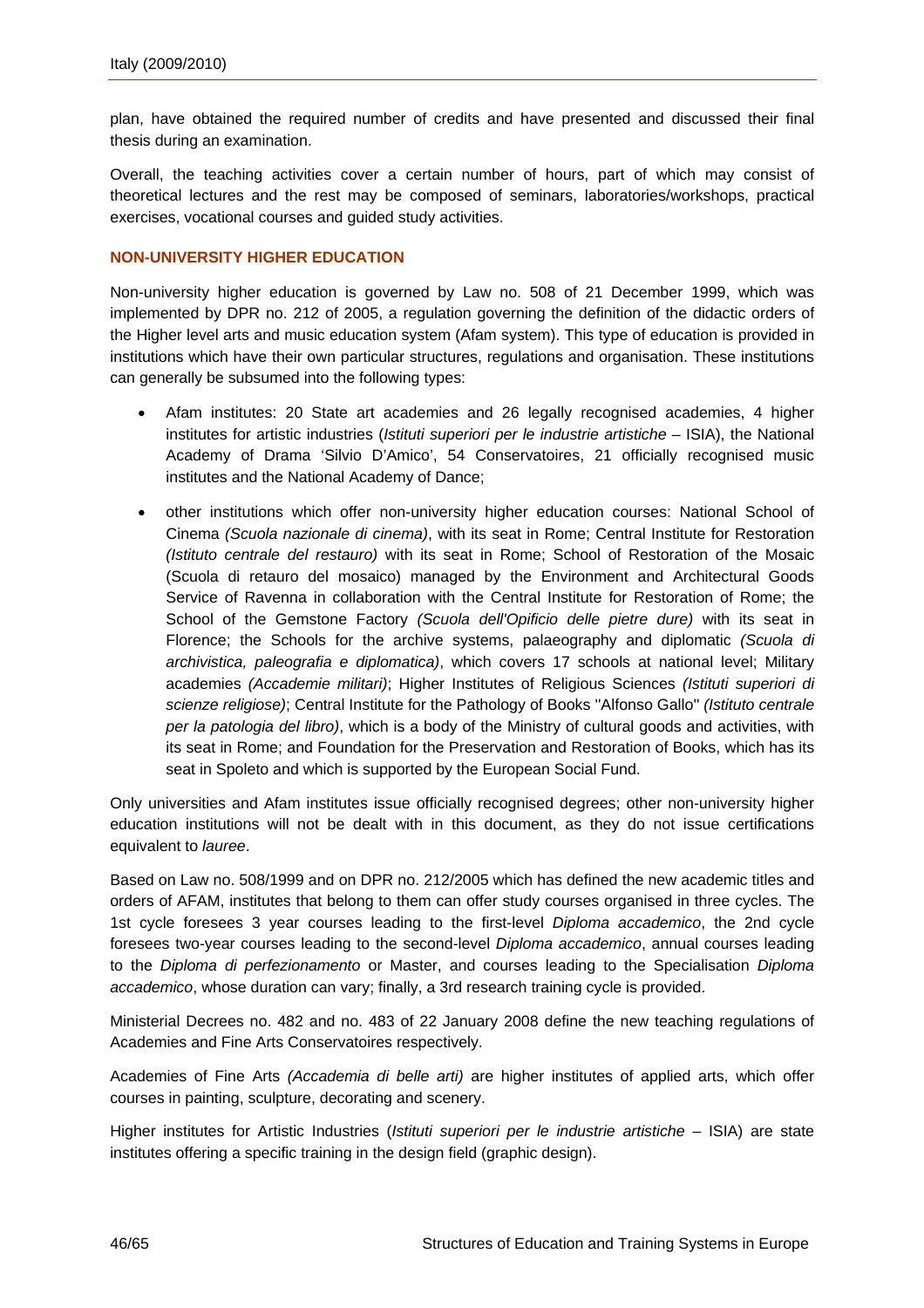<span id="page-48-0"></span>The National Academy of Drama *(Accademia Nazionale d'Arte Drammatica)* offers training courses for theatre actors and directors.

The National Dance Academy *(Accademia nazionale di danza)* is a higher institute of applied arts, whose main purpose is to train dancers, soloists and choreographers.

The Conservatoires *(Conservatori di musica)* are higher institutes of applied arts aimed at the teaching of music.

Non-university higher education institutes offer specialised education in very diverse fields, including courses in restoration, the cinema, archiving, interpreting and translation and training for officers of the armed forces and the police. Courses consist of theoretical lessons that alternate, according to the arrangements and timetabling specific to each establishment, with practical and laboratory/workshop exercises.

As far as Afam is concerned, DPR no. 212 of 2005 has introduced the CA (academic credit) with the same peculiarities described above for CFUs.

### **6.1 Admission**

#### **University higher education**

Under the terms of the reform to be accepted for a *laurea* course, students must have an upper secondary school leaving certificate or another diploma which was obtained abroad and has been recognised as acceptable. The two ministerial decrees regarding didactic autonomy (no. 509/1999 and no. 270/2004) stipulate that the teaching regulations of individual universities must also require that students have or acquire adequate initial preparation, and to this end the same regulations must define the knowledge required for access and the arrangements for assessment.

To be accepted for a specialised *laurea*/master's course, students must have the *laurea* degree or a three-year university degree or other study qualification which was obtained abroad and has been recognised as acceptable.

#### **Non-university higher education**

As for the Afam system admission to the courses leading to a first-level *Diploma accademico* requires an upper secondary school leaving certificate. Furthermore, teaching regulations require possession or acquisition of an adequate initial qualification. To this end, teaching regulations establish which knowledge is required for admission and its verification procedures at the conclusion of preparatory formative activities, and those also carried out in collaboration with upper secondary education institutes.

Admission to courses leading to a second-level, a specialization *Diploma accademico*, and to a *Diploma di perfezionamento* or Master requires a *laurea* (L) or a first-level *Diploma accademico*, or another equivalent qualification obtained abroad.

Access to the other non university higher education institutes is allowed upon attainment of an upper secondary school leaving certificate and through admission exams. This is due to the limited number of available posts established on an annual basis. In some cases, the possession of the requirements of a previous training is necessary and it allows the admission exams to be avoided.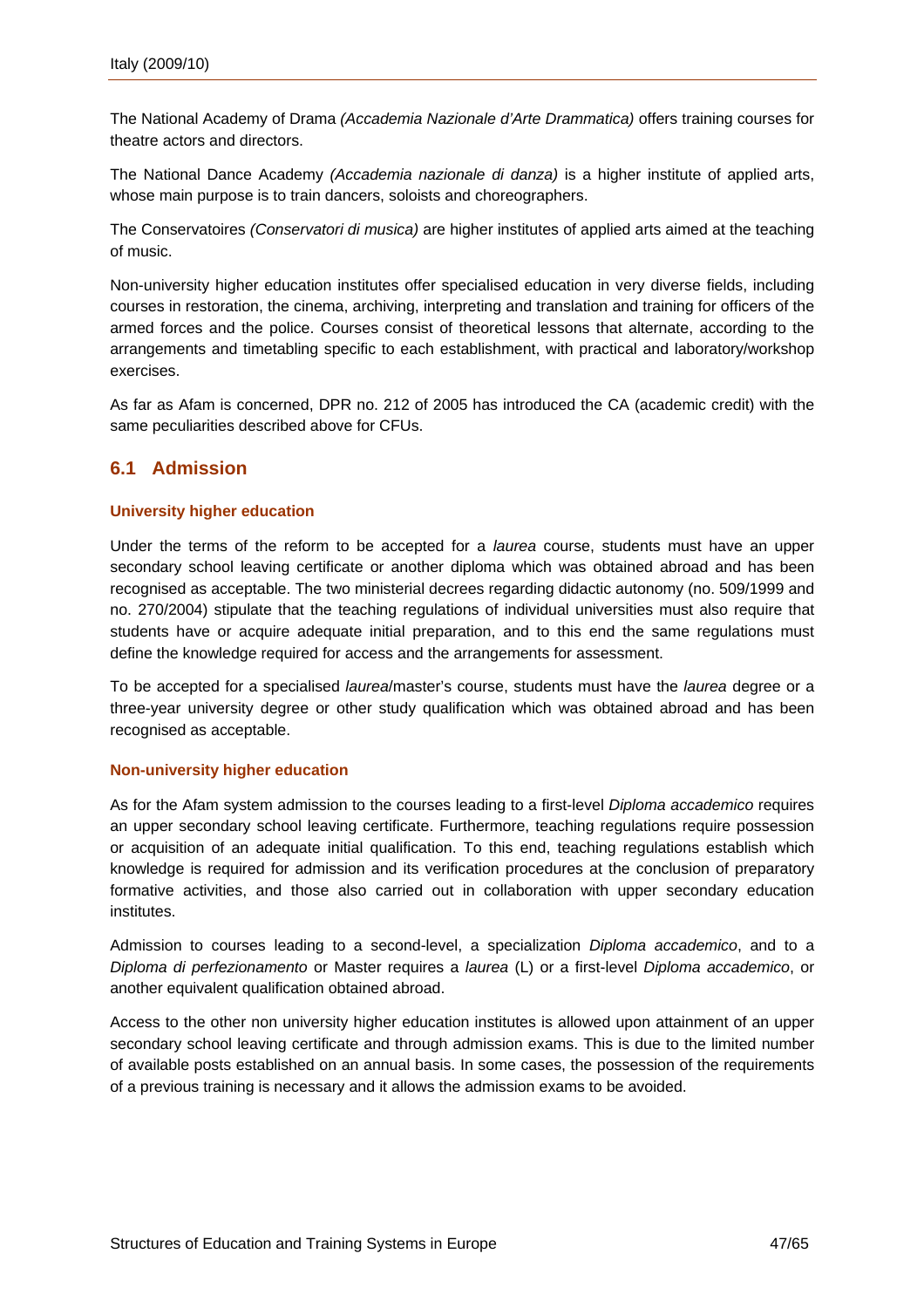### <span id="page-49-0"></span>**6.2 Students' contributions and financial support**

#### **University higher education**

All students must pay matriculation fees based on family income and assets and the regional tax for the right to study, introduced by Law no. 549 of 1995 in order to provide grants and loans. Each university is free to set the number of students to be exempted from paying these fees based on their merit and income. Furthermore, students may receive financial assistance in the form of study grants and interest-free loans or in the form of services such as free board and lodging.

Generally speaking, books and teaching materials are paid for by the students themselves.

#### **Non-university higher education**

Admission is not free of charge, and, generally speaking, the amount of the fee is set by each institute.

The State provides financial support in the form of student grants, which are very limited in number. Certain 'weak' categories are also exempted from the payment of fees.

In general, the students pay for their textbooks, but the cost of the materials used for the exercises and theses is paid by the establishment.

#### **6.3 Organisation of the academic year**

In general, the academic year starts on the 1st of November and ends on the 31st of October of the following year; each faculty actually establishes the organisation of its academic year.

The national legislation on the subject of university autonomy establishes that teaching regulations of each university and teaching regulations of the study courses should regulate the organisation of all teaching activities. In particular, according to Law, such regulations which should be approved beforehand by the Ministry lay down the procedures, for instance, to carry out exams, etc.

#### **6.4 Assessment, progression and certification**

#### **University higher education**

Every course listed in the study plan entails passing a special examination, the *esame di profitto*. This examination may consist of written, practical and oral tests. The assessment of candidates is out of 30, and the minimum grade to pass an examination is 18/30.

Within certain limits, students may take examinations when they wish and may retake any number of further examinations if they fail. This means that the total length of studies is usually prolonged.

According to reform (Regulation no. 509 of 1999), universities release the following qualifications:

- Laurea (1<sup>st</sup> cycle qualification) obtained at the end of a three-year course (corresponding to 180 CFU);
- *Laurea specialistica/magistrale* (2nd cycle qualification) obtained at the end of a two-years corse (120 CFU);
- First level Master *universitario* (2nd cycle qualification) obtained at the end of an annual course (60 CFU);
- First level *Diploma di specializzazione* (2nd cycle qualification), which has a variable length;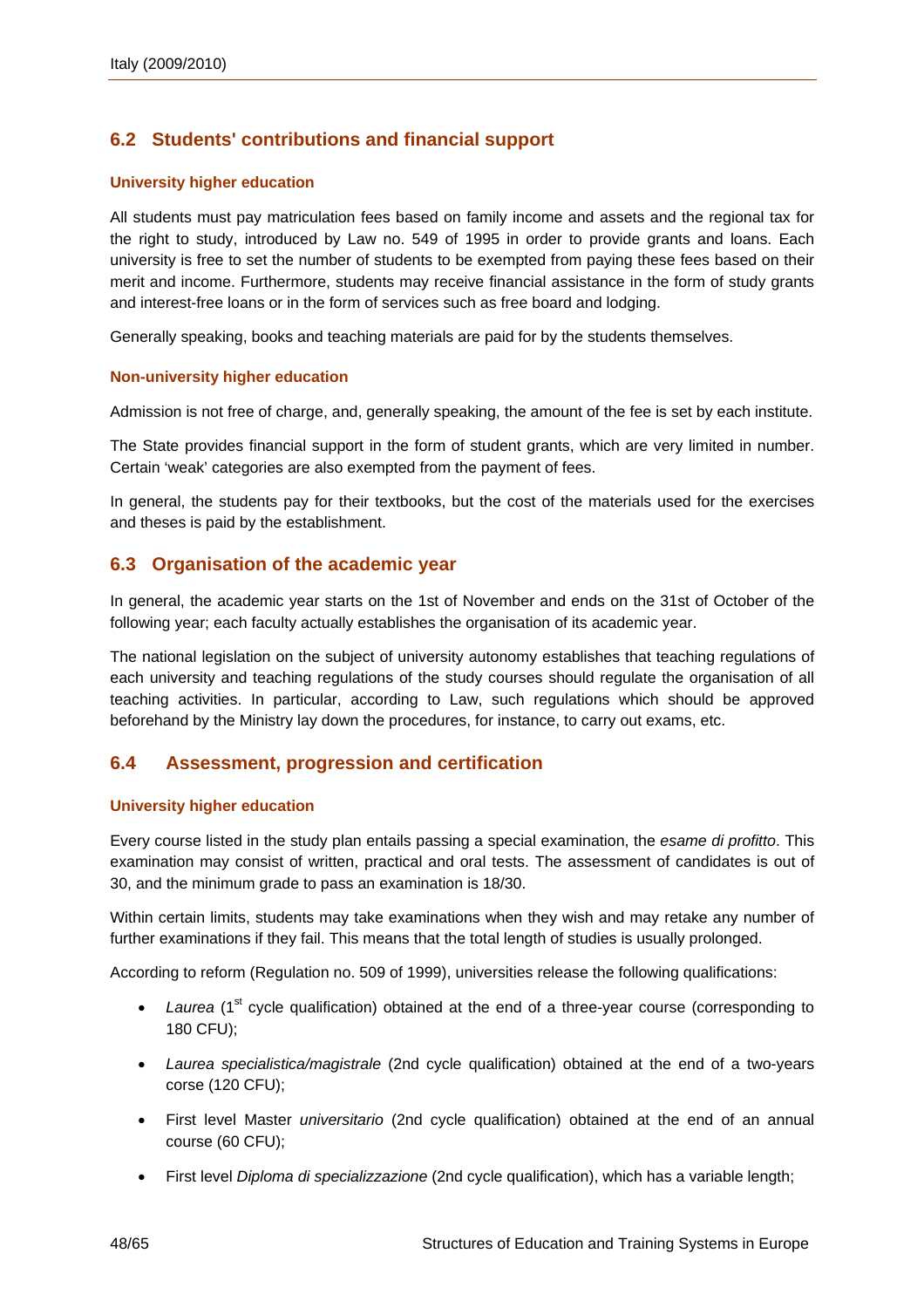<span id="page-50-0"></span>• Research Doctorate (3rd cycle qualification) obtained at the end of a three year course.

To obtain the *laurea* or specialised *laurea*/master, students must discuss a report which they have submitted to the examining board or present a written paper on the training course and/or work in the laboratory/workshop, based on the university regulations. The final grade takes account of the average of the marks awarded for previous examinations and the quality of the thesis. The minimum pass mark is 66 out of 110. The maximum mark is 110 (cum laude).

#### **Non-university higher education**

Each institute through its own didactic regulations sets the assessment criteria (either continuous or final). The teachers play a pivotal role in the assessment process.

According to the reform legislation, the Afam institutes award the following qualifications: academic diploma level I reached at the end of the relative course and with the acquisition of at least 180 academic credits (3 years) and academic diploma level II or specialised (2 years); an academic specialisation diploma obtained at the end of the course; a minimum number of credits is not obtained; and finally, a Master's diploma which is obtained at the end of the course and the acquisition of at least 60 academic credits (at least one year).

For each course a duration in years is defined, in proportion to the total number of credits, with 60 academic credits usually corresponding to one year.

### **6.5 Guidance and counselling**

#### **University higher education**

Guidance in higher education is actually based on 4 fundamental phases:

- In the first phase guidance activities are carried out at the level of upper secondary education leading to the so called pre-enrolment in the University (not compulsory);
- In the second phase, when students enrol and begin to attend University, the contribution of teachers, tutors and older colleagues of the different faculties is fundamental;
- In the third phase educational support is provided to progress in the selected branch of study, as well as in case of change of faculty and training stages;
- In the fourth phase vocational guidance is provided to know which possible future work opportunities exist.

Ministerial Decree no. 509/1999 provided for the inclusion of guidance within formative activities that should be foreseen by the teaching regulations of the universities.

#### **Non-university higher education**

It is not possible to provide a single description of the procedures that each institute applies to facilitate the access of its students to the labour market, mostly because these are not institutionalised in most cases and depend on the type of profession taught in each institute.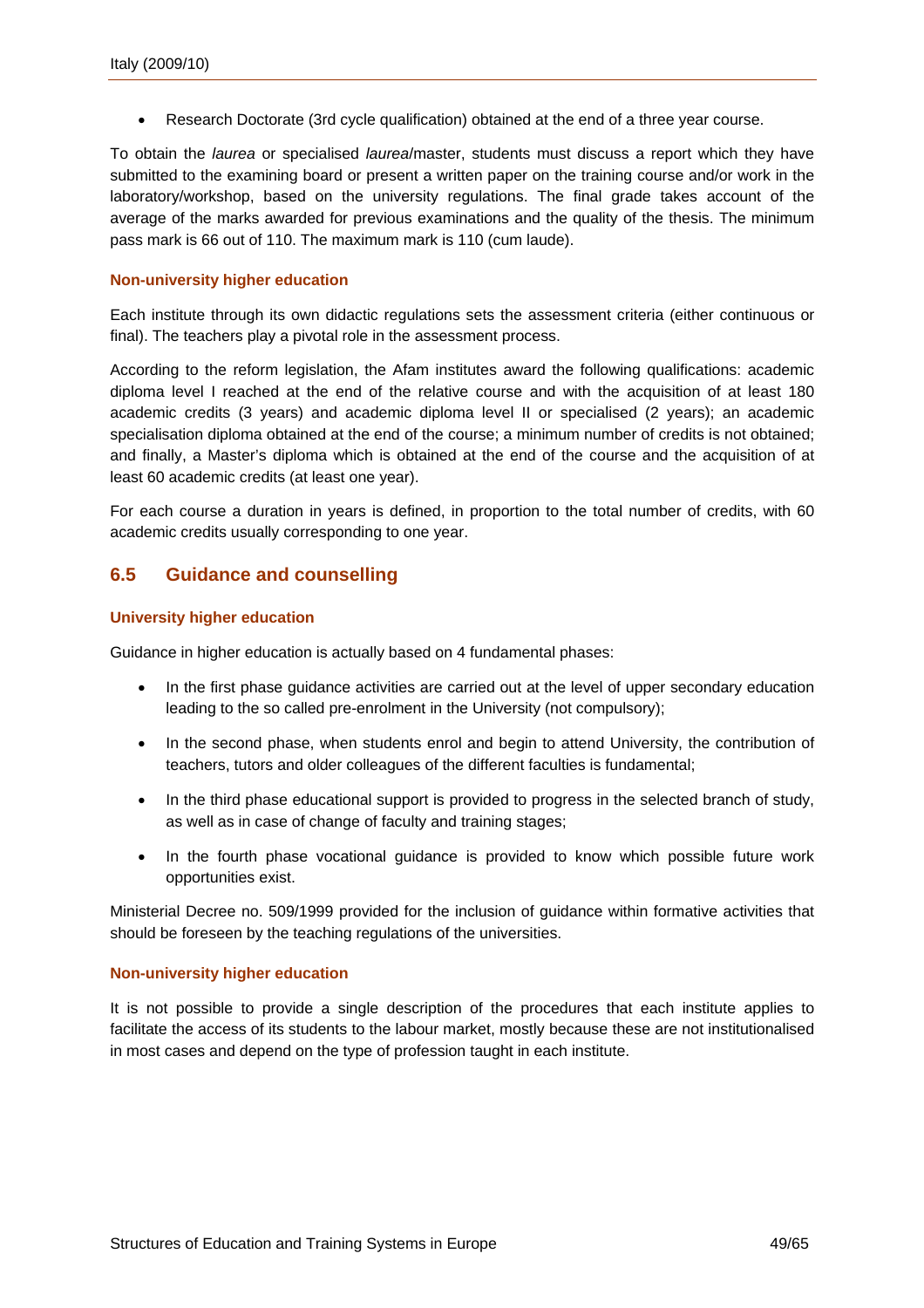### <span id="page-51-0"></span>**6.6 Academic staff**

#### **University higher education**

After an intense debate within the universities, Law no. 230 of 4 November 2005 came into force. This reorganised university teaching. Some of the main characteristics are: the introduction of a new recruiting system of university professors which stipulates a suitable national set up as presupposed by the universities' requirement, the introduction of researchers on fixed contracts, the possibility of transfer to associate professor for researchers, research agreements with businesses or foreign organisations, etc.

The teaching staff in higher education is divided into the following categories: permanent teachers, subdivided into first-band lecturers *(professori di prima fascia)*, also called *ordinari*, and second-band lecturers *(professori di seconda fascia)*, also called *associati*, researchers, contract lecturers *(professori a contratto)* and linguistic experts teaching their mother tongue and exchange lectors.

University lecturers, especially those of the first and second bands, have always enjoyed a special legal status guaranteeing their freedom of teaching. As a result, they cannot be removed from their post and have considerable didactic freedom and scope for research but they do have the duty to ensure their presence for no less than 250 hours a year for teaching activities, including participation in examination and degree boards.

After three years of teaching, foreign first band teachers, associate professors and researchers must undergo assessment in order to be confirmed in their post.

Each lecturer and researcher may choose between full-time and part-time status. The former cannot be combined with any freelance activity, but they can apply for internal university posts such as the Rectorate. The latter status permits the holder to engage in professional activities but cannot be combined with positions of responsibility within the university.

No in-service training is required for university lecturers.

#### **Non-university higher education**

There is a special system of recruitment for tenured and non-tenured teaching staff. In particular, vocational education is given by well-known personalities. The staff enjoy a legal status which is different from that of their counterparts in non-university education.

#### **6.7 Statistics**

**Enrolled students at the University – Academic year 2007/08** 

|                                             | Total    | Women (out of the total) |
|---------------------------------------------|----------|--------------------------|
| Enrolled students                           | 1809 192 | 57.0 %                   |
| <b>Enrolled foreign students</b>            | 51 803   | 59.0 %                   |
| Students enrolled in the first year         | 307 426  | 55.9%                    |
| Foreign students enrolled in the first year | 11 500   | 61.0%                    |
| Graduates (year 2007)                       | 299 026  | 57.5 %                   |

Source: Miur – Statistical Service.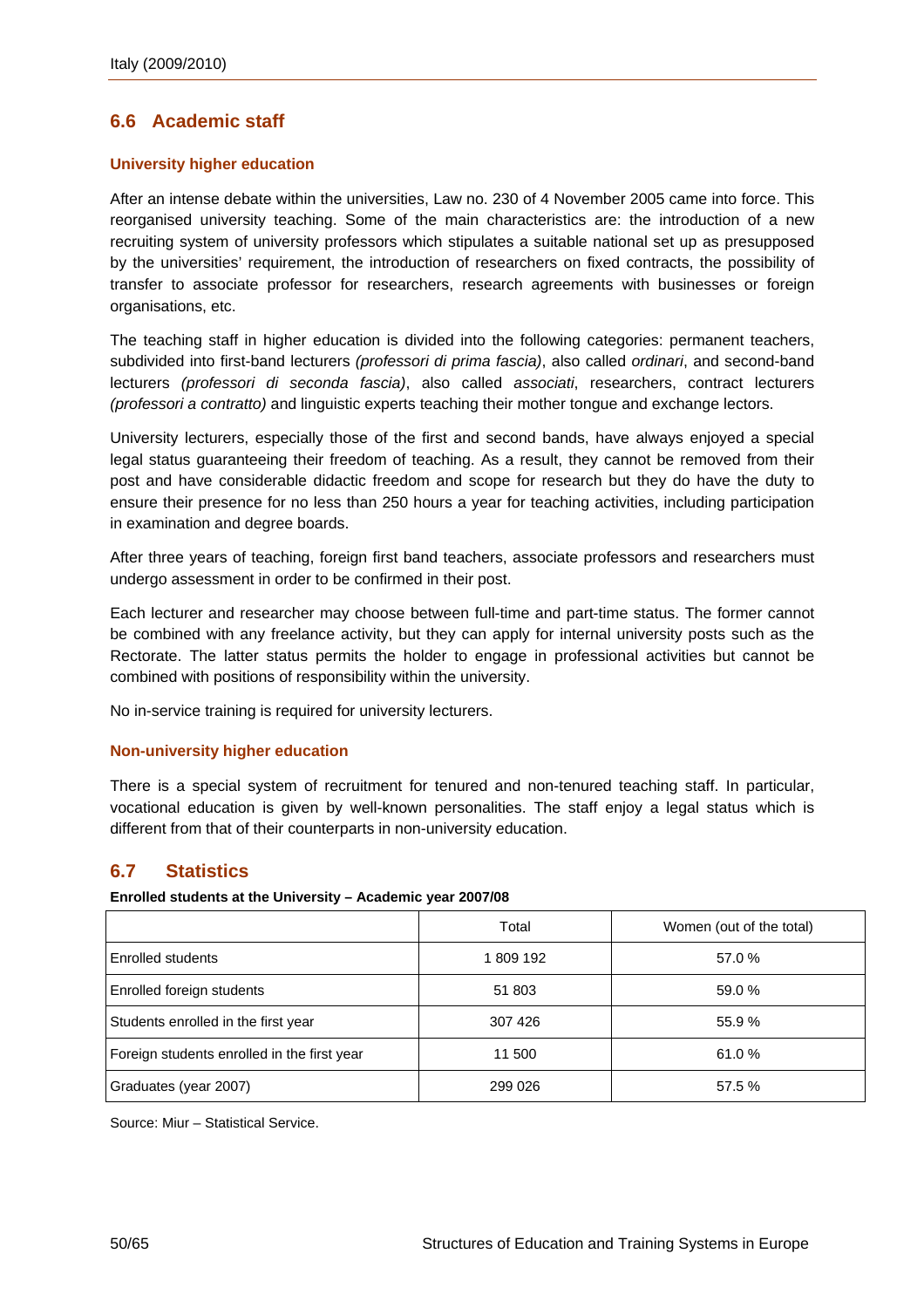### **University teachers – Academic year 2007/08**

| professori ordinari  | 18 9 29 |
|----------------------|---------|
| professori associati | 18 256  |
| Researchers          | 25 583  |
| Total                | 62768   |

Source: Miur – Statistical Service.

#### **Higher level arts and music education system (***Afam* **system) – Academic year 2008/09**

|                                 | Total   | Women (out of the total) |
|---------------------------------|---------|--------------------------|
| <b>Enrolled students</b>        | 70 631  | 38 4 63                  |
| Students who obtained a diploma | 10 023  | 5 7 0 4                  |
| Teachers                        | 10 4 23 | 3462                     |

Source: Miur – Statistical Service.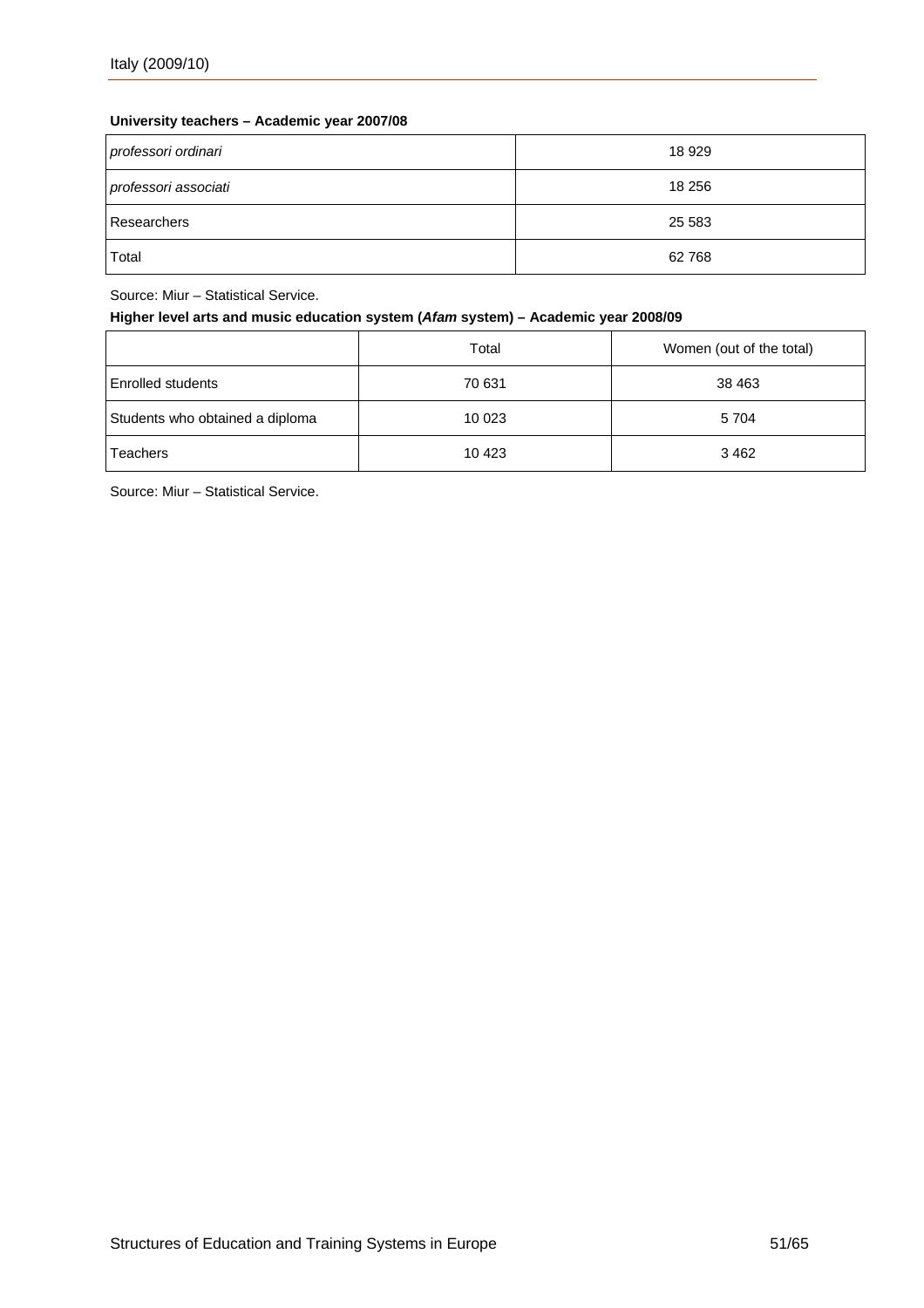# <span id="page-53-0"></span>7. ADULT EDUCATION AND CONTINUING VOCATIONAL EDUCATION AND TRAINING

There are two systems that provide adult education (*Istruzione degli adulti –* IdA). The first falls under the responsibility of the Ministry of Education, University and Research. The second, which provides continuing vocational training (*Formazione Professionale Continua* – FPC) for adult workers, falls under the responsibility of regional and local authorities, of social partners and of the Ministry of Labour, Health and Social Policies.

### **7.1 Adult education**

Adult education is offered by Permanent Territorial Centres (*Centri Territoriali Permanenti* – CTP) and by evening classes *(Corsi serali)* at upper secondary schools.

### **7.1.1 Policy and legislative framework**

Pursuant to art. 5 of Law no. 53 of 8 March 2000, employees who work for public or private employers and who have worked for at least five years in the same company can request a suspension of the employment contract for training leave. This period cannot exceed 11 months throughout the worker's entire working life. Training leave is defined as training which is undertaken to complete compulsory education, to obtain an upper secondary school leaving certificate, to obtain a *laurea* degree or to participate in training activities other than those offered by or financed by the employer. During the period of training leave, the employee keeps his post but is not entitled to receive a salary. The employer can refuse the training leave if he can demonstrate that there are administrative constraints.

Art. 6 of the same law stipulates that workers (employed or otherwise) are entitled to follow training courses throughout their life to upgrade their knowledge and vocational skills. The State, the Regions and the local authorities provide training tailored to the territory under the terms of art. 17 of Law no. 196 of 24 June 1997. The training offered must include personalised courses which are certified and recognised as giving training credits at national and European level. The type of training can be selected independently by the worker or provided by the company in the form of company-based or territorial training plans agreed with the social partners. The national and decentralised collective sectoral agreement defines the number of hours to be devoted to leave, the criteria for the selection of workers and the arrangements for working hours and salaries connected with participation in the training courses.

Under the terms of Ministerial Orders no. 455 (Adult education – instruction and training) and no. 456 (Adult education – instruction and training in primary and lower secondary school) of July 1997, the then Ministry of Education carried out a radical renewal of the structure of services offered by creating Permanent Territorial Centres for adult education which are normally set up in provincial capitals and, in any case, in places where the demand for ongoing adult training exceeds a certain threshold.

Two Ministerial circulars (no. 7809/1990 and no. 305/1997) establish the organisation of evening classes.

The Agreement of 2 March 2000 between the Government, the Regions, the Province, the Municipalities and the mountain communities to reorganise and upgrade ongoing education for adults and the subsequent directive 22 of February 2001 for the implementation of this agreement outlined the priority objectives and defined the forms of intervention. The abovementioned Agreement specifies that the evening classes, together with the CTP, are 'another barycentre of Adult education activities, able to meet the cultural and training requirements of those who have accomplished compulsory education'.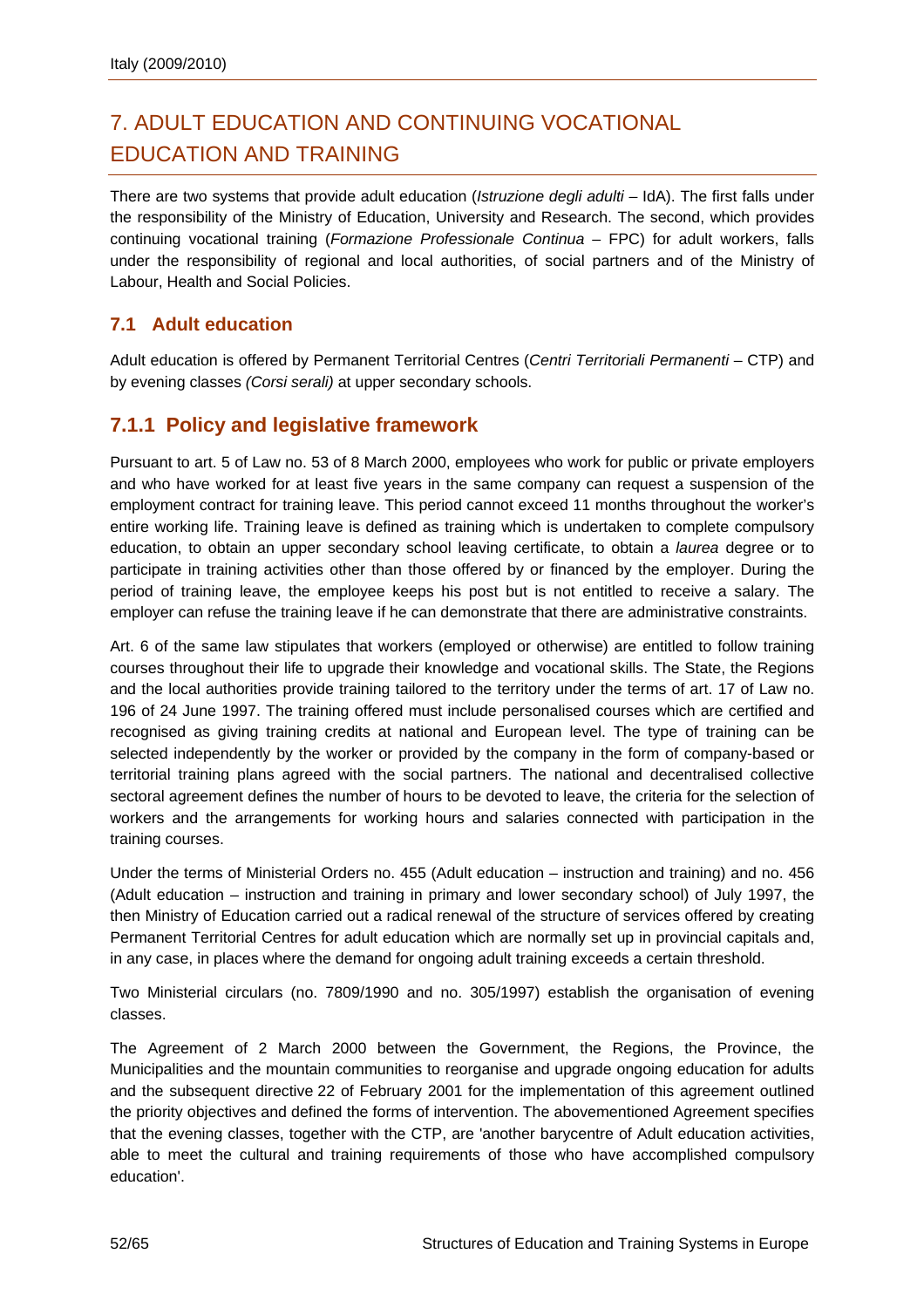<span id="page-54-0"></span>Reform law 53/2003 introduced 'lifelong learning' among the principles and directive criteria of the education and training system. For its implementation, the reform law provided a programmatic plan to fund interventions for adult education.

The State-Regions unified Conference of 28 October 2004 has ratified an agreement for the certification of competences and the recognition of formative credits.

The system of adult education (IdA) is currently under reform. The reform process started with the Ministerial Decree of 25th October 2007 that has established the Provincial centres for adult education (*Centri Provinciali per l'Istruzione degli Adulti* – CPIA). These centres have teaching autonomy and their own staff. Courses are aimed at: obtaining the first cycle of education leaving certificate (primary and lower secondary education); obtaining the certifications required for the fulfilment of compulsory education; obtaining the upper secondary school leaving certificate; functional literacy and literacy for immigrants. The reform involves both courses run by Permanent Territorial Centres and evening courses. A recent note from the Ministry of 22 April 2009 confirms that the structure and the teaching as well as the management of the Provincial centres of adult education, is an integral part of the whole structure of the upper secondary education level. The same document establishes that the revision and reorganisation of the system will start from the school year 2010/11.

### **7.1.2 Distribution of responsibilities**

The general adult education system can be subsumed into the following institutional levels:

#### **National level**

The functions connected with the integration of the systems are entrusted to a joint committee on which there are representatives of the Ministry of Education, University and Research, of the Ministry of Labour and Social Policy, the Regional Representation Body, the local authorities and the social partners. This committee must have established links with the National Committee for Higher Technical Education and Training (the IFTS) to ensure the necessary coherence of the system integration initiatives. These functions are primarily aimed at setting strategic priorities, defining general guidelines and the available resources, setting criteria for the allocation of resources, defining the guidelines for the setting of standards, for monitoring and for assessment and defining the arrangements for the certification and recognition of the credits awarded.

#### **Regional level**

The planning and curricula of the integrated training courses offered to adults are the responsibility of the Regions under the terms of art. 138 of the Legislative Decree of 1998. The Regions set up a regional committee made up of regional council members, representatives of the local authorities, the representative of the regional education department and the social partners, according to arrangements similar to those required at national level. This committee decides on the actions to be taken to promote adult education, defines the criteria for the implementation of the actions on its own territory (based on knowledge of the local vocational and training needs), defines the overall framework of available resources for the integrated system of adult education and sets the criteria and arrangements for monitoring and assessment. In addition, the Regions promote the matching of adult education plans with development and employment policies. In consultation with the local authorities, the Regions also define the criteria for the identification of the territorial scope of the local committees and the deployment of the territorial centres.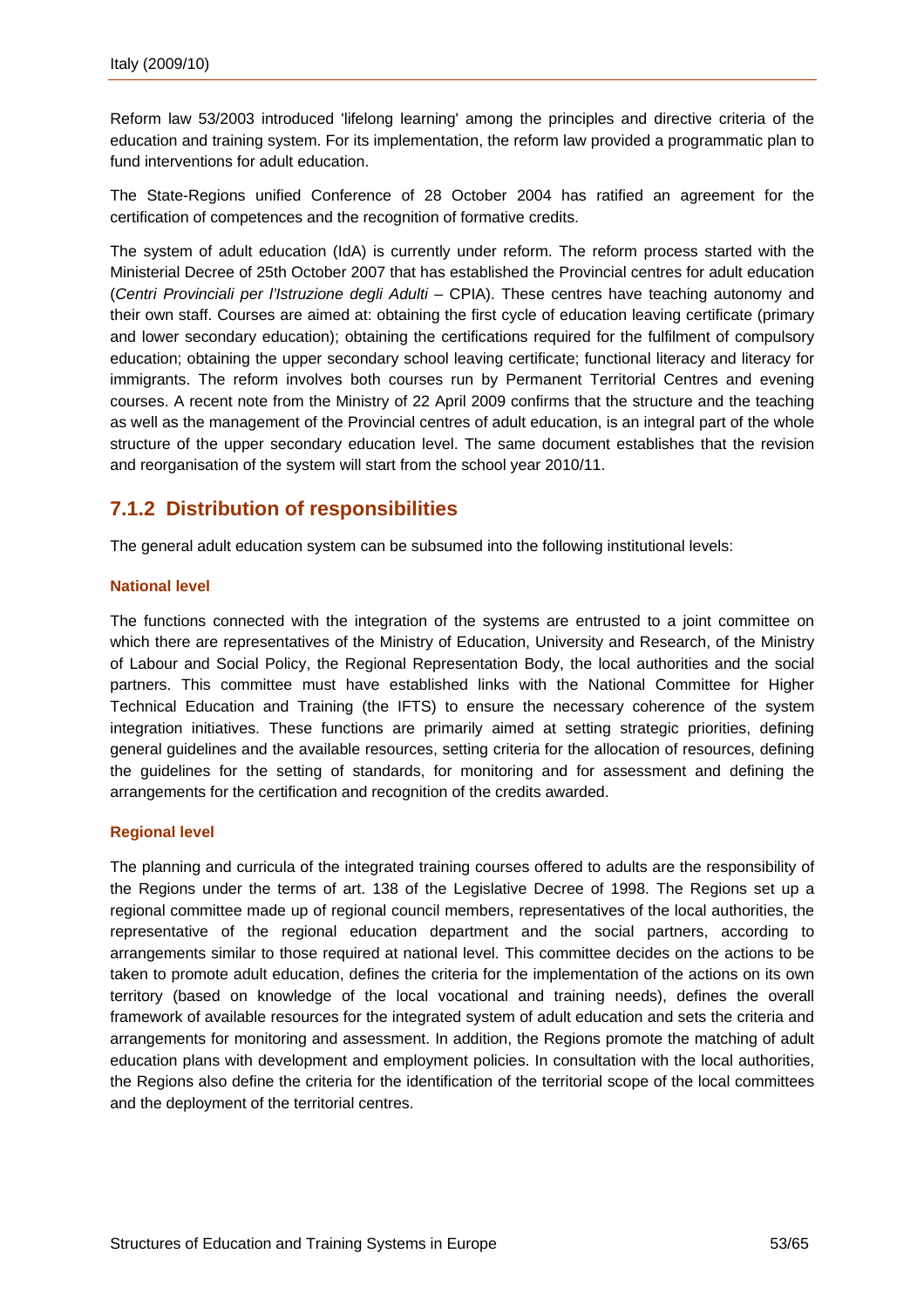#### <span id="page-55-0"></span>**Local level**

The Province assists the Region in defining the selection of adult education programmes, outlines the guidelines for territorial planning, arranges the supra-municipal information and advertising services and helps monitor the provincial-level system based on information received from the regional level.

The Municipalities and the mountain communities lend support to the Regions and the Province in selecting adult education programmes, arrange for the monitoring and analysis of the training and vocational needs that emerge within the territory, arrange (in consultation with the local committees) the shared use of the available resources, promote initiatives within the framework of adult education, assist in defining pilot projects (based on the territorial priorities), promote the implementation and coordination of all the opportunities present at territorial level (to ensure integrated functioning of the system), organise initiatives geared towards providing information and guidance to users on the different opportunities and, finally, set up the local committees.

The local committees, which are made up of representatives of the municipalities and of the mountain communities, organise the integrated training courses offered to adults. To do this, they take into account the criteria defined at regional level, the activities to be implemented on their own territory (based on an analysis of the local vocational and training needs) and frame proposals for the overall calendar of training courses and proposals concerning the setting-up of territorial centres and the deployment of the centres. The local committees are chaired by representatives of the Municipalities and of the mountain communities and are made up of representatives of the regional education offices, the Province, the Municipalities, the mountain communities and the social partners and representatives of the training agencies operating in the field of non-formal education.

### **7.1.3 Financing**

The adult education system (Territorial Permanent Centres and evening classes) is financially supported by resources allocated by the State, the Regions, the local authorities and a number of public and private agencies, possibly with the addition of other resources allocated by the European Union.

No payment of fees is required for enrolment and attendance in Permanent Territorial Centres (generally, fees are not required for the attendance of formal courses, i.e. courses issuing a certification, while the attendance of short and modular courses foresees an enrolment fee. The possibility of self-financing is related to school autonomy).

As far as evening classes are concerned, fees are generally equal to those foreseen for diurnal courses.

### **7.1.4 Programmes and providers**

Adult education within the school system provides for the creation of Permanent Territorial Centres for adult education and training. These centres are designed to serve as points where adult education and training can be organised on the basis of needs, planning, consultation and the implementation and management of initiatives and where documentation can be gathered and disseminated.

Evening classes aim at strengthening and extending basic skills. The Permanent Territorial Centres co-ordinate education and training offers on the territory, together with other formative agencies; the MIUR Regional School Offices set up the Centres and, in order to favour the users, the activities can also be distributed outside the schools, in different seats. From an administrative point of view, every CTP depends on a school. The school manager of the school appoints the CTP co-ordinator.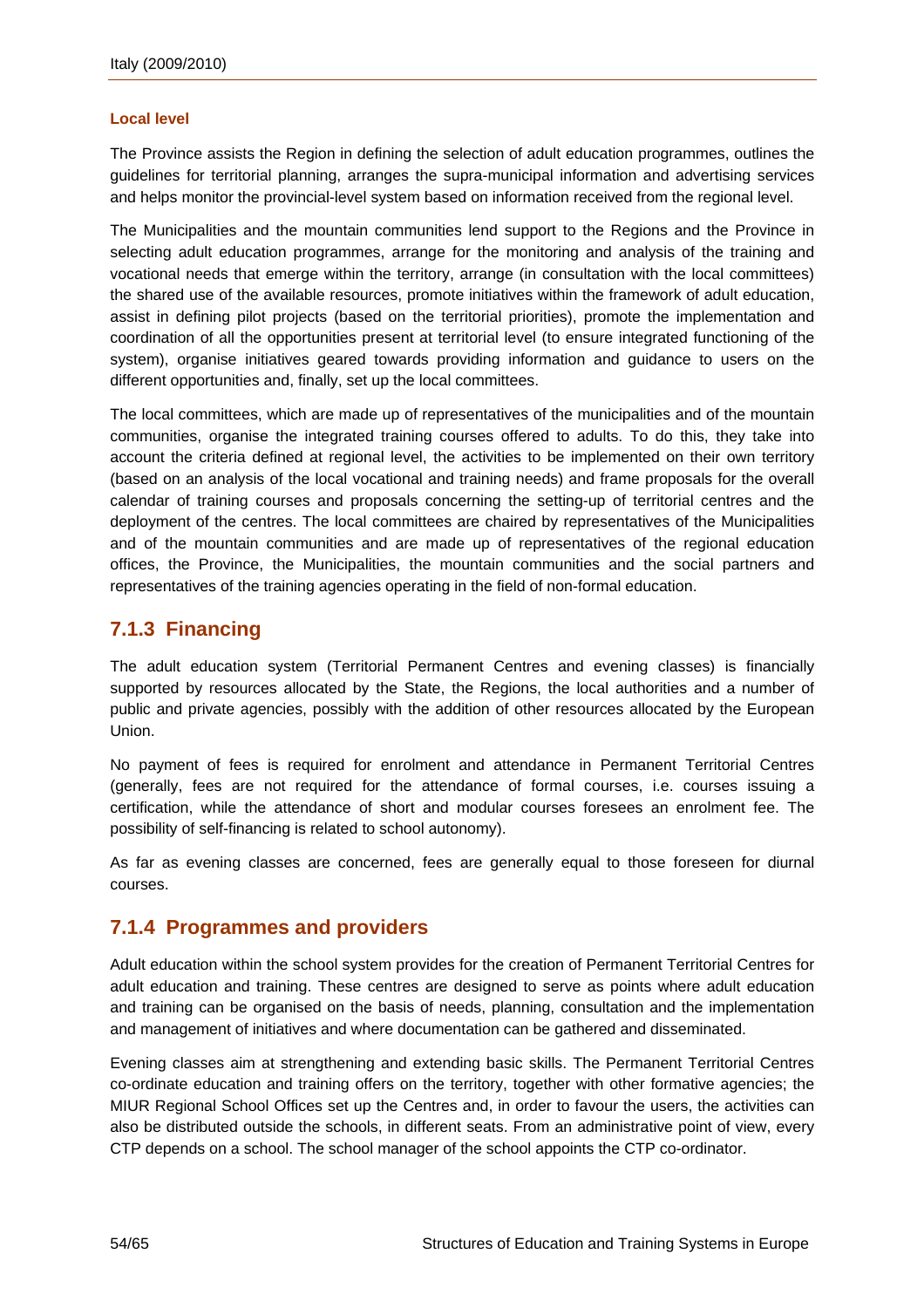<span id="page-56-0"></span>The evening classes set up at the upper secondary schools foresee the following: flexible pathways which exploit the students' experiences; modular subdivisions concerning teaching time, school time and grouping of pupils per level.

All adults, over the age of 16 (compulsory education lasts until 16 years of age) who do not hold a first cycle of education leaving certificate as well as adults who, although in possession of that certificate, intend to go back to education and training can participate in the activities of the Permanent Territorial Centres. Admission to evening classes is restricted to: holders of a lower secondary school leaving certificate; those who have obtained a study title obtained in state institutes or legally recognised institutes (formal credits); those who have work experience or have carried out personal studies consistent with their study branch (non formal credits). In the first case, the recognition of the study title is automatic; otherwise assessment is required on the basis of specific verifications.

The educational offer of the Permanent Territorial Centres refers to the following courses: courses of the first cycle of education (courses of cultural alphabetisation for primary school with final assessment and courses of lower secondary education with state exam; 150 teaching hours); courses for foreign citizens for their linguistic and social integration, and short and modular courses as well as courses of functional alphabetisation.

The educational offer of the evening courses is considerably diversified. The most attended study pathways are offered by technical institutes and vocational institutes.

At compulsory education level no subject assessment is foreseen, neither during the school year, nor during the examination; only the actual cultural level of students at the beginning and at the end of their study course is taken into account.

As far as certification is concerned, the Permanent Territorial Centres issue the following: first cycle of education leaving certificate (at the end of lower secondary school courses followed by the relevant State exam); certifications of participation in short and modular courses for functional literacy aimed at foreign citizens; certifications for the recognition of credits valid for attending evening courses for the obtainment of the upper secondary school leaving certificate and/or vocational qualification diploma. The evening courses (upper secondary schools organising evening classes) issue the following: upper secondary school leaving certificate and vocational qualification diploma.

### **7.1.5 Quality assurance**

A national technical committee has been set up within the Ministry of Education, University and Research with the responsibility for the orientation, monitoring, support and assessment of adult education and training actions. Based on the information supplied by the national technical committee, the Ministry monitors the innovations introduced and ensures the necessary assistance and the dissemination of documentation.

### **7.1.6 Guidance and counselling**

Directive no. 455 of 1997 stipulates that the interviewing of students, the analysis of their individual needs and individual tutoring and assessment are the responsibility of the teachers, in cooperation with the other staff of the centre.

### **7.1.7 Teachers and trainers**

The Permanent Territorial Centres' teachers are part of the teaching staff of the relevant state schools. The permanent staff of each Centre is composed of 5 teachers assigned to the following 4 areas: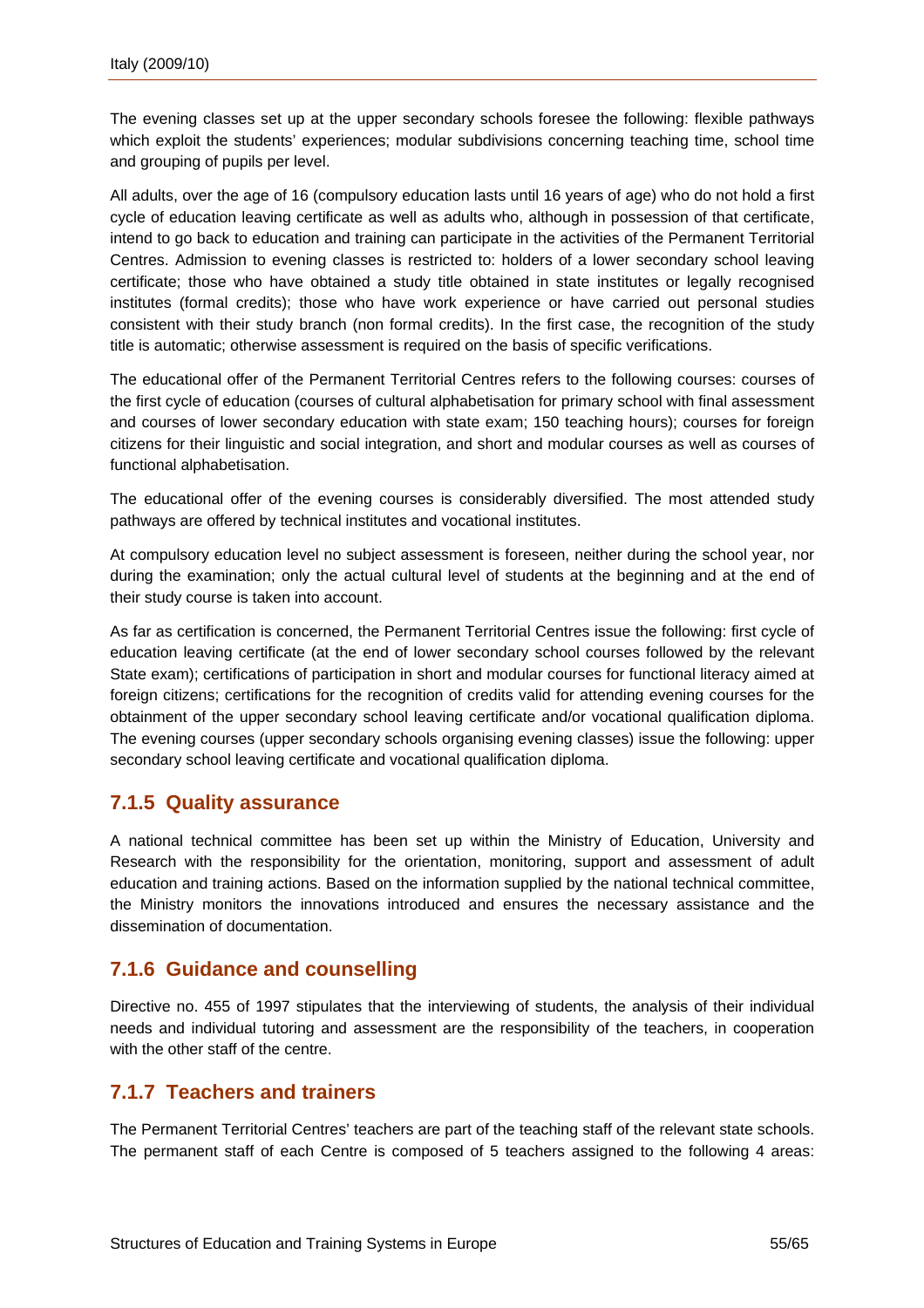<span id="page-57-0"></span>literary subjects area (2 teachers); mathematics area (1 teacher); foreign languages area (1 teacher); technologies area (1 teacher).

The permanent staff of evening classes depends on the types of courses started up. The tutoring function is carried out by one of the teachers of the Class council. In particular, tutors help students with difficulties referred to, for example, their integration into the school system.

### **7.1.8 Statistics**

#### **Courses leading to the final qualification offered by Permanent Territorial Centres – 2007/08**

| Cultural literacy courses - primary school with final evaluation |         |  |  |
|------------------------------------------------------------------|---------|--|--|
| Number of courses                                                | 2 102   |  |  |
| Number of students<br>enrolled                                   | 43 531  |  |  |
| Lower secondary school courses with state $exam - 150$ hours     |         |  |  |
| Number of courses                                                | 2 1 1 1 |  |  |
| Number of students<br>enrolled                                   | 42 310  |  |  |

#### **Evening courses' offer**

| Evening courses                                              | Students enrolled |
|--------------------------------------------------------------|-------------------|
| Courses offered by Permanent<br><b>Territorial Centres</b>   | 6.642             |
| Courses offered by upper secondary<br>schools, divided into: | 77.509            |
| <b>Technical institutes</b>                                  | 47.011            |
| <b>Vocational institutes</b>                                 | 27.033            |
| Licei                                                        | 1.710             |
| Other                                                        | 1.755             |

Source: National monitoring of the educational offer for adults provided by the CTP and upper secondary schools running evening courses for school year 2007/08, carried out by the National agency for the development of the school autonomy, on behalf of the Directorate General for Higher technical education and training and of the relations with Training Systems (statistical data can be consulted on the Adult education portal, at the following Internet address: [www.indire.it/ida](http://www.indire.it/ida)).

### **7.2 Continuing vocational education and training**

### **7.2.1 Policy and legislative framework**

The notion of continuing vocational training confirmed in Italy includes all the training activities making up (or permitting) training courses for knowledge and competences which follow initial training and which are distinct from it. In recent years efforts have been intensified to consider continuing training as a fundamental component of lifelong learning policies, connected with learning as a strategy for developing a knowledge-based competitive economy, focusing on people as citizens and workers. There is still not a complete and coherent legislative framework.

In Italy, continuing vocational training has been regulated through specific legislation starting from the early 90s. In the last decades legislation has further developed and this has lead to new policies (Joint Professional Funds for continuing vocational training) managed by social partners. However, these policies apparently haven't been able to adequately answer the requests coming from the production and labour world. Different initiatives aimed at reforming the system and promoting the right to lifelong learning have been discussed in the Parliament for years, without being transformed into law. The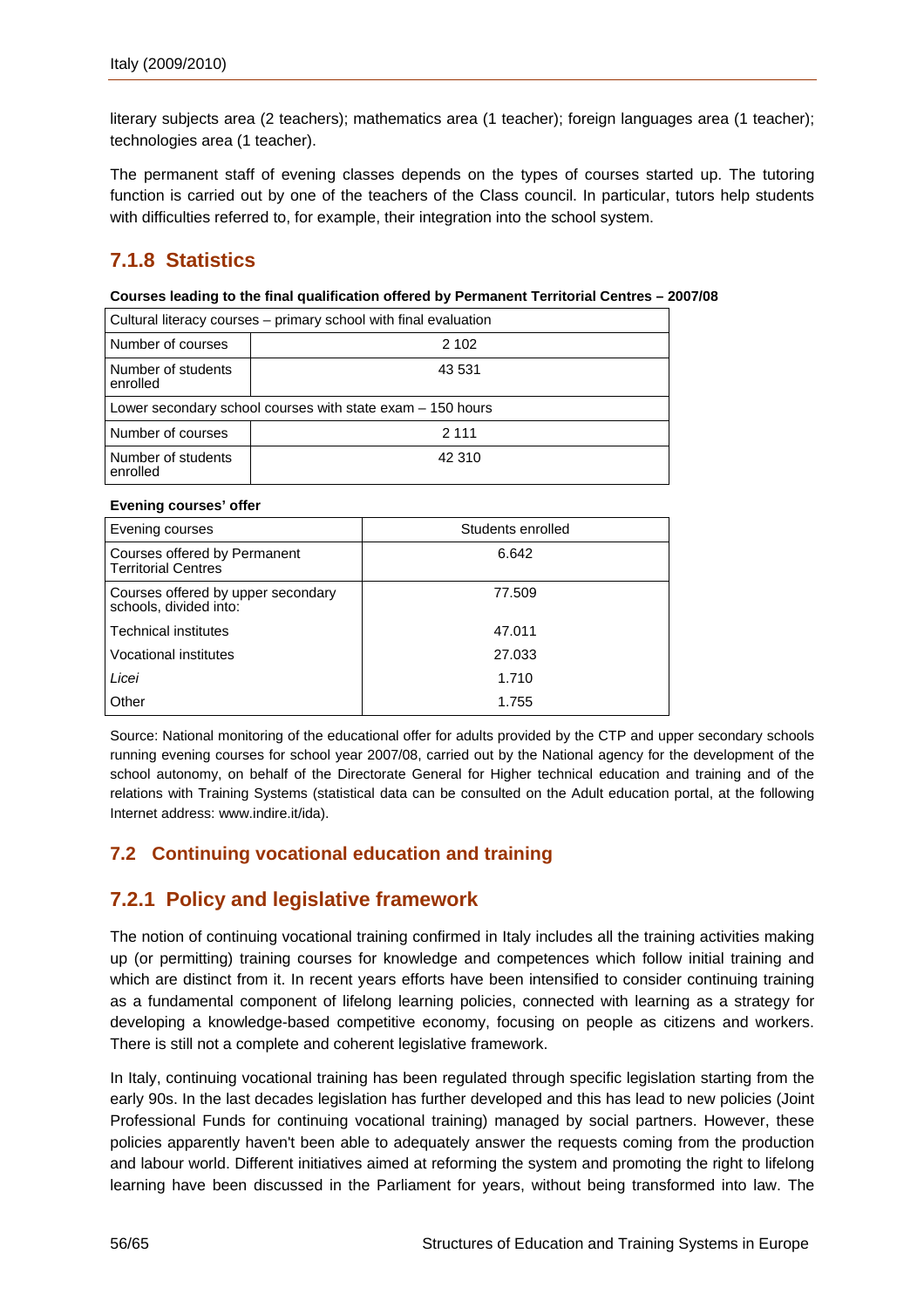definition of an intervention strategy, involving different economic and institutional subjects interested in the development of the system (Ministry of Labour, Regions, Provinces, social partners) is also under debate.

Legislation is based on three Agreements, signed in the 90s between the government and social partners:

- the tripartite agreement of 23 July 1993 on the cost of work which has among other things defined the institutional aspect of the continuing vocational training system and which has laid the basis for the launch of the national law 236/93;
- the tripartite agreement 25 September 1996, culminating in the Law 196/97 (so called 'Treu package'), which indicated the general objectives of the reform of the continuing vocational training system;
- the agreement of 22 December 1998, specifying the characteristics of the system.

Thanks to the ESF (European Social Fund) it was possible to realise the first intervention for the development of continuing training, in particular through Objective 4 (1994-1999 programming period). Based on the first results of ESF, in 1996 the Ministry of labour, together with the Regions and social partners, built the experimentation of the national policy on continuing training by using financial resources according to art. 9 of law 236/2993. Afterwards, law 144/1999 and law 53/2000 (the latter recognises the right to paid leave for training purposes) were introduced together with the Joint Interprofessional Funds for continuing training (set by law 388/2000, as modified through art. 48 of law 289/2002).

At present, different policies coexist: policies at national level for supporting continuing training, policies developed by social partners and policies acknowledging European trends. Within these policies, several experimentations have started up, however only law 53/2003 supports the right to lifelong learning by also foreseeing the leave for training purposes for workers.

The need to recognise the competences acquired in the work place is a theme that has been debated for years, but companies have paid it little attention. This, for example, is valid for the introduction of the 'citizen's training booklet' (Legislative Decree no. 276 of 10 September 2003 implementing the Law no. 30 of 2003) which is the worker's personal booklet which records the competences acquired during apprenticeship training, placement contract specialist training and the continuing training performed during working life and carried out by Region accredited agents as well as the competences acquired formally and informally according to the directions of the European Union regarding permanent apprenticeship, as long as they are recognised and certified.

The DM 174 of 31 May 2001 regarding the certification of skills, in receiving the conclusions of the State-Region Agreement 18 February 2000 formalised the *Libretto Formativo* (Citizen's training booklet) defining it as a tool to report certifications of skills based on minimum homogeneity standards used throughout the national territory. Various elaborations and agreements have arisen from the provisions of the cited DM and pursuant to the approval of the Constitutional Law no. 3 of 18 October 2001. These include those signed by the Regions and Social Partners on 1 August 2002 on national standards of skills and certification. The objective at the base of this process is to realise a national skills certification system based on identifying homogenous standards to read the various training courses. While respecting the subsidiarity principle this will provide transparency and transferability of skills in a national and European context.

Still, statistical surveys (e.g. Continuing Vocational Training Survey – CVTS3 or Isfol INDACO-Businesses) reveal that two out of three businesses that offer their employees training do not use an evaluation system. The most frequently used evaluation system is to verify that acquired competences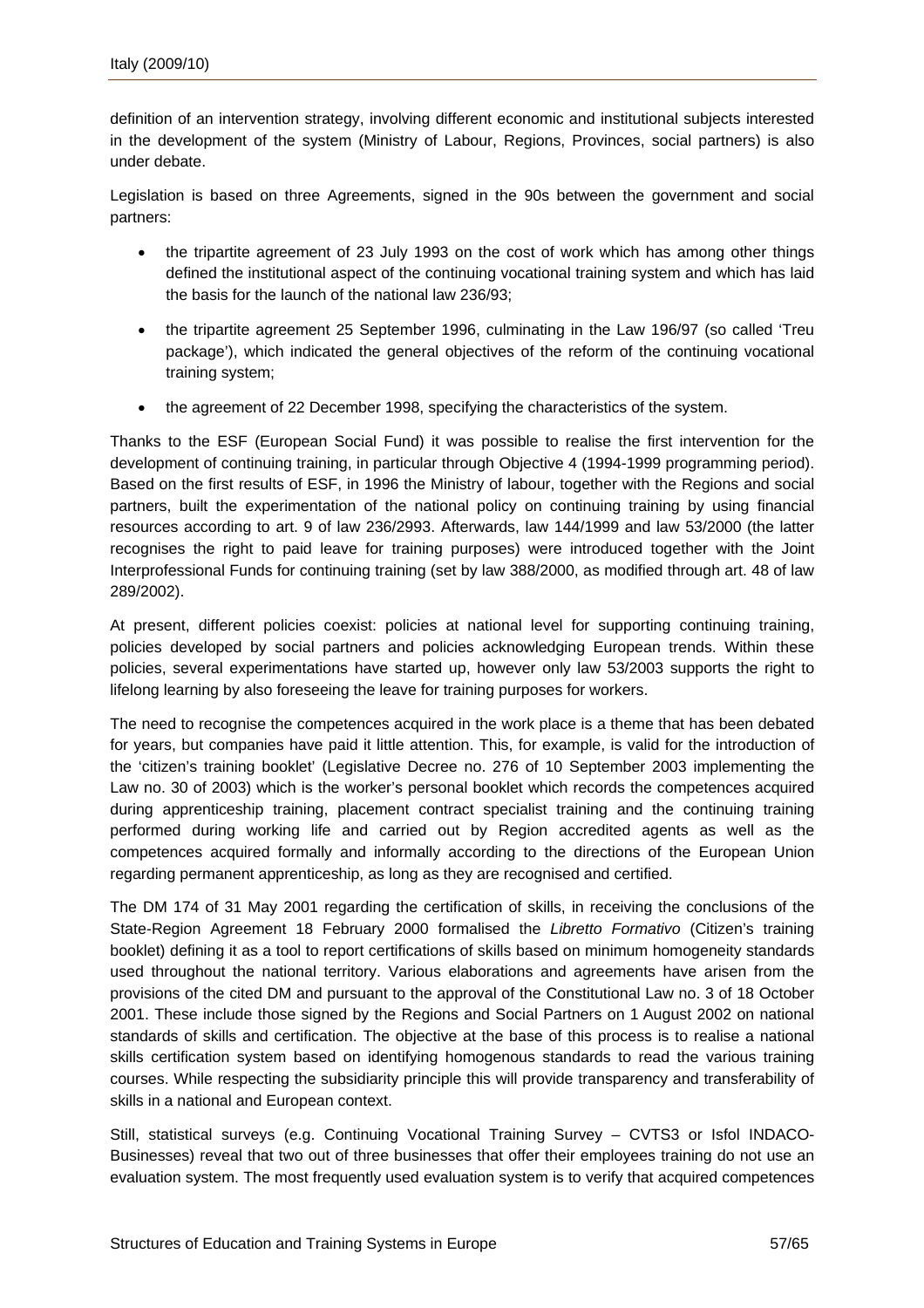<span id="page-59-0"></span>are used at the work place, then to verify the improvement in operational services, tests to verify the acquired competences, the individual exam/interview and balance/analysis of the competences. Only in a few cases are the acquired competences certified.

### **7.2.2 Distribution of responsibilities**

Most of the funds for continuing training come from private sources, either companies or workers themselves. Public or social partners participation is limited and does not affect private choices, which rarely refer to groups of the same sector.

The national policy for supporting continuing training (law 236/1996 and 53/2000) and the policy referring to the ESF fall under the responsibility of: Ministry of Labour and social policies (Directorate General for guidance and training policies), and for national coordination: Regional administrative authorities or delegated provincial administrative authorities. If applicable, implementation and coordination (financing included) is done at local level. However, an important role in the allocation of resources at sectoral and local level is also played by social partners (through participation in the Guidance Committee of law 236/1993 and in possible consultations at local level).

The Joint Interprofessional Funds for continuing training, which are a sort of Sectoral Training Fund, are managed directly (and solely) by the social partners, and are supervised by the Ministry of Labour and Social Policies, which is also responsible for the monitoring of initiatives. The Funds are set up as associations according to the Interconfederal agreement signed between the social partners. At present, there are 18 registered Funds. The establishment of an Observatory for continuing training is foreseen by law no. 289/2002, which will have tasks related to programming and coordination of policies; this Observatory has not yet come into force however.

The extreme waste of competences does not help the system's efficiency, while overlapping cases between Joint Interprofessional Funds, FSE and law no. 236/1993 are most widespread. For this reason, it is necessary to define a coordinated and integrated intervention strategy between the economical and institutional actors that are interested in the system's development (Ministry of Labour, Regions, Provinces and social partners). For this purpose, a national agreement (2007) and some agreements at regional level (only 5 regional agreements have been stipulated until now) among the diverse economical and institutional actors at various level have been reached.

### **7.2.3 Financing**

The continuing training system is financially substituted by resources made available to the State, the Regions, public and private parties, to be integrated if necessary with other resources made available by the European Union. This type of financing system is not widespread, because most of the continuing training initiatives are financed directly by the economical and social actors (mainly enterprises and workers) through private choices.

The main instruments supporting continuing training currently operating in Italy are the following:

- 1. the European Social Fund 2007-2013 (effective since 1994);
- 2. national Law 236/93, which set up a fund for vocational training (effective since 1996);
- 3. national Law 53/00 (effective since 2001);
- 4. Interprofessional Equal Funds for continuing training, a kind of Sectoral Training Funds, managed directly by social partners, set up in 2001 and which became operative as of 2004.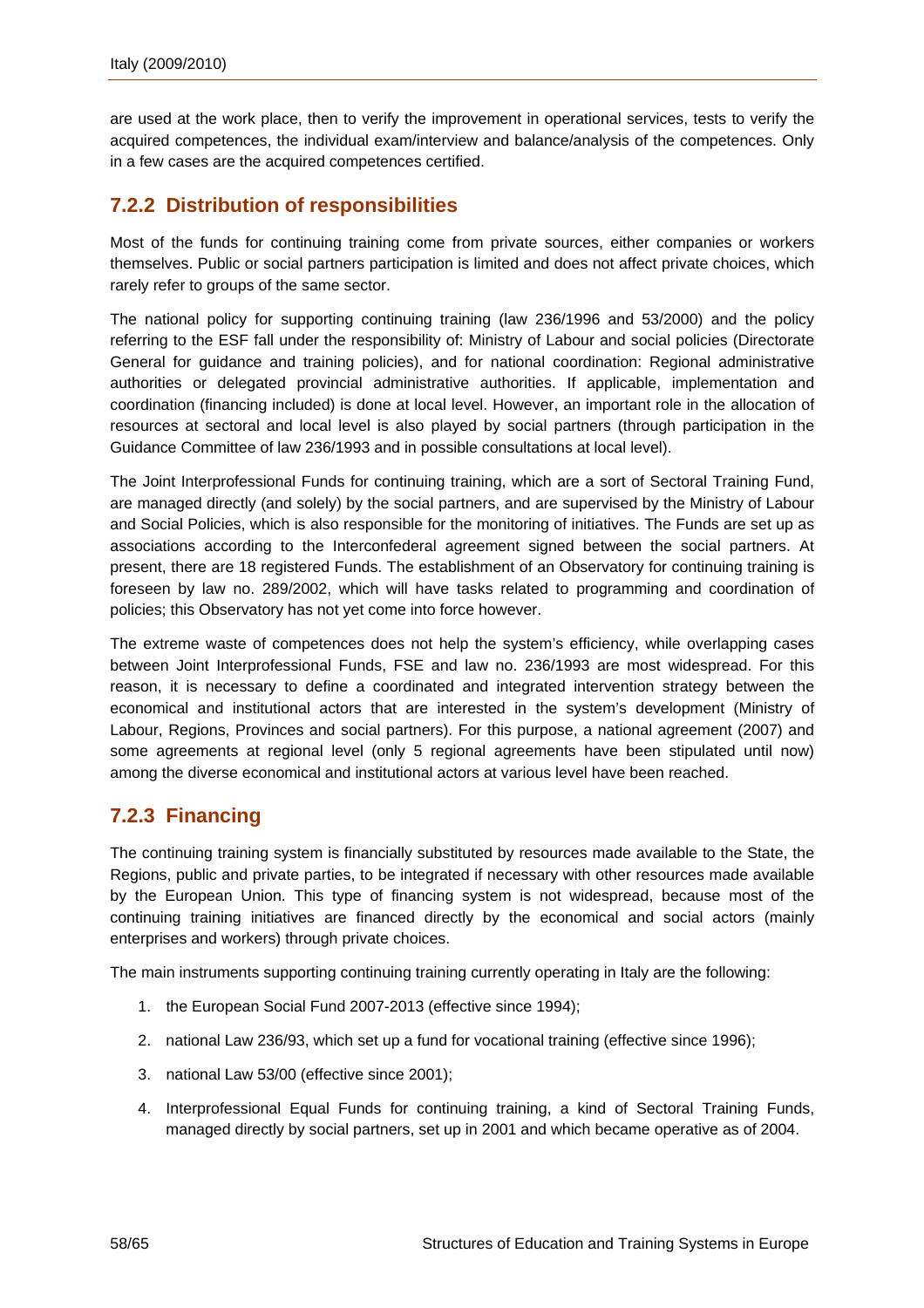<span id="page-60-0"></span>As for the two national instruments (Law 236/93 and Law 53/00), the Ministry of Labour and Social Policies allocates the resources among the Regions and the Autonomous Provinces and distributes the funds to them, and they in turn issue notices and invitations to tender.

Regarding resources made available by the Joint Interprofessional Funds, they themselves are responsible for directly issuing the notices and invitations to tender. The funds finance company, sectorial, territorial and individual training plans to benefit the member companies.

In Italy, the funds attributed to continuing training mainly derive from the obligatory contribution of enterprises to the INPS (national welfare institute). These financial resources are drawn from the annual yield of the contribution of 0.30 % of business's contributions to the INPS as contribution for obligatory insurance against involuntary unemployment. Exemptions are represented by funds ex lege no. 144/1999 and no. 53/2003.

### **7.2.4 Programmes and providers**

Continuing training activities in Italy are implemented by a variety of agencies and institutions. These can generally be subsumed into three main categories:

- companies and organisations (public and private) which lay on training activities for their own staff, consortia of companies, etc;
- training agencies and bodies (accredited or otherwise as stipulated by Decree 166/2001), consultancy firms, bilateral bodies and other agencies, i.e. the social partners, industrial trade associations operating in categories or sectors, consultancy firms linked to the industrial districts or to the local productive systems or to the territorial agreements, professional associations, professional bodies, technology supply companies, etc;
- institutional-type bodies (universities, job centres, permanent territorial centres, schools, etc.). The role of public universities has recently been implemented; they have indeed instituted a national network (promoted by ISFOL) composed of centres set-up for continuing education.

Generally, the intended recipients of continuing training interventions financed through support policies are employed workers. Specific criteria relative to other categories identified from time to time (free lance workers, semi subordinates in integration semi-subordinates, in layoff fund, over 50 year olds, small business employees, low-skilled employees etc.) are stipulated in the single proclamations and regional notices of the ESF, of the Law 236/93 and 53/00 as well as Interprofessional Funds. (For an up to date reading see [www.eformazionecontinua.it](http://www.eformazionecontinua.it/)).

In consequence of the present economic recession, some non structural interventions have been issued (for instance, law no. 2/2009), with the aim of strengthening the social protection of persons employed by enterprises in financial crisis, also through mixed interventions (training and integration to the income).

A reform of the whole system has not yet been issued; for this reason it is necessary at present to use different available instruments to obtain different objectives and target groups which can be summarised as follows:

• The European Social Fund in the course of programming 2000-2006 intended to sustain the adaptability of workers and processes for anticipating and managing change, mainly through providing training and organisational development interventions of companies, but with particular attention to creating equity type benefits directly for workers, prioritising SMEs. This objective was taken up and subsequently broadened with the 2007-2013 programming;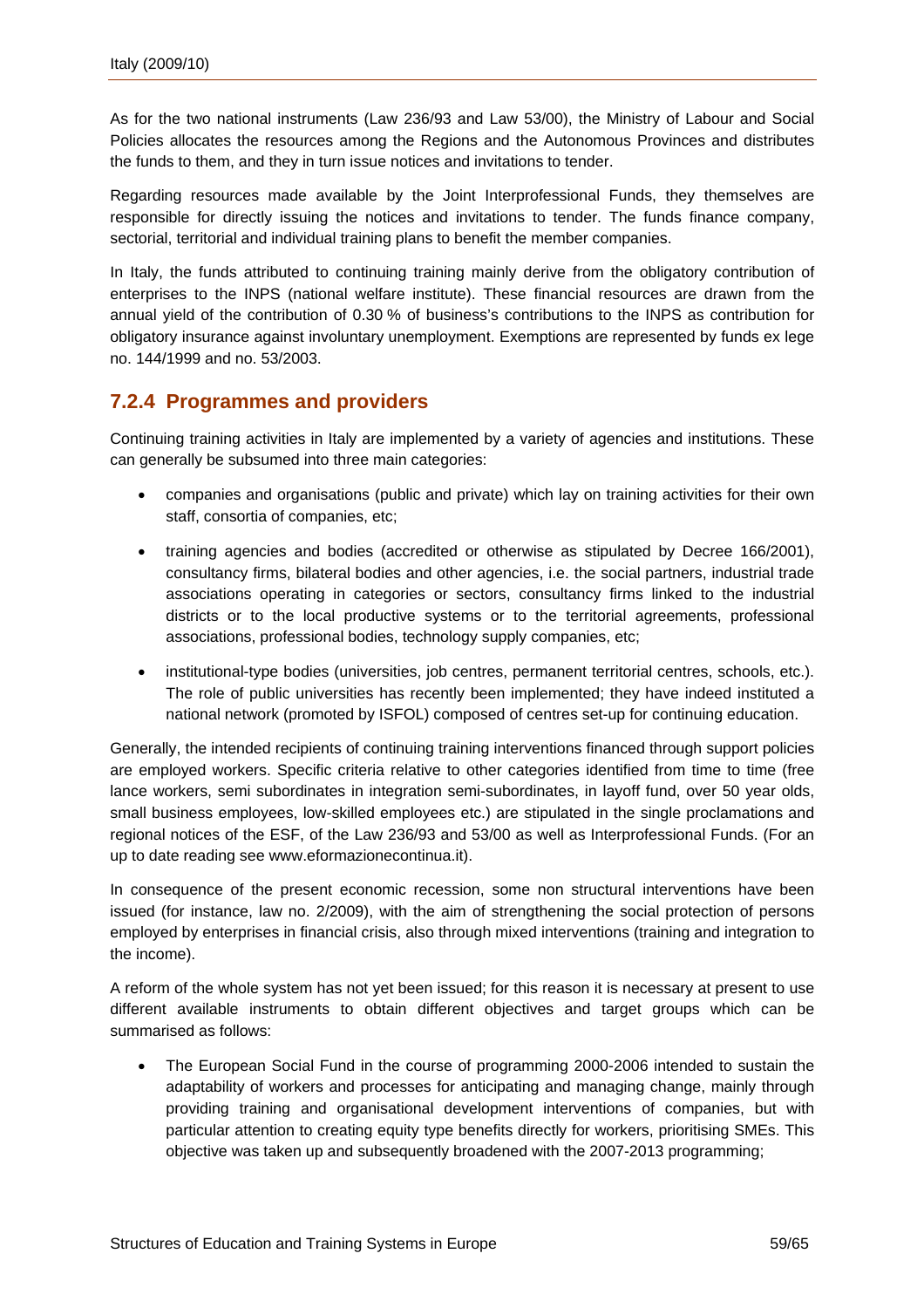- <span id="page-61-0"></span>In the first ten years of activity the national Law 236/93 financed company training interventions and could try individual training interventions and the training plans agreed by the social partners on a company, sectorial and territorial level. Since 2003, the Law 236/93 has undergone a revision of the standards for using financial resources. With the new implementing decrees the support for the bands of workers occupying 'weak' professional positions, generally not favoured by continuing training initiatives, tend to favour the targets of younger workers who are already sufficiently secularised;
- The national Law 53/00 recognises the general right to training throughout life and to this end finances training leave connected with remodelling working timetables;
- The Interprofessional Equal Funds for continuing training acts directly in favour of the member companies promoting the updating of employees' competences and the organisational development in order to increase the companies' competitiveness.

Still, these objectives have been adjusted as the interventions have been put into practice. For example, thanks to the experiments performed with the Law 236/98 starting from 1998 individual training has been introduced in Italy whereby the single individual worker is the direct beneficiary of the financing (supplied through vouchers). Further, starting from 2003, Law 236/93 has undergone a revision of the criteria for using the financial resources which has reinforced the support for the groups of workers in 'weak' professional positions. In this sense a new Law 236/93, with 'social' type objectives has been discussed.

As a rule there are no principles for time and place organisation. The available statistical data (Istat-CVTS, Isfol INDACO-businesses) show that on average a worker participates in about 26 hours of training courses and that a large part of training activity is carried out within working contexts. Therefore it is during working time, and is mainly comprised of blended and informal procedures. One part of the training activities, especially financed activities, is carried out outside the work environment or partly within and partly outside working time.

The main business training themes (whether financed by public resources or not) are the acquisition of new personal abilities, which are also aimed at better knowledge of the worker's own work context, business management, IT, production techniques and technologies, environmental themes, work health and safety.

Regarding training activities financed by the Law 236/93, the main theme in the last few years has been organisational innovation, followed by quality, technological innovation and safety in the work place and in the environment.

### **7.2.5 Quality assurance**

For the time being, there is no quality control of the programmes of continuing training courses.

In Italy, the standards used for the assessment of the quality of the training system and the related quality assurance mechanisms are implemented through a special institute for the accreditation of training centres (Decree 166/2001).

The accreditation of vocational training activities is granted according to the following three broad types:

- Compulsory training: this includes courses provided in the vocational training system and in the context of apprenticeships;
- Advanced training: this includes post-compulsory training, advanced technical instruction, high-level training for courses during and after university;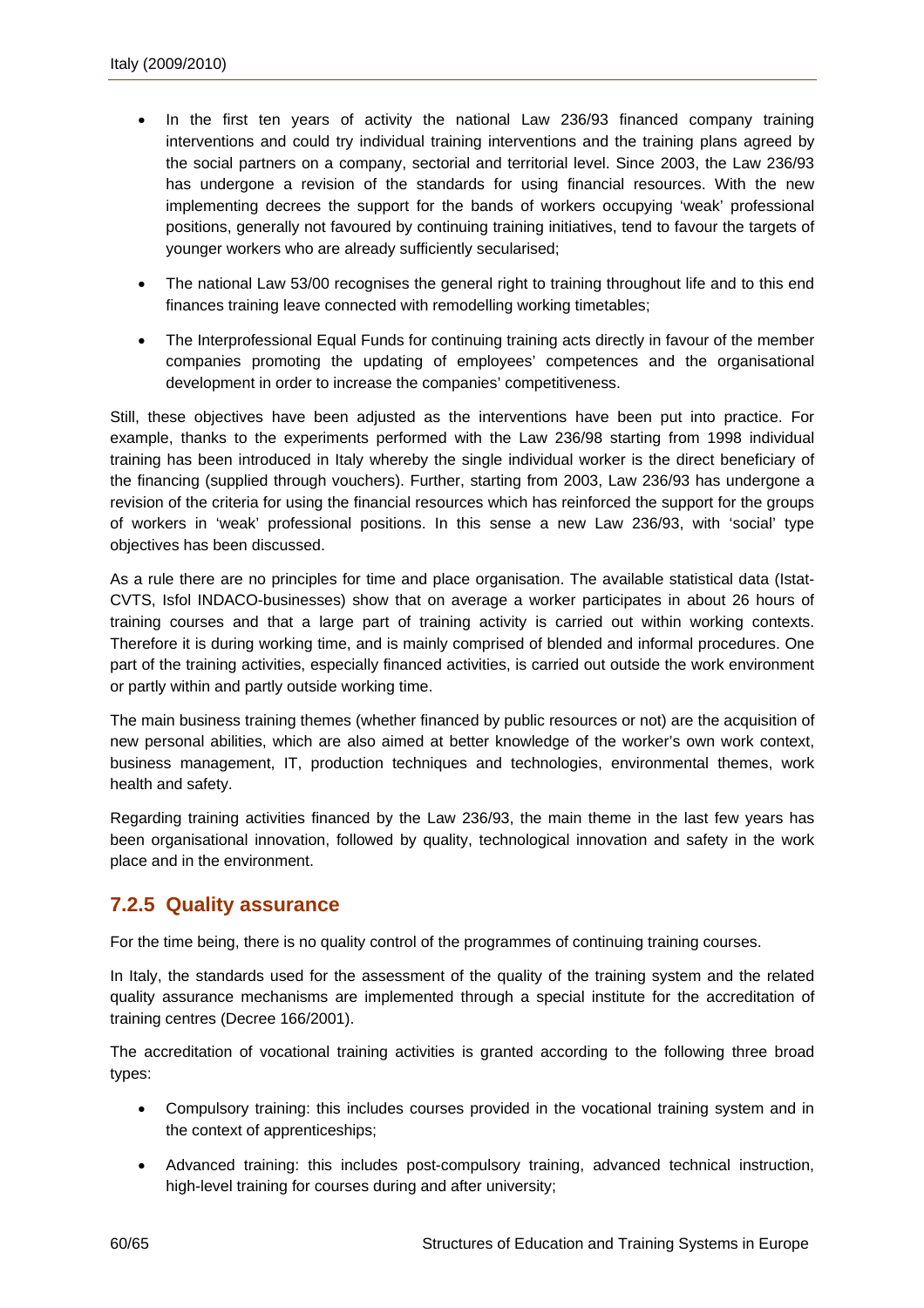<span id="page-62-0"></span>• Continuing training intended for persons who work in CIG schemes *(Cassa Integrazione Guadagni)* and mobility schemes, unemployed persons who require training in preparation for employment, and apprentices who have completed compulsory training.

To be accredited, the training centres of public or private bodies must provide certain guarantees based on the following criteria: managerial and logistics capacities; economic situation; vocational skills; levels of effectiveness and efficiency in previous activities; long-standing relations with the social and productive system in the area.

The accredited training centres must offer services to users of all kinds and must provide the following:

- information on training and job opportunities;
- guidance in the techniques and strategies involved in looking for work, the new forms of work available and the labour market;
- individualised guidance aimed at helping trainees discover their attitudes, interests and motivations with a view to defining their own career plan.

The Regions and the Autonomous Provinces are responsible for accreditation. They must carry out a preliminary investigation to assess the documentation produced. This investigation, which is carried out on site, involves assessing conformity and operationality according to the set requirements.

This procedure also involves an annual assessment to verify that the relevant requirements have been maintained. In the event of any unsatisfactory findings, the accreditation can be suspended or withdrawn.

### **7.2.6 Guidance and counselling**

There are no structured consultancy and guidance services for occupied adults, with the exception of any that may be provided by Job Centres (which offer guidance interviews and, sometimes, the updating of their competences) by structures provided in the industrial districts and in some cases, by companies. At present, ISFOL is carrying out a census at national level on the existing guidance offered and is conducting an analysis of counselling demand.

### **7.2.7 Teachers and trainers**

Generally speaking there are not any specific regulations aimed at identifying the professional resources to be used for continuing training or to ensure the quality of training for the trainers involved in continuing training, as minimum qualification requirements.

Law 236/93 has financed training courses for trainers (vocational retraining and re-skilling actions for workers in bodies operating under Law 40/87).

The bodies concerned by this financing facility are those which the Ministry of Labour, in the meaning of Law 40/87, provides contributions for the general administrative expenses relating to the needs for operational coordination at national level which are not covered by regional funds. This category includes private national bodies which operate in more than one region and which are set up by the national organisations for salaried workers, the self-employed, entrepreneurs, training and social associations or associations of companies and their consortia or bodies within the cooperative movement. These bodies must also apply the national contract for sectoral workers and publish the annual balance sheet for each centre, and they must not pursue profit-making aims.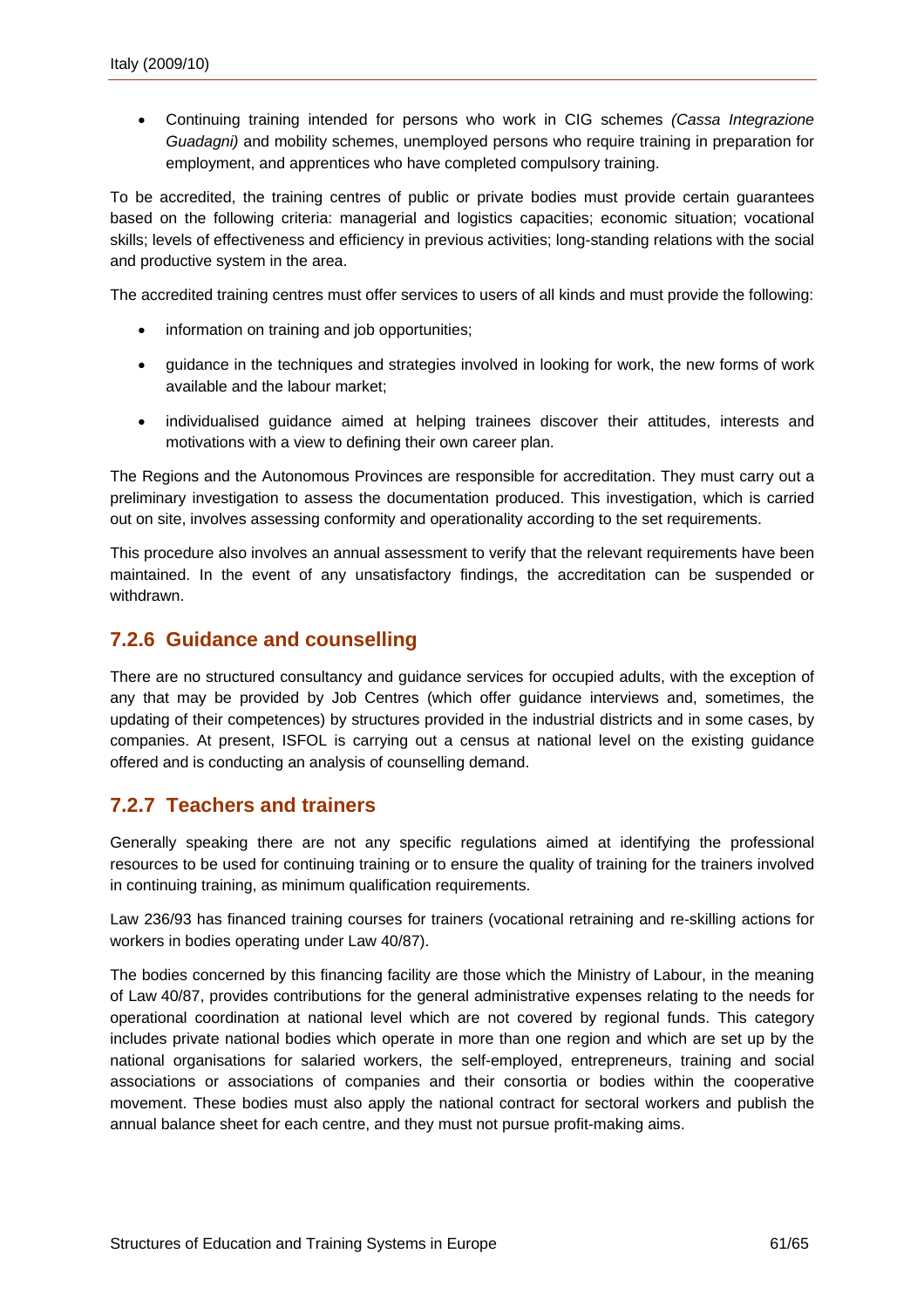# <span id="page-63-0"></span>**7.2.8 Statistics**

**Training enterprises as a percentage of all enterprises (enterprises with 10 employees and more), by sector of economic activity and type of training provided. Italy, year 2005 (%)** 

| <b>Economic activity sector (Ateco</b><br>2002)                                                                                                                   | <b>Training</b><br>enterprises | <b>Enterprises providing</b><br><b>Continuing Vocational</b><br><b>Training courses</b> | <b>Enterprises providing</b><br>other forms of training |
|-------------------------------------------------------------------------------------------------------------------------------------------------------------------|--------------------------------|-----------------------------------------------------------------------------------------|---------------------------------------------------------|
| <b>Total</b>                                                                                                                                                      | 32.2                           | 26.8                                                                                    | 20.0                                                    |
| Mining and quarrying                                                                                                                                              | 26.7                           | 21.9                                                                                    | 16.1                                                    |
| Manufacture of food products,<br>beverages and tobacco                                                                                                            | 30.7                           | 24.9                                                                                    | 17.1                                                    |
| Manufacture of textiles and textile<br>products; Manufacture of leather and<br>leather products                                                                   | 13.2                           | 8.8                                                                                     | 7.7                                                     |
| Manufacture of wood and wood<br>products; manufacturing - n.e.c.                                                                                                  | 22.0                           | 17.3                                                                                    | 13.0                                                    |
| Manufacture of pulp, paper and paper<br>products                                                                                                                  | 29.1                           | 22.8                                                                                    | 18.0                                                    |
| Publishing and printing                                                                                                                                           | 27.9                           | 21.2                                                                                    | 14.4                                                    |
| Manufacture of coke, refined<br>petroleum products and nuclear fuel;<br>manufacture of chemicals, chemical<br>products and man-made fibres                        | 59.4                           | 53.1                                                                                    | 48.3                                                    |
| Manufacture of rubber and plastic<br>products; manufacture of other non-<br>metallic mineral products                                                             | 32.0                           | 26.1                                                                                    | 19.2                                                    |
| Manufacture of basic metals and<br>fabricated metal products                                                                                                      | 28.3                           | 23.2                                                                                    | 16.6                                                    |
| Manufacture of machinery and<br>equipment n.e.c.                                                                                                                  | 36.8                           | 32.8                                                                                    | 22.0                                                    |
| Manufacture of electrical and optical<br>equipment                                                                                                                | 36.1                           | 31.4                                                                                    | 24.0                                                    |
| Manufacture of transport equipment                                                                                                                                | 38.7                           | 34.0                                                                                    | 24.8                                                    |
| Electricity, gas and water supply                                                                                                                                 | 69.3                           | 67.3                                                                                    | 49.5                                                    |
| Construction                                                                                                                                                      | 36.7                           | 31.2                                                                                    | 20.3                                                    |
| Sale, maintenance and repair of<br>motor vehicles and motorcycles;<br>retail sale of automotive fuel                                                              | 51.2                           | 47.4                                                                                    | 32.6                                                    |
| Wholesale trade and commission<br>trade, except of motor vehicles and<br>motorcycles                                                                              | 33.0                           | 28.3                                                                                    | 20.3                                                    |
| Retail trade, except of motor vehicles<br>and motorcycles; repair of personal<br>and household goods                                                              | 21.8                           | 18.0                                                                                    | 12.0                                                    |
| Hotels and restaurants                                                                                                                                            | 14.0                           | 11.3                                                                                    | 7.3                                                     |
| Land transport; transport via<br>pipelines; water transport;<br>air transport; supporting and auxiliary<br>transport activities; activities of travel<br>agencies | 35.5                           | 28.4                                                                                    | 22.8                                                    |
| Post and telecommunications                                                                                                                                       | 42.4                           | 37.8                                                                                    | 29.8                                                    |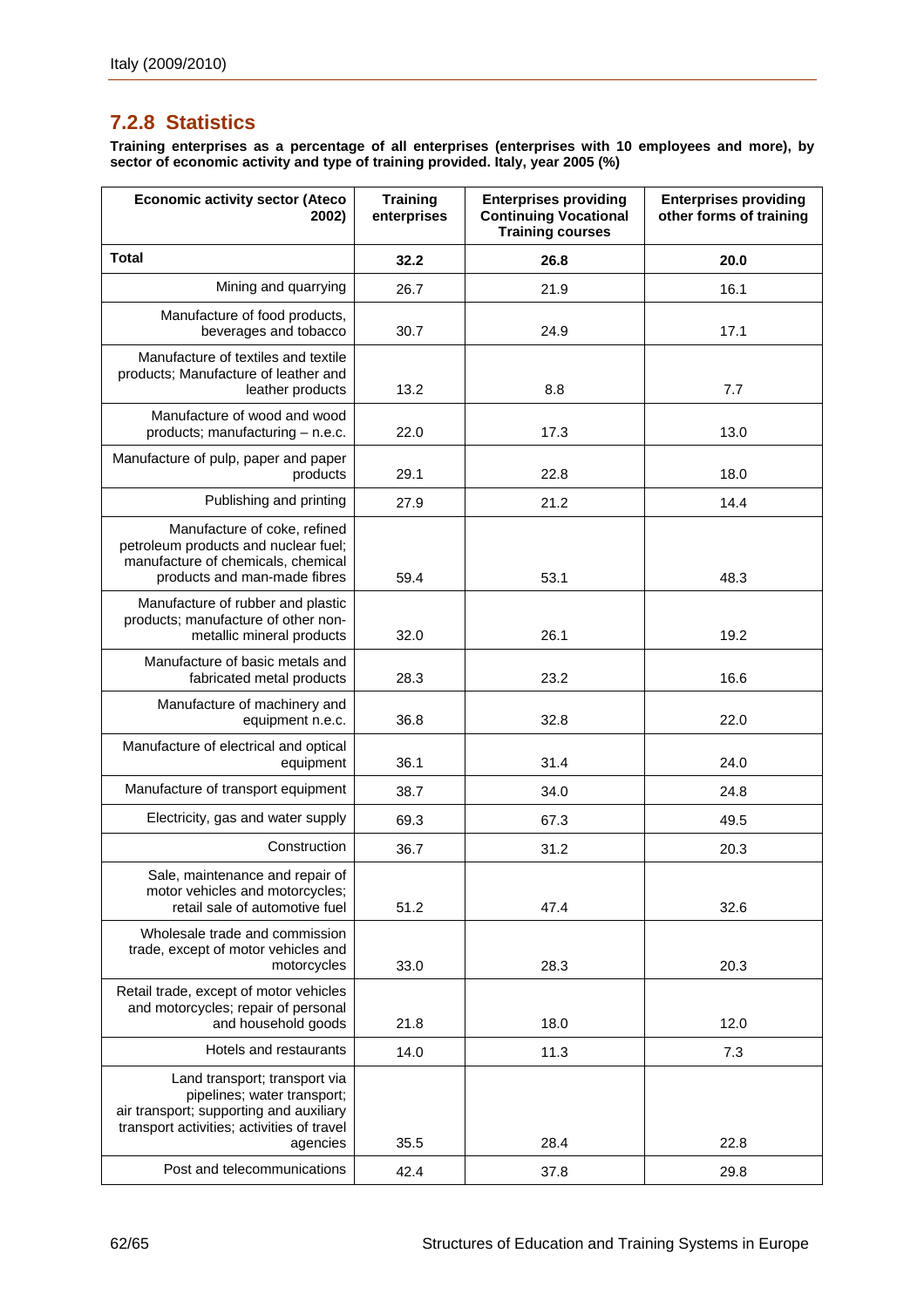| Financial intermediation, except<br>insurance and pension funding;  | 89.1 | 85.2 | 70.9 |
|---------------------------------------------------------------------|------|------|------|
| insurance and pension funding,<br>except compulsory social security | 95.6 | 89.9 | 76.6 |
| Activities auxiliary to financial<br>intermediation                 | 50.8 | 37.2 | 39.6 |
| Estate. renting and research services                               | 37.8 | 33.5 | 25.3 |
| Informatics and related activities                                  | 56.9 | 47.6 | 43.9 |
| Legal counselling. accountability and<br>management                 | 50.3 | 38.0 | 35.0 |
| Technical services and advertising                                  | 59.2 | 49.1 | 45.1 |
| Other business activities                                           | 38.0 | 28.9 | 25.3 |
| Other service activities                                            | 46.2 | 17.6 | 14.5 |

Source: Istat. Rilevazione sulla formazione professionale nelle imprese (CVTS IT). 2005. Data has been processed by Isfol.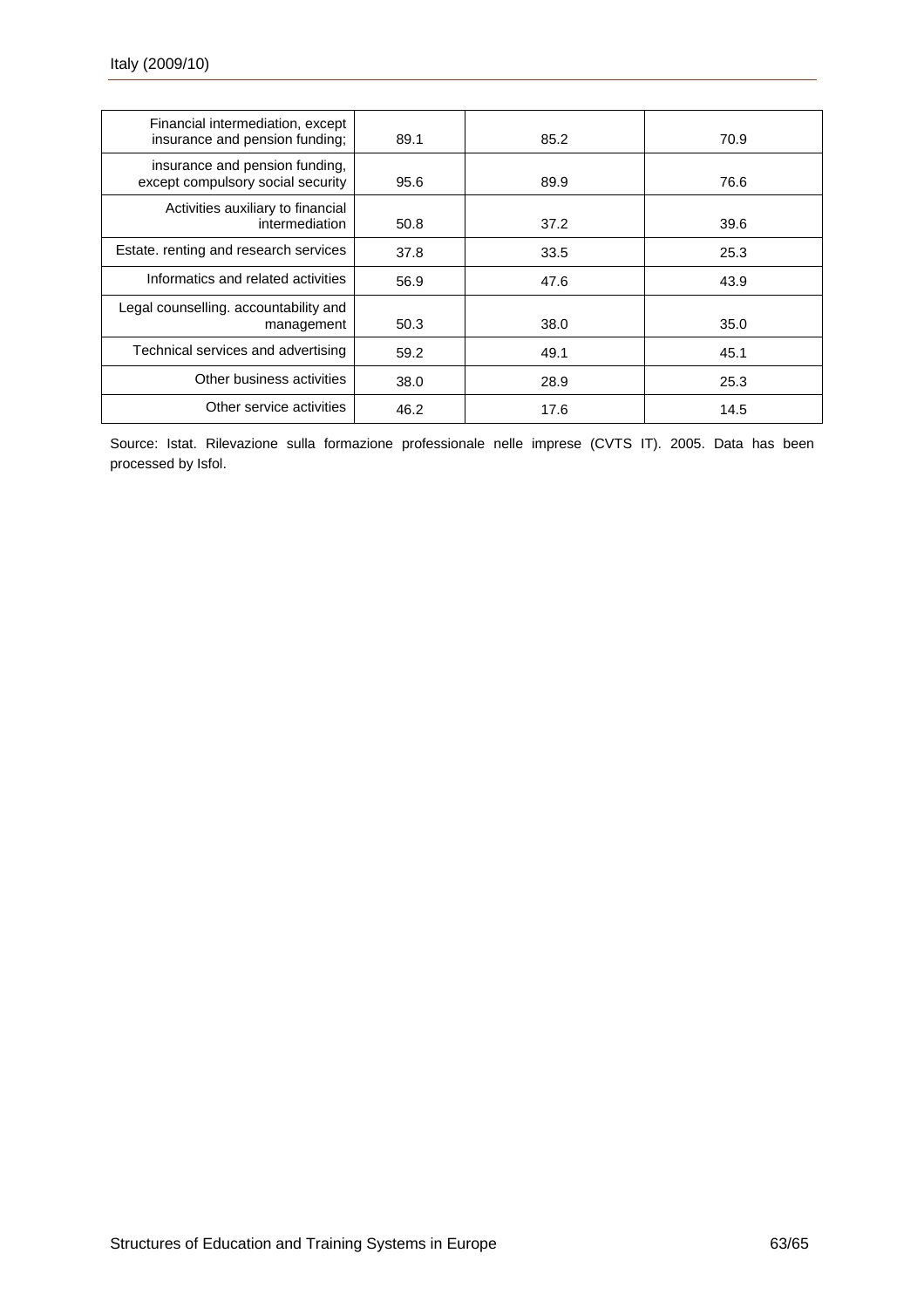# <span id="page-65-0"></span>BIBLIOGRAPHICAL REFERENCES AND WEBSITES

#### **References**

Eurybase – Banca dati della rete Eurydice sui sistemi educative europei (Italia. a.s. 2008/2009). consultabile online alla pagina seguente:

http://eacea.ec.europa.eu/education/eurydice/documents/eurybase/eurybase\_full\_reports/IT\_IT.pdf;

Scalmato V.. Innovative Pedagogies: general background in CEDEFOP. Refernet. Thematic Overview. Vocational Education and Training. Italy. 2008;

Scalmato V.. Legal. administrative and institutional framework. in CEDEFOP. Refernet. Detailed Thematic Analysis. Skills and competences. Development and Innovative Pedagogy. Italy. 2008;

Scalmato V.. Increasing access to and attractiveness of VET in CEDEFOP. Refernet. VET Policy Report. Progress in the policy priority areas for vocational education and training. Italy 2008;

EURYDICE. Le strutture del sistema di istruzione. formazione professionale e educazione degli adulti in Italia. 2007/2008;

ISFOL. Area Politiche ed Offerte per la Formazione Iniziale e Permanente. La regolamentazione dell'obbligo di istruzione/diritto-dovere. aprile 2009;

ISFOL. Area Politiche ed Offerte per la Formazione Iniziale e Permanente. Le misure per il successo formativo. VIII Rapporto di Monitoraggio ISFOL sul diritto-dovere. 2009;

ISFOL. Area Politiche ed Offerte per la Formazione Iniziale e Permanente. Apprendistato. un sistema plurale. X Rapporto di Monitoraggio. 2009;

ISFOL. Area Politiche ed Offerte per la Formazione Iniziale e Permanente La domanda di formazione degli allievi in diritto-dovere all'istruzione e formazione. I risultati dell'indagine ISFOL. I libri del Fondo Sociale Europeo. 2009;

ISFOL. Rapporto ISFOL 2008. Rubbettino. 2009;

Angotti R.. Benefits of VET in Italy (2004-2009). in CEDEFOP. Refernet. National VET Research Report. Italy. 2009;

Angotti R.. Governance and funding. in CEDEFOP. Refernet. VET Policy Report. Progress in the policy priority areas for vocational education and training. Italy 2008;

Angotti R.. Theme 5. in CEDEFOP. Refernet. Thematic Overview. Vocational Education and Training. Italy. 2008;

Angotti R.. Bernardini A.. Tersigni V.. La formazione continua nelle imprese: il contesto europeo. i ritardi e le specificità italiane. Ministero del Lavoro-Isfol. 2009: Rapporto 2008 sulla formazione continua. Relazione al Parlamento. In: FOP. Rome. No 1-2. pp. 34-56 [\(http://www.eformazionecontinua.it/sezioni/RapportiParlamentoZIP/FOP\\_1\\_2\\_3\\_2009.zip\)](http://www.eformazionecontinua.it/sezioni/RapportiParlamentoZIP/FOP_1_2_3_2009.zip);

Angotti. R. (ed.). Investimenti in formazione e performance aziendali nelle strategie delle grandi imprese in Italia. Collana Temi & Strumenti. Studi e ricerche. Rome: Isfol editore. 2008 [\(http://www.eformazionecontinua.it/default\\_ericer.php?id=902](http://www.eformazionecontinua.it/default_ericer.php?id=902));

De Lellis. A.. La valutazione delle politiche formative in Italia. In: Dell'Aringa. C.. Lucifora. C. (eds.). Il mercato del lavoro in Italia. Analisi e politiche. Rome: Carocci editore. 2008;